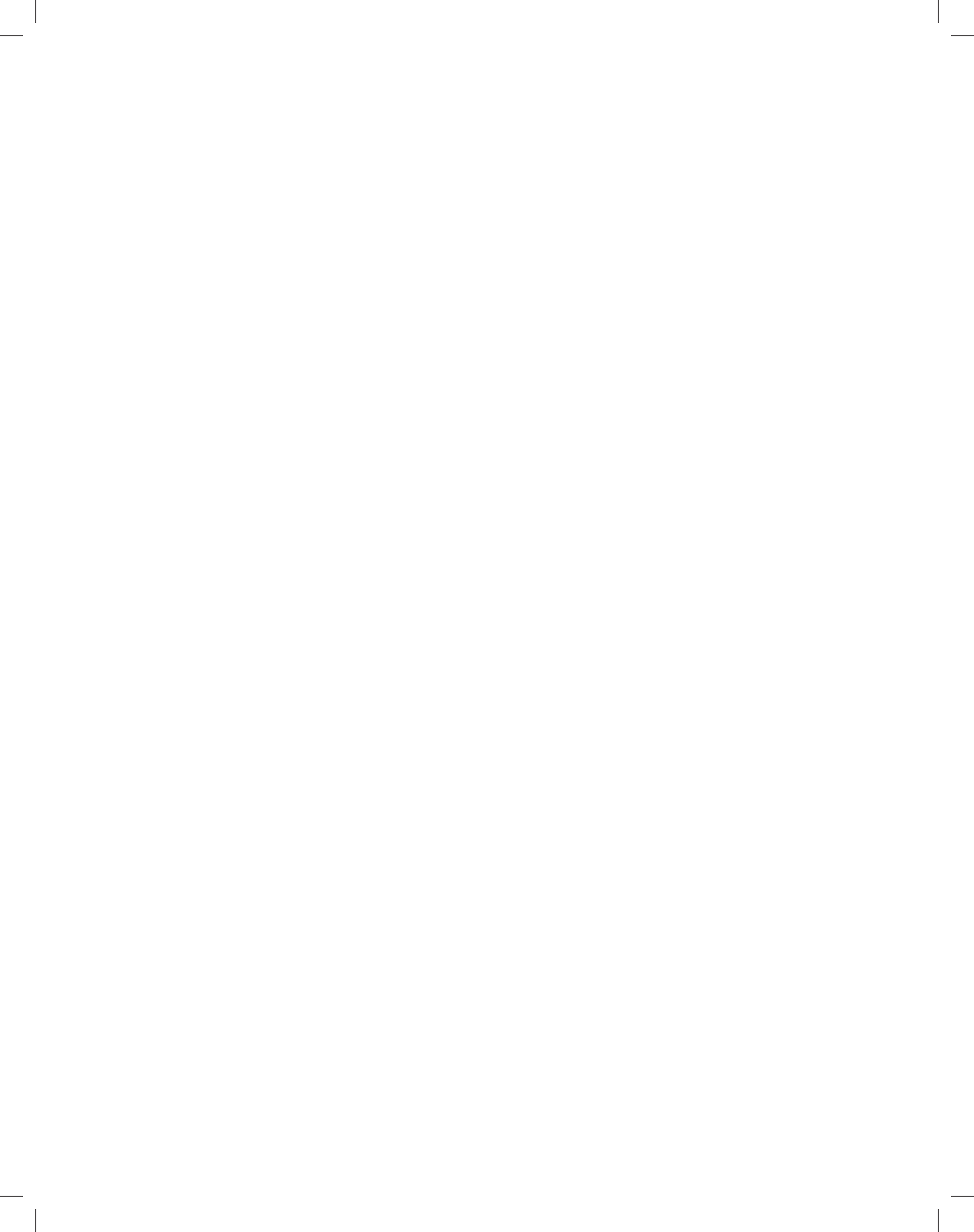### **REPORT OF THE DIRECTORS TO THE SHAREHOLDERS**

The Directors have pleasure in presenting the 30<sup>th</sup> Annual Report, together with the audited accounts for the year ended March 31, 2022.

## **FINANCIAL RESULTS**

` **in lakhs**

| <b>Particulars</b>                                          | 2021-22   | 2020-21   |
|-------------------------------------------------------------|-----------|-----------|
| Revenue from operations                                     | 16,085.33 | 14,449.52 |
| Gross Profit / (Loss) before interest &<br>depreciation     | 2,644.58  | 3,258.76  |
| Less: Interest                                              | 635.94    | 629.01    |
| Less: Depreciation                                          | 1,175.11  | 1,086.19  |
| Profit / (Loss) before tax                                  | 833.53    | 1,543.56  |
| Add / (Less): Provision for Tax (including<br>Deferred Tax) | 258.37    | 408.35    |
| Profit / (Loss) after tax                                   | 575.16    | 1,135.21  |
| Other Comprehensive income net of<br>deferred Tax           | (16.26)   | 8.89      |
| Total Comprehensive Income for the year                     | 558.90    | 1,144.10  |
| Add: Brought forward                                        | 8,072.92  | 6,893.85  |
| Add: Financial Guarantee                                    | 60.05     | 34.97     |
| Balance carried forward                                     | 8,691.87  | 8,072.92  |

## **OPERATIONS**

During the year under review, the revenue from operations of the Company amounted to  $\bar{\tau}$  16,085.33 lakhs as against  $\bar{\tau}$  14,449.52 lakhs in the year 2020-2021. During the year under review, the total comprehensive income of the Company for the year was  $\bar{z}$  558.90 lakhs as against at ₹ 1,144.10 lakhs during 2020-2021.

#### **DIVIDEND**

The Directors do not propose any dividend for the financial year 2021-2022.

## **TRANSFER TO RESERVES**

The Company has not transferred any amounts to reserves during the year 2021-2022.

#### **BOARD MEETINGS**

During the financial year 2021-2022, there were four board meetings, which were held on April 30, 2021, August 25, 2021, October 6, 2021 and February 1, 2022. All the Directors attended all the meetings during the year under review.

## **DIRECTORS' RESPONSIBILITY STATEMENT**

The Directors confirm that:-

- a) in the preparation of the annual accounts, the applicable accounting standards had been followed;
- b) they have selected appropriate accounting policies and applied them consistently, made judgments and estimates that have been made are reasonable and prudent so as to give a true and fair view of the state of affairs of the Company at the end of the financial year and of the profit of the Company for that year.
- c) they had taken proper and sufficient care for the maintenance of adequate accounting records in accordance with the provisions

of the Companies Act, 2013 for safeguarding the assets of the Company and for preventing and detecting fraud and other irregularities.

- d) they had prepared the annual accounts on a going concern basis.
- e) they had devised proper systems to ensure compliance with the provisions of all applicable laws and such systems were adequate and operating effectively.

## **VIGIL MECHANISM**

The Board of Directors continues to nominate Ms. Arundathi Krishna, Managing Director to play the role of Audit Committee for the purpose of Vigil Mechanism.

## **DIRECTORS**

In terms of the provisions of sub-section (6) read with explanation to Section 152 of the Companies Act, 2013, two-third of the total number of directors i.e. excluding independent directors, are liable to retire by rotation and out of which, one-third is liable to retire by rotation at every Annual General Meeting.

Accordingly, Mr. S. Meenakshisundaram (DIN 00513901), Director of the Company, becomes liable to retire by rotation, at the ensuing AGM, and being eligible, offers himself for re-appointment.

## **STATEMENT ON DECLARATION GIVEN BY INDEPENDENT DIRECTORS UNDER SUB-SECTION (7) OF SECTION 149**

This clause is not applicable as the Company, being a wholly owned subsidiary of Sundram Fasteners Limited is not required to have an Independent Director on the Board of the Company by virtue of the exemption provided under Rule 4 of the Companies (Appointment and Qualification of Directors) Rules, 2014.

#### **PARTICULARS OF LOANS, GUARANTEES OR INVESTMENTS UNDER SECTION 186 OF THE COMPANIES ACT, 2013**

The Company has not given any loans or guarantees or made investments in entities covered under the provisions of Section 186 of the Companies Act, 2013.

#### **PROCEEDINGS PENDING, IF ANY, UNDER THE INSOLVENCY AND BANKRUPTCY CODE, 2016**

The Company has neither filed an application during the year under review nor are any proceedings pending under the Insolvency and Bankruptcy Code, 2016 as at March 31, 2022.

### **THE DETAILS OF DIFFERENCE BETWEEN AMOUNT OF THE VALUATION DONE AT THE TIME OF ONE TIME SETTLEMENT AND THE VALUATION DONE WHILE TAKING LOAN FROM THE BANKS OR FINANCIAL INSTITUTIONS ALONG WITH THE REASONS THEREOF**

No such event has occurred during the year under review.

#### **COST AUDITOR AND MAINTENANCE OF COST RECORDS**

In terms of Section 148 of the Companies Act, 2013 (the Act) read with Companies (Cost records and Audit) Rules, 2014 as amended, the Board of Directors has appointed Sri P. Raju Iyer, Practicing Cost Accountant (Mem no: 6987) as Cost Auditor for the Financial year 2022-23.

As specified by the Central Government under Section 148(1) of the Companies Act, 2013, the cost records are required to be maintained by the Company and accordingly such records are being maintained.

## **AUDITORS**

Pursuant to Section 139 of the Companies Act, 2013, B S R & Co LLP, Chartered Accountants, Chennai, (Registration No. 101248 W/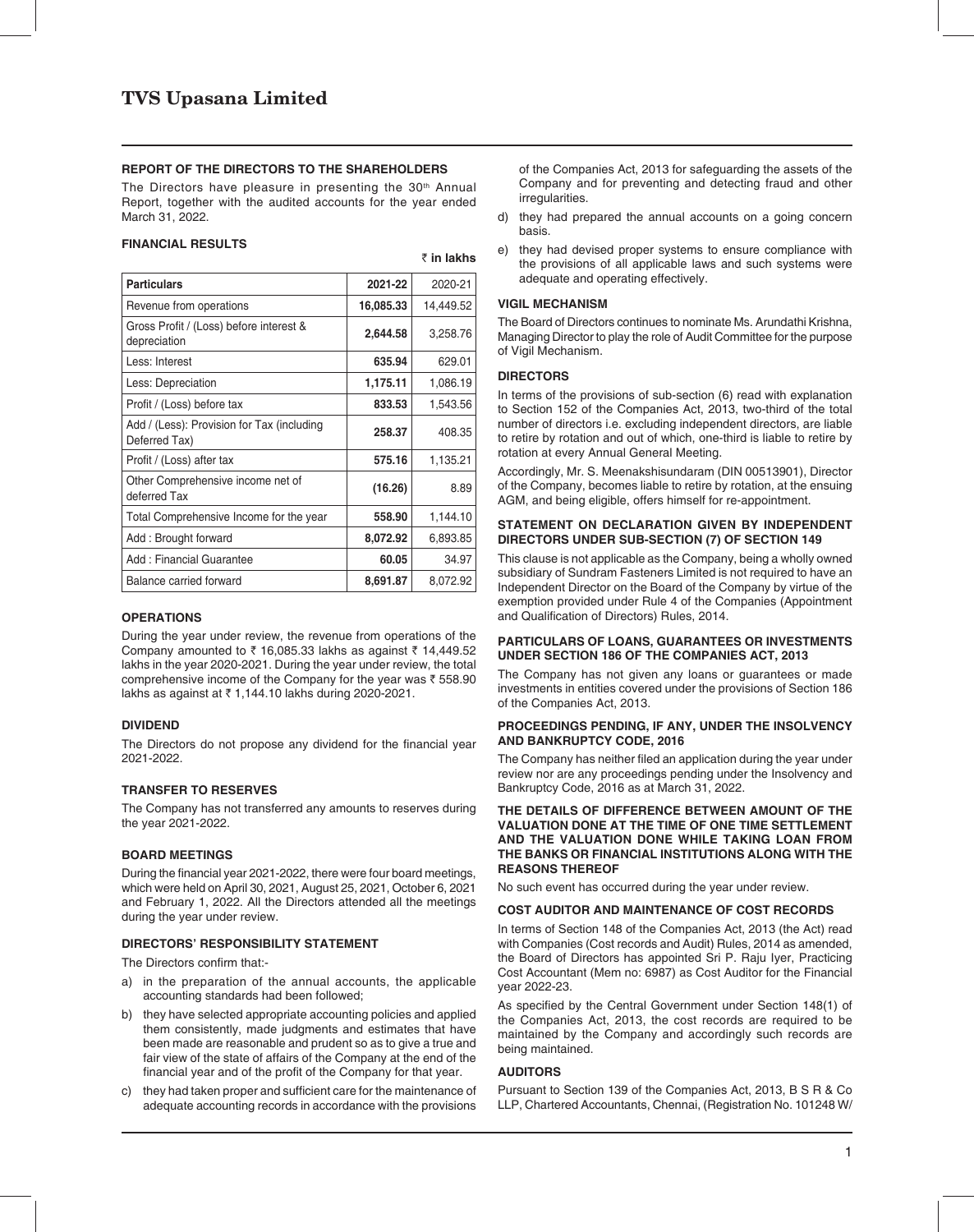W- 100022 with the Institute of Chartered Accountants of India), were appointed as Statutory Auditors of the Company at the Twenty Fifth Annual General Meeting of the Company for a consecutive period of 5 years commencing from 28<sup>th</sup> June, 2017.

The Board of Directors have recommended the re-appointment of M/s. B S R & Co. LLP, Chartered Accountants, Chennai as the statutory auditors of the Company, for the second term of five consecutive years, till the conclusion of the Annual General Meeting of the Company for the financial year 2026-2027. The Company has received consent from M/s. B S R & Co. LLP, Chartered Accountants, Chennai to serve as statutory auditors of the Company, if they are so appointed. They have also furnished necessary certificate required under the Companies Act, 2013 conveying their eligibility for appointment. M/s. B S R & Co. LLP, Chartered Accountants, Chennai holds Peer Review Certificate No. 011748 dated July 2, 2019, issued by the Institute of Chartered Accountants of India, which is valid for a period of three years from the date of issue.

### **RELATED PARTY TRANSACTIONS**

All transactions with related parties were on arm's length basis and in the ordinary course of business. There was no material related party contract during the year. Form AOC-2 as required under Section 134 (3)(h) of the Companies Act, 2013 is enclosed vide **Annexure - I** to this report.

## **EXTRACT OF ANNUAL RETURN**

In terms of requirement of Section 134(3) read with Section 92(3) of the Companies Act, 2013, the annual return of the Company will be available on the Company's website, www.uel.in.

### **MATERIAL CHANGES AND COMMITMENTS**

The situation for manufacturers became challenging with the second wave of the novel Corona Virus (Covid-19) Pandemic outbreak, which has affected supply chains and disrupting manufacturing operations during the first quarter of the financial year under review. In view of the complete lockdown measures announced by the State Governments across the country, the Company had very subdued sales during the first quarter of Financial Year 2021-2022. However, the Company is making all efforts towards meeting its obligations of its stakeholders.

#### **CONSERVATION OF ENERGY / TECHNOLOGY ABSORPTION**

The Company has utilized renewable energy in the form of Wind Energy at its Hosur plant in lieu of fossil fuels. The Company has installed rooftop solar power plant facility at its Units located in Hosur and Vallam Vadagal to conserve the energy. There was no technology absorption during the year under review.

#### **FOREIGN EXCHANGE EARNINGS AND OUTGO**

The total foreign exchange earned and used are as under:

|                                   |          | ₹ in lakhs |
|-----------------------------------|----------|------------|
| <b>Particulars</b>                | 2022-23  | 2021-22    |
| Foreign exchange earned - Exports | 4,547.04 | 4,496.47   |
| Foreign Exchange earned - Others  |          |            |
| Foreign exchange used - imports   | 1,073.77 | 696.37     |
| Foreign exchange used - others    |          |            |

## **DETAILS OF DIRECTORS OR KEY MANAGERIAL PERSONNEL APPOINTED OR HAVE RESIGNED DURING THE YEAR**

There was no change in Key managerial personnel or directors during the year under review.

#### **CHANGE IN THE NATURE OF BUSINESS**

There was no change in the nature of business of the Company during the financial year.

#### **COMPANIES WHICH HAVE BECOME OR CEASED TO BE COMPANY'S SUBSIDIARIES, JOINT VENTURES OR ASSOCIATE COMPANIES DURING THE YEAR**

The Company does not have any subsidiary, joint venture or associate company.

The Hon'ble National Company Law Tribunal, Chennai bench, vide its order dated December 6, 2021, had approved the composite scheme of amalgamation and arrangement (demerger) inter alia amongst T V Sundram Iyengar & Sons Private Limited ("TVSS"), Sundaram Industries Private Limited ("SIPL"), Southern Roadways Private Limited ("SRPL") and TVS Sundram Fasteners Private Limited ("TPL") ("Composite Scheme") in accordance with Sections 230 to 232 and other applicable provisions under the Companies Act, 2013 read with the rules made thereunder and other applicable laws. The Composite Scheme was made effective on January 6, 2022 ("Effective Date").

As per the Composite Scheme, on the Effective Date, SIPL and SRPL have amalgamated with TVSS and have been dissolved without the process of winding up. As a result of this, the shareholding of SRPL in Sundram Fasteners Limited (SFL) consisting of 5,07,73,280 equity shares was vested in / transferred to TVSS. This had resulted in the increase of the direct shareholding of TVSS in SFL from 5,33,12,000 equity shares to 10,40,85,280 equity shares (representing 49.53% of its paid-up equity share capital).

As a subsequent step to the above, in terms of the Composite Scheme, on February 4, 2022, TVSS demerged a business undertaking which included shareholding of 49.53% (10,40,85,280 equity shares) held in the Company to TPL. Consequent to the above, TPL has become the Promoter of SFL.

#### **PUBLIC DEPOSITS**

During the year under review, the Company has not accepted any deposits from the public within the meaning of Section 73 of the Companies Act, 2013. Deposits position as on March 31, 2022 is Nil.

#### **REGULATORY / COURT ORDERS**

During the year 2021 - 2022, no significant and material orders were passed by the regulators or courts or tribunals impacting the going concern status and company's operations in future.

#### **DETAILS OF FRAUD REPORTED BY AUDITORS:**

M/s. BSR & Co. LLP, Chartered Accountants, Chennai, the Statutory Auditors of the Company have stated that during the course of their audit, there were no fraud by the Company or on the Company by its officers noticed or reported in Independent Auditors' Report which forms part of this Report.

#### **INTERNAL FINANCIAL CONTROLS**

The Company has internal control procedures and sufficient internal control checks considering the size and nature of its business and the Board of Directors are of the view that those controls are adequate with reference to the financial statements.

#### **RISK MANAGEMENT**

The Company had identified certain business risks and also the measures for dealing with such risks which it faces in day to day operations of the Company.

## **AUDIT COMMITTEE AND NOMINATION AND REMUNERATION COMMITTEE**

The Company does not have Audit Committee / Nomination and Remuneration Committee since both the committees have been dissolved by the Board of Directors at its meeting on September 15, 2017 pursuant to amendments to the Companies (Appointment &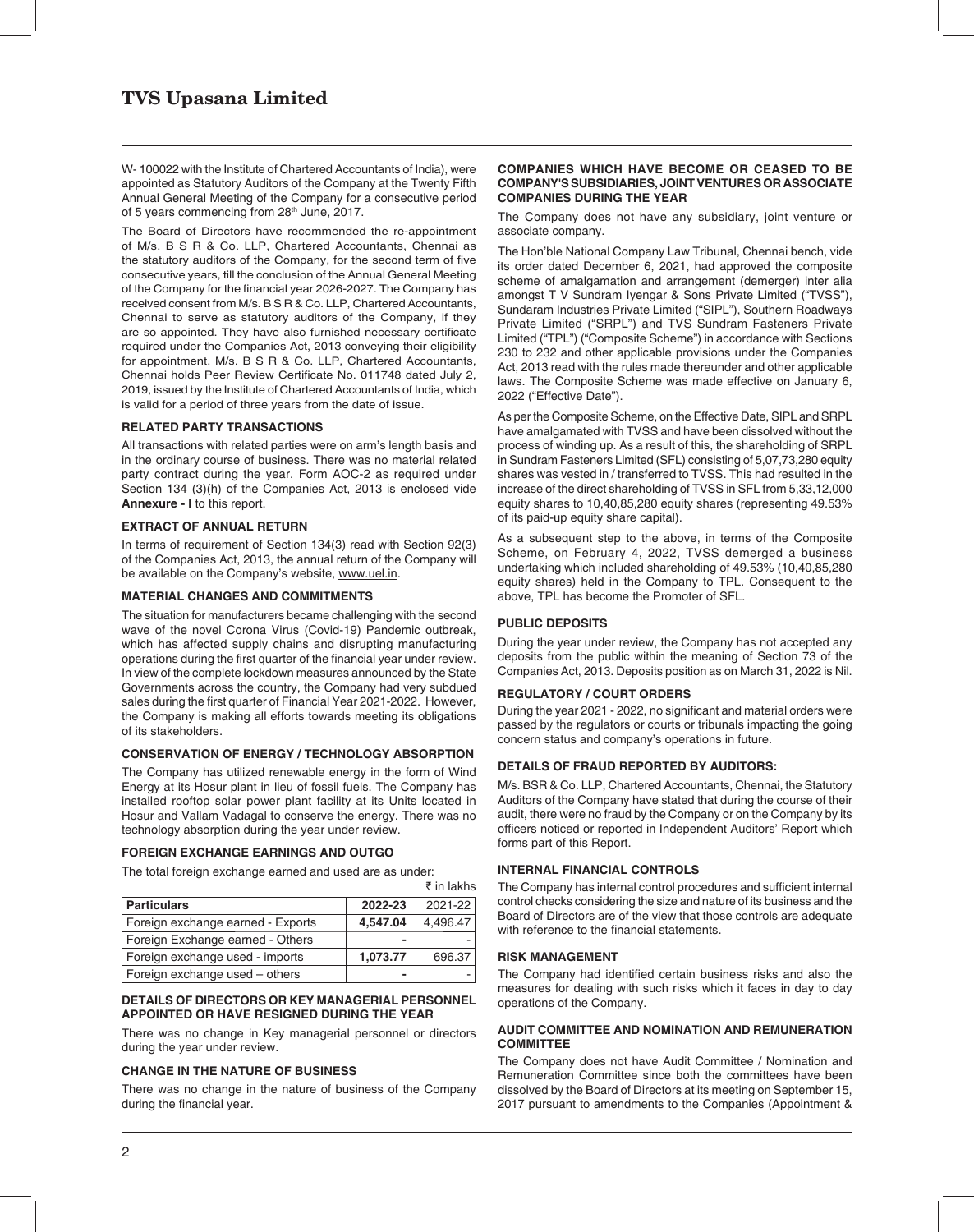Qualification of Directors) Rules, 2014 and Companies (Meeting of Board and its Powers) Rules, 2014 vide Ministry of Corporate Affairs notifications dated July 05, 2017 and July 13, 2017 respectively.

#### **CORPORATE SOCIAL RESPONSIBILITY COMMITTEE (CSR)**

The CSR Committee of the Board consisted of Sri Suresh Krishna, Ms Arundathi Krishna and Ms Usha Krishna as members of the CSR Committee, with Sri Suresh Krishna as its Chairman.

Pursuant to the Companies Act, 2013 and the Companies (Corporate Social Responsibility) Rules, 2014 and any amendment(s) relating thereto, read with various clarifications issued by Ministry of Corporate Affairs, the Company has undertaken activities as per the CSR Policy (available on your Company's website www.uel.in) and the details are provided in the annual report on CSR activities enclosed vide **Annexure-II** forming part of this report.

With the enactment of the Companies (Amendment) Act, 2020 vide its notification dated September 28, 2020, effective January 22, 2021, where the amount to be spent by a Company under CSR does not exceed  $\bar{\tau}$  50 Lakh, the requirement of constitution of the CSR Committee shall not be applicable and the functions of such Committee under this Section in, such cases, be discharged by the Board of Directors of the Company.

The CSR Committee has been dissolved by the Board of Directors at its meeting held on April 30, 2021, pursuant to the amendments as mentioned above. The powers/functions/duties earlier performed by the Committee shall henceforth be vested with the Board of Directors.

## **HEALTHY, SAFETY, SECURITY AND ENVIRONMENT (HSSE)**

The Company accorded the highest priority to health and safety of the workforce with a commitment to comply with all applicable laws and regulations. The Company imparted safety training to all its employees The Company maintained the highest standards of occupational HSSE with the leadership team reviewing business safety performance on a monthly basis.

During the Financial Year 2021 – 2022, the Company implemented best-in-class internal standards to ensure safe, systematic, reliable and environment-friendly operations. The leadership team of the

Company frequently checked the effectiveness of implementation and demonstrated visible safety leadership through field inspection programmes.

### **STATEMENT UNDER RULE 5(2) OF THE COMPANIES (APPOINTMENT AND REMUNERATION OF MANAGERIAL PERSONNEL) RULES, 2014**

None of the employees were in receipt of remuneration in excess of the limit prescribed under Rule 5(2) of the Companies (Appointment and Remuneration of Managerial Personnel) Rules, 2014.

## **DISCLOSURE UNDER THE SEXUAL HARASSMENT OF WOMEN AT WORKPLACE (PREVENTION, PROHIBITION AND REDRESSAL) ACT, 2013**

The Company has adopted the Anti-Sexual Harassment Policy laid down by the Holding Company (Sundram Fasteners Limited-SFL), which is in line with the requirements of the Sexual Harassment of Women at the Workplace (Prevention, Prohibition & Redressal) Act, 2013. Internal Complaints Committee (ICC) of SFL is entrusted to redress complaints regarding sexual harassment. No complaints were received during the calendar year 2021.

#### **ACKNOWLEDGMENT**

Your directors thank the holding company, Sundram Fasteners Limited for its continued support. The Directors wish to thank the Company's bankers, customers, and vendors for their continued support. They also place on record their appreciation of all the employees of the Company for their contribution and dedicated service.

On behalf of the Board

 **Suresh Krishna** April 18, 2022 Chairman Chennai DIN: 00046919

**Annexure - I**

## **Form No. AOC-2**

(Pursuant to clause (h) of sub-section (3) of Section 134 of the Act and Rule 8(2) of the Companies (Accounts) Rules, 2014)

**Form for disclosure of particulars of contracts / arrangements entered into by the Company with related parties referred to in sub-section (1) of section 188 of the Companies Act, 2013 including certain arm's-length transactions under third proviso thereto**

1. Details of contracts or arrangements or transactions not at arm's length basis

All contracts / arrangements / transactions with related parties were on arm's length basis and in the ordinary course of business.

2. Details of material contracts or arrangement or transactions at arm's length basis

There was no material related party contract or arrangement or transaction during the year.

On behalf of the Board

 **SURESH KRISHNA** April 18, 2022 Chairman Chennai DIN: 00046919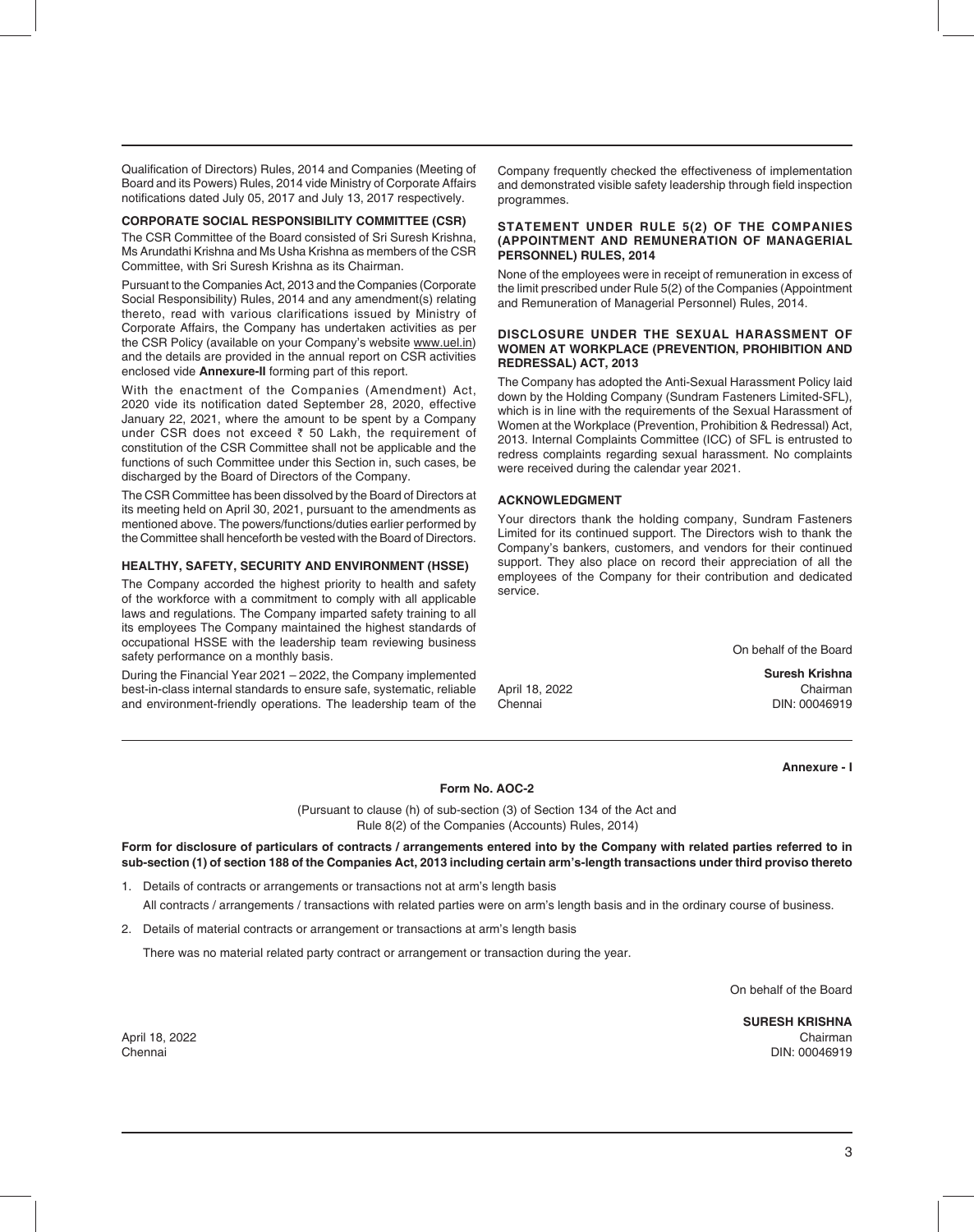## **ANNEXURE II**

## **ANNUAL REPORT ON CSR ACTIVITIES FOR THE FINANCIAL YEAR 2021-2022**

- 1. CSR Policy of the Company
	- a. To actively engage and extend support to the communities in which we operate and thus build a better, sustainable way of life by supporting the weaker sections of the society and thus contribute to the human development.
	- b. To impel measures to provide solutions that will balance economic, social and environmental issues.
	- c. To continue to intensify and dutifully fulfill our current CSR commitments and to augment our efforts in the evolving opportunities.
	- d. To work together with our employees with a commitment for adhering to responsible business practices in terms of quality management, environmental sustainability and support to the community.
	- e. To ensure the alignment of our CSR Policy in all facets of our business and across all our business units.
- 2. Composition of CSR Committee

| S<br><b>No</b> | Name of the Director | Designation / Nature of<br>Directorship | Number of meetings of CSR<br>Committee held during the<br>vear | Number of Meetings of CSR<br>Committee attended during the year |
|----------------|----------------------|-----------------------------------------|----------------------------------------------------------------|-----------------------------------------------------------------|
|                | Sri Suresh Krishna   | Chairman of the Committee               |                                                                |                                                                 |
|                | Ms Usha Krishna      | Member of the Committee                 | Not applicable*                                                |                                                                 |
|                | Ms Arundathi Krishna | Member of the Committee                 |                                                                |                                                                 |

\* With the enactment of the Companies (Amendment) Act, 2020 vide its notification dated September 28, 2020, effective January 22, 2021, where the amount to be spent by a Company under CSR does not exceed Rs 50 Lakh, the requirement of constitution of the CSR Committee shall not be applicable and the functions of such Committee under this Section in, such cases, be discharged by the Board of Directors of the Company.

 The CSR Committee has been dissolved by the Board of Directors at its meeting held on April 30, 2021, pursuant to the amendments as mentioned above. The powers/functions/duties earlier performed by the Committee shall henceforth be vested with the Board of Directors.

- 3. The Web-link : www.uel.in
- 4. Impact Assessment of CSR Projects carried out in pursuance of sub-rule (3) of rule 8 of the Companies (Corporate Social Responsibility Policy) Rules 2014, if applicable:

## **Not Applicable**

- 5. Details of the amount available for set off in pursuance of sub-rule (3) of rule 7 of the Companies (Corporate Social Responsibility Policy) Rules 2014 and amount required to set off for the financial year, if any:
- 6. Average Net Profit of the Company as per Section 135 (5): ₹1,444.81 lakhs
- 7. (a) Two percent of average net profit of the Company as per Section 135 (5): ₹ 28.90 lakhs
	- (b) Surplus arising out of the CSR projects or programmes or activities of the previous financial year **NIL**
	- (c) Amount required to be set off for the financial year, if any **NIL**
	- (d) Total CSR obligation for the financial year (7a+7b-7c): ₹ 28.90 lakhs
- 8. (a) CSR amount spent or unspent for the Financial Year

| <b>Total Amount Spent for</b>      |                                   | Amount unspent (in $\bar{z}$ )      |                                                                                                        |        |                  |  |
|------------------------------------|-----------------------------------|-------------------------------------|--------------------------------------------------------------------------------------------------------|--------|------------------|--|
| the Financial Year (in $\bar{z}$ ) | CSR Account as per Section 135(6) | Total Amount transferred to Unspent | Amount transferred to any fund specified under<br>Schedule VII as per second proviso to Section 135(5) |        |                  |  |
| ₹ 28.90 lakhs                      | Amount                            | Date of Transfer                    | Name of the Fund I                                                                                     | Amount | Date of Transfer |  |
|                                    | NIL                               |                                     | <b>NIL</b>                                                                                             |        |                  |  |

## (b) Details of CSR amount spent against **ongoing projects** for the financial year:

| (1)      | (2)                       | (3)                                                     | (4)                           | (5)                           | (6)                 |                                                          | (8)                                                              | (9)                                                                                   | (10)                                                  | (11)                                                              |  |  |  |
|----------|---------------------------|---------------------------------------------------------|-------------------------------|-------------------------------|---------------------|----------------------------------------------------------|------------------------------------------------------------------|---------------------------------------------------------------------------------------|-------------------------------------------------------|-------------------------------------------------------------------|--|--|--|
| S.<br>No | Name<br>of the<br>Project | Item from<br>the list of<br>Schedule VII<br>to the Act. | Local<br>area<br>'Yes/<br>No) | Location<br>of the<br>Project | Project<br>duration | Amount<br>allocated for<br>the project<br>$(in \bar{z})$ | Amount spent in the<br>current Financial<br>Year (in $\bar{z}$ ) | Amount transferred to<br>Unspent CSR Account as<br>per Section 135(6) (in $\bar{z}$ ) | Mode of<br>Implemen-<br>tation - Direct<br>(Yes / No) | Mode of Imple-<br>mentation<br>- Through Imple-<br>menting Agency |  |  |  |
|          | <b>NIL</b>                |                                                         |                               |                               |                     |                                                          |                                                                  |                                                                                       |                                                       |                                                                   |  |  |  |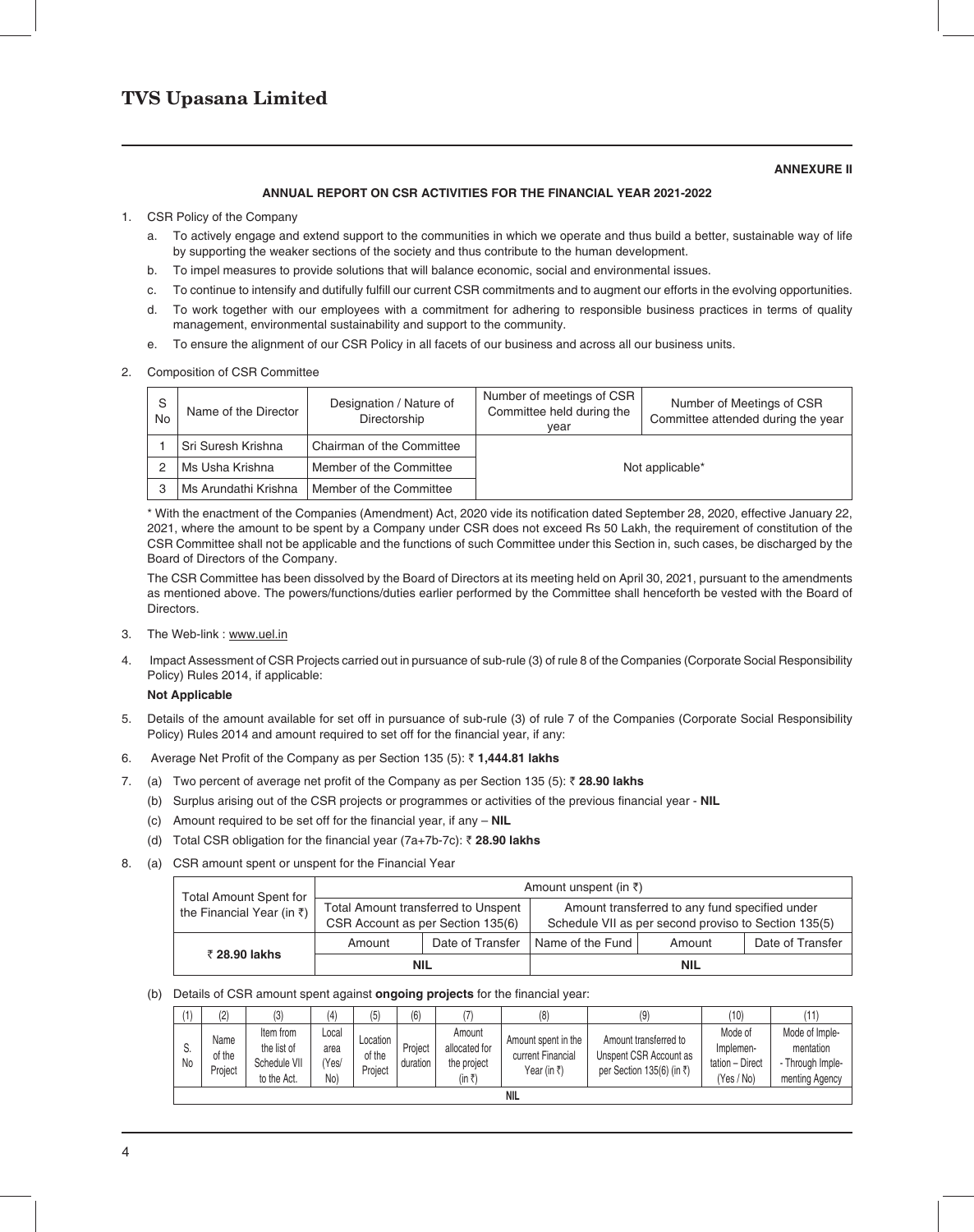|  | (c) Details of CSR amount spent against other than ongoing projects for the financial year: |  |  |  |
|--|---------------------------------------------------------------------------------------------|--|--|--|
|--|---------------------------------------------------------------------------------------------|--|--|--|

| (1)      | (2)                                                                                                                                                                                                                                                                                                                                                   | (3)                                                       | (4)                    | (5)                        | (6)                             | (7)                                    |      | (8)                                                         |
|----------|-------------------------------------------------------------------------------------------------------------------------------------------------------------------------------------------------------------------------------------------------------------------------------------------------------------------------------------------------------|-----------------------------------------------------------|------------------------|----------------------------|---------------------------------|----------------------------------------|------|-------------------------------------------------------------|
| S.<br>No | Name of the Project                                                                                                                                                                                                                                                                                                                                   | Item from the list<br>of activities in<br>Schedule VII to | Local Area<br>(Yes/No) | Location of the<br>project | Amount spent<br>for the Project | Mode of<br>Implementation<br>on Direct |      | Mode of Implementation<br>- Through implementing<br>agency. |
|          |                                                                                                                                                                                                                                                                                                                                                       | the Act.                                                  |                        |                            | (in ₹)                          | (Yes/No)                               | Name | CSR Regn No.                                                |
| 01       | Project titled "EK - Prithvi - Chennai" by World Wide<br>Fund - India (WWF-India) with the objectives of<br>building conservation leadership among students<br>and teachers in Chennai by raising awareness<br>about their environment, engaging them in action<br>for conservation and building positive attitudes<br>towards sustainable lifestyle. | <b>NIL</b>                                                | Yes                    | Tamil Nadu                 | 28,18,700                       | No                                     |      | In association with World<br>Wide Fund - India              |
| 02       | Contribution to Tamil Nadu State Disaster<br>Management Authority towards relief measures to<br>combat Coronavirus (Covid-19) Pandemic.                                                                                                                                                                                                               | <b>NIL</b>                                                | Yes                    | Tamil Nadu                 | 1,00,000                        | Yes                                    |      |                                                             |
|          |                                                                                                                                                                                                                                                                                                                                                       |                                                           |                        | Total                      | 29,18,700                       |                                        |      |                                                             |

(d) Amount spent in Administrative Overheads **NIL**

- (e) Amount spent on Impact Assessment, if applicable: **Not Applicable**
- (f) Total Amount spent for the Financial Year (8b + 8c+8d +8e) ₹ 29.18 Lakhs
- (g) Excess amount for set off, if any

| S No  | <b>Particulars</b>                                                                                         | Amount<br>(in Lakhs |
|-------|------------------------------------------------------------------------------------------------------------|---------------------|
| (i)   | Two percent of average net profit of the Company as per Section 135(5)                                     | 28.89               |
| (iii) | Total Amount spent for the Financial Year                                                                  | 29.18               |
| (iii) | Excess amount spent for the Financial Year $[(ii) - (i)]$                                                  | 0.29                |
| (iv)  | Surplus arising out of the CSR projects or programmes or activities of the previous financial year if any. |                     |
| (v)   | Amount available for set off in succeeding years $[(iii) - (iv)]$                                          | 0.29                |

# 9. (a) Details of Unspent CSR amount for the preceding three financial years:

| S.         | Preceding             | Amount transferred to<br>unspent CSR Account | Amount spent in<br>the reporting        | Amount transferred to any fund specified under Schedule | VII as per Section 135(6), if any. |                  | Amount remaining to<br>be spent in succeeding |  |  |  |
|------------|-----------------------|----------------------------------------------|-----------------------------------------|---------------------------------------------------------|------------------------------------|------------------|-----------------------------------------------|--|--|--|
| No I       | <b>Financial Year</b> | under Section 135 (6)<br>$(in \bar{z})$      | <b>Financial Year</b><br>$(in \bar{z})$ | Name of the Fund                                        | Amount<br>$(in \bar{z})$           | Date of transfer | financial year<br>$(in \bar{z})$              |  |  |  |
| <b>NIL</b> |                       |                                              |                                         |                                                         |                                    |                  |                                               |  |  |  |

(b) Detail of CSR amount spent in the financial year for ongoing projects of the preceding financial year(s)

| S<br>No | Project ID | Name of the<br>Project | FY in which<br>the project<br>commenced | Project<br>Duration | Total Amount<br>allocated for the<br>Project<br>(in ₹) | <b>Total Amount spent</b><br>on the project in the<br>reporting Financial<br>Year (in $\bar{z}$ ) | i Cumulative amount I<br>spent at the end of<br>reporting Financial<br>Year (in ₹) | Status of<br>the Project $-$<br>Completed /<br>Ongoing |  |  |
|---------|------------|------------------------|-----------------------------------------|---------------------|--------------------------------------------------------|---------------------------------------------------------------------------------------------------|------------------------------------------------------------------------------------|--------------------------------------------------------|--|--|
|         | NIL        |                        |                                         |                     |                                                        |                                                                                                   |                                                                                    |                                                        |  |  |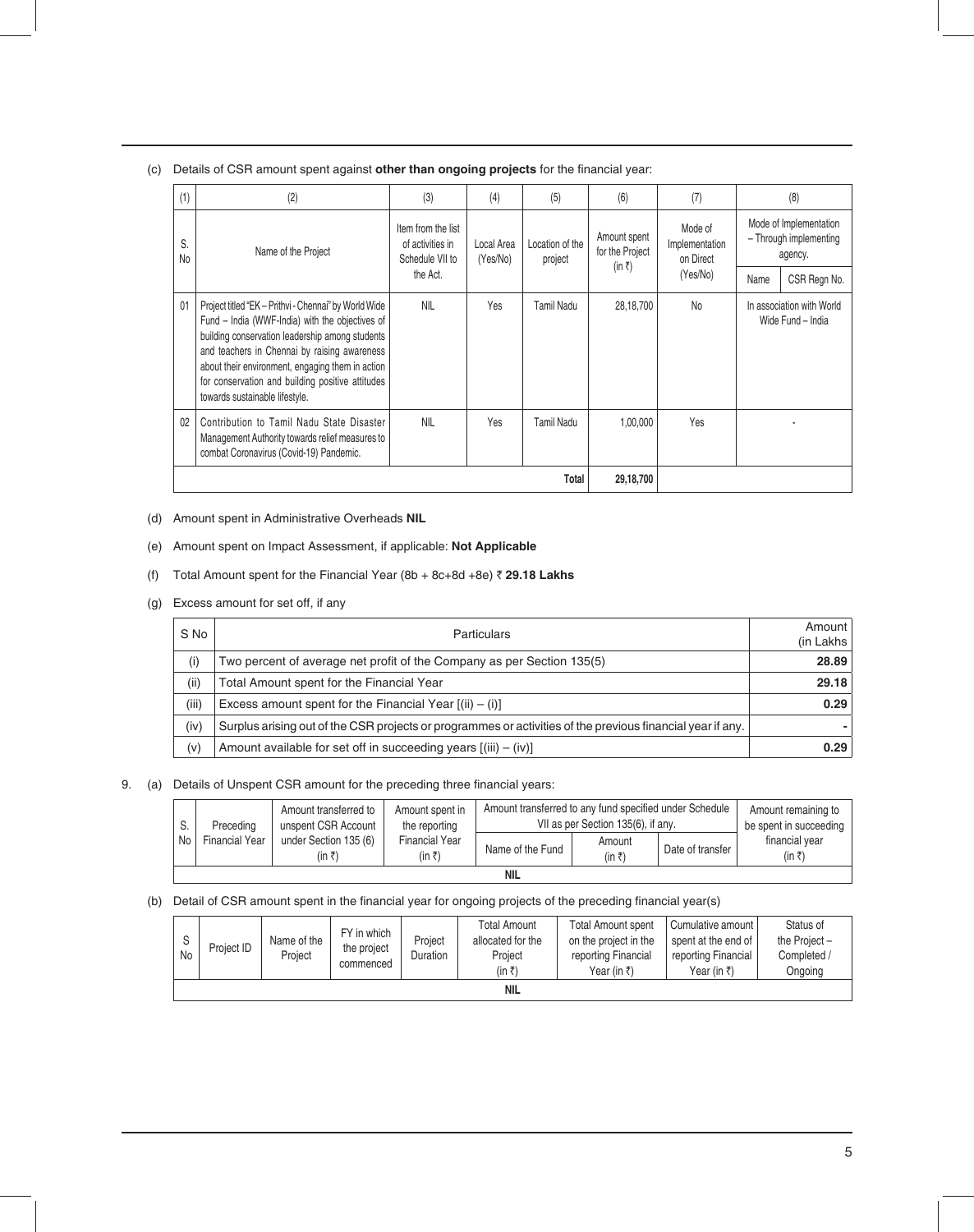10. In case of creation or acquisition of capital asset, furnish the details relating to the asset so created or acquired through CSR spent in the Financial Year

## **NOT APPLICABLE**

(Asset wise details)

- (a) Details of creation or acquisition of the capital asset: **Not Applicable**
- (b) Amount of CSR spent for creation or acquisition of capital asset: **Not Applicable**
- (c) Details of the entity or public authority or beneficiary under whose name such capital Asset is registered, their address if any: **Not Applicable**
- (d) Provide details of the capital assets created or acquired (including complete address and location of the capital asset): **Not Applicable**
- 11. Specify the reasons, if the company has failed to spend two per cent of the average net profi t as per Section 135(5) **NOT APPLICABLE.** The Company has duly spent two percent of the average net profits towards CSR activities during the Financial Year 2021-2022.

**Arundathi Krishna**<br>
Managing Director<br>
Managing Director Managing Director<br>DIN: 00270935

April 18, 2022 **Chennai** 

DIN: 00046919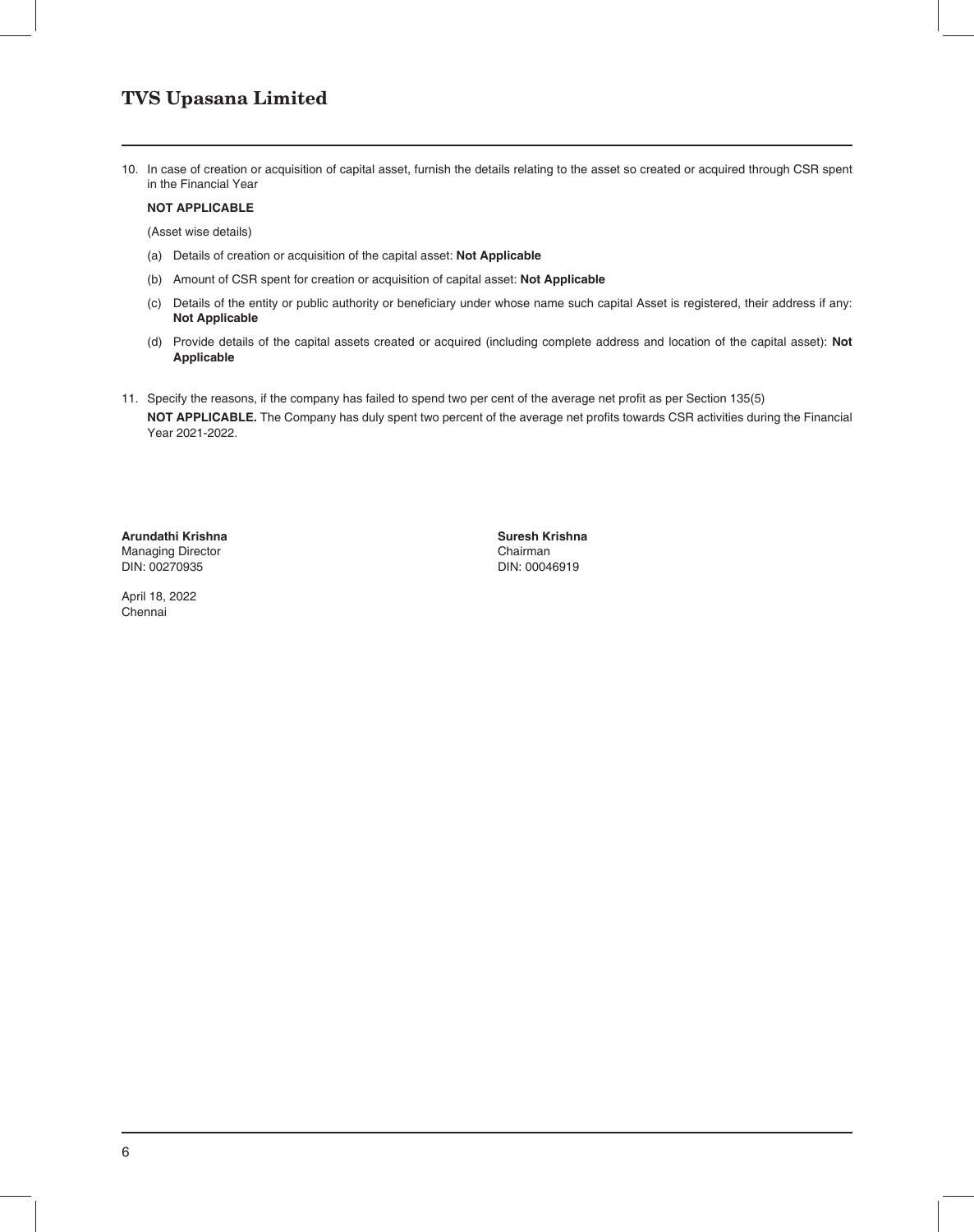**B S R & Co. LLP Chartered Accountants**

## **INDEPENDENT AUDITORS' REPORT**

**To the Members of TVS Upasana Limited**

**Report on the Audit of the Indian Accounting Standard (Ind AS) Financial Statements**

#### **Opinion**

We have audited the Ind AS financial statements of TVS Upasana Limited (the "Company"), which comprise the balance sheet as at March 31, 2022, and the statement of profit and loss (including other comprehensive income), statement of changes in equity and statement of cash flows for the year then ended, and notes to the Ind AS financial statements, including a summary of significant accounting policies and other explanatory information.

In our opinion and to the best of our information and according to the explanations given to us, the aforesaid Ind AS financial statements give the information required by the Companies Act, 2013 ("Act") in the manner so required and give a true and fair view in conformity with the accounting principles generally accepted in India, of the state of affairs of the Company as at March 31, 2022, and its profit and other comprehensive income changes in equity and its cash flows for the year ended on that date.

## **Basis for Opinion**

We conducted our audit in accordance with the Standards on Auditing (SAs) specified under Section 143(10) of the Act. Our responsibilities under those SAs are further described in the Auditor's Responsibilities for the Audit of the Ind AS financial *statements* section of our report. We are independent of the Company in accordance with the Code of Ethics issued by the Institute of Chartered Accountants of India together with the ethical requirements that are relevant to our audit of the Ind AS financial statements under the provisions of the Act and the Rules thereunder, and we have fulfilled our other ethical responsibilities in accordance with these requirements and the Code of Ethics. We believe that the audit evidence obtained by us is sufficient and appropriate to provide a basis for our opinion on the Ind AS financial statements.

## Information other than the Ind AS financial statements and **Auditors' Report Thereon**

The Company's Management and Board of Directors are responsible for the other information. The other information comprises the information included in the Company's annual report, but does not include the Ind AS financial statements and our auditor's report thereon.

Our opinion on the Ind AS financial statements does not cover the other information and we do not express any form of assurance conclusion thereon.

In connection with our audit of the Ind AS financial statements, our responsibility is to read the other information and, in doing so, consider whether the other information is materially inconsistent with the Ind AS financial statements or our knowledge obtained in the audit or otherwise appears to be materially misstated. When we read the Board's report, if we conclude that there is a material misstatement therein, we are required to communicate the matter those charged with governance and take necessary actions as required under applicable laws and regulations.

KRM Tower, 1<sup>st</sup> & 2<sup>nd</sup> Floor, No. 1, Harrington Road, Chetpet, Chennai 600 031, India Phone : +91 44 4608 3100 Fax : +91 44 4608 3199

## **Management's and Board of Directors' Responsibility for the Ind AS financial statements**

The Company's Management and Board of Directors are responsible for the matters stated in Section 134(5) of the Act with respect to the preparation of these Ind AS financial statements that give a true and fair view of the state of affairs, profit/loss and other comprehensive income, changes in equity and cash flows of the Company in accordance with the accounting principles generally accepted in India, including the Indian Accounting Standards (Ind AS) specified under Section 133 of the Act. This responsibility also includes maintenance of adequate accounting records in accordance with the provisions of the Act for safeguarding of the assets of the Company and for preventing and detecting frauds and other irregularities; selection and application of appropriate accounting policies; making judgments and estimates that are reasonable and prudent; and design, implementation and maintenance of adequate internal financial controls that were operating effectively for ensuring the accuracy and completeness of the accounting records, relevant to the preparation and presentation of the Ind AS financial statements that give a true and fair view and are free from material misstatement, whether due to fraud or error.

In preparing the Ind AS financial statements, the Management and Board of Directors are responsible for assessing the Company's ability to continue as a going concern, disclosing, as applicable, matters related to going concern and using the going concern basis of accounting unless the Board of Directors either intends to liquidate the Company or to cease operations, or has no realistic alternative but to do so.

The Board of Directors is also responsible for overseeing the Company's financial reporting process.

## Auditors' Responsibilities for the Audit of the Ind AS financial **statements**

Our objectives are to obtain reasonable assurance about whether the Ind AS financial statements as a whole are free from material misstatement, whether due to fraud or error, and to issue an auditor's report that includes our opinion. Reasonable assurance is a high level of assurance, but is not a guarantee that an audit conducted in accordance with SAs will always detect a material misstatement when it exists. Misstatements can arise from fraud or error and are considered material if, individually or in the aggregate, they could reasonably be expected to influence the economic decisions of users taken on the basis of these Ind AS financial statements.

As part of an audit in accordance with SAs, we exercise professional judgment and maintain professional skepticism throughout the audit. We also:

• Identify and assess the risks of material misstatement of the Ind AS financial statements, whether due to fraud or error, design and perform audit procedures responsive to those risks, and obtain audit evidence that is sufficient and appropriate to provide a basis for our opinion. The risk of not detecting a material misstatement resulting from fraud is higher than for one resulting from error, as fraud may involve collusion, forgery, intentional omissions, misrepresentations, or the override of internal control.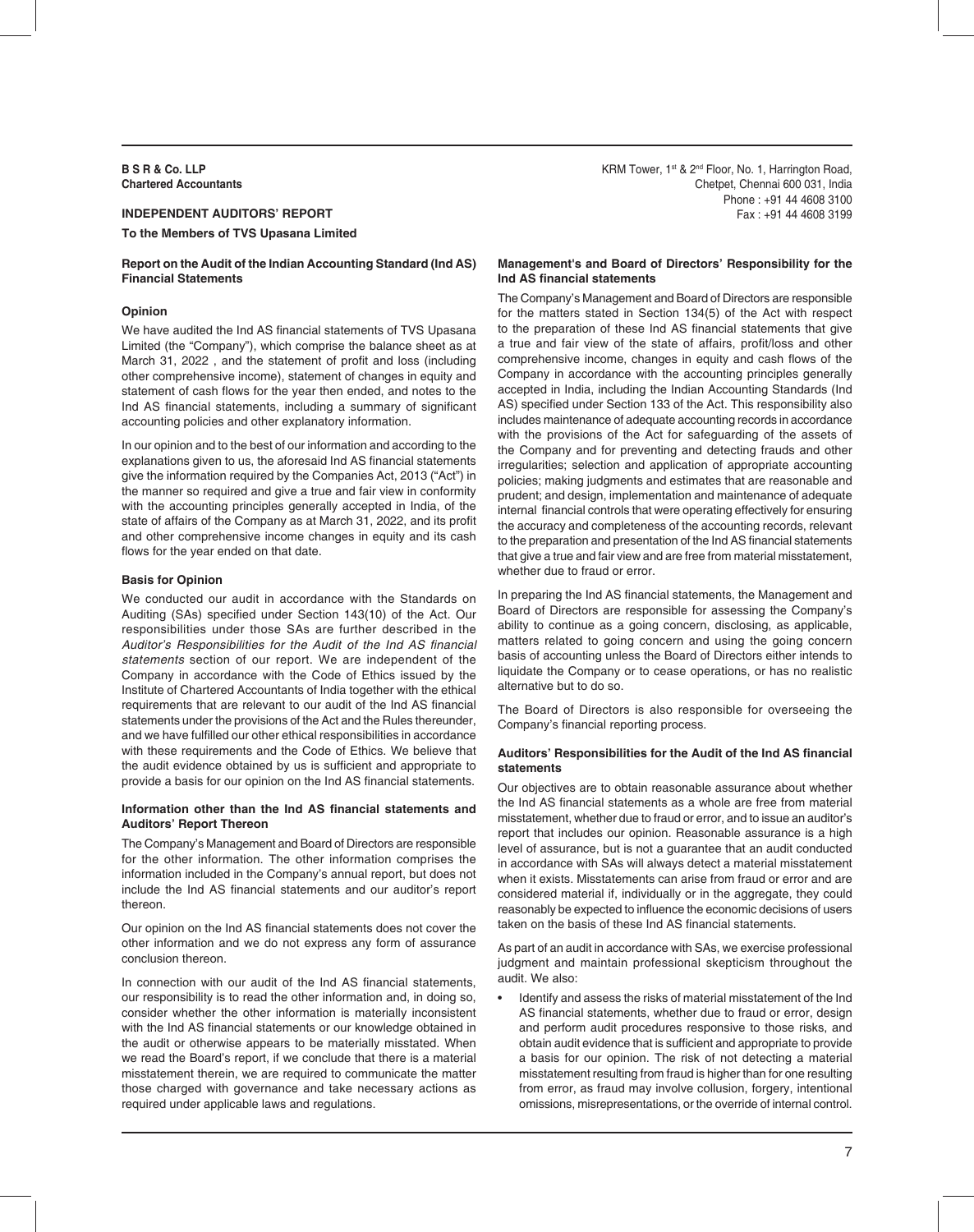- Obtain an understanding of internal control relevant to the audit in order to design audit procedures that are appropriate in the circumstances. Under Section 143(3)(i) of the Act, we are also responsible for expressing our opinion on whether the company has adequate internal financial controls with reference to financial statements in place and the operating effectiveness of such controls.
- Evaluate the appropriateness of accounting policies used and the reasonableness of accounting estimates and related disclosures made by the Management and Board of Directors.
- Conclude on the appropriateness of the Management and Board of Directors use of the going concern basis of accounting in preparation of Ind AS financial statements and, based on the audit evidence obtained, whether a material uncertainty exists related to events or conditions that may cast significant doubt on the Company's ability to continue as a going concern. If we conclude that a material uncertainty exists, we are required to draw attention in our auditor's report to the related disclosures in the Ind AS financial statements or, if such disclosures are inadequate, to modify our opinion. Our conclusions are based on the audit evidence obtained up to the date of our auditor's report. However, future events or conditions may cause the Company to cease to continue as a going concern.
- Evaluate the overall presentation, structure and content of the Ind AS financial statements, including the disclosures, and whether the Ind AS financial statements represent the underlying transactions and events in a manner that achieves fair presentation.
	- Obtain sufficient appropriate audit evidence regarding the financial statements to express an opinion on the Ind AS financial statements. We are responsible for the direction, supervision and performance of the audit of financial statements/financial information of such branches included in the Ind AS financial statements of which we are the independent auditors.

We communicate with those charged with governance regarding, among other matters, the planned scope and timing of the audit and significant audit findings, including any significant deficiencies in internal control that we identify during our audit.

We also provide those charged with governance with a statement that we have complied with relevant ethical requirements regarding independence, and to communicate with them all relationships and other matters that may reasonably be thought to bear on our independence, and where applicable, related safeguards.

From the matters communicated with those charged with governance, we determine those matters that were of most significance in the audit of the Ind AS financial statements of the current period and are therefore the key audit matters. We describe these matters in our auditor's report unless law or regulation precludes public disclosure about the matter or when, in extremely rare circumstances, we determine that a matter should not be communicated in our report because the adverse consequences of doing so would reasonably be expected to outweigh the public interest benefits of such communication.

### **Report on Other Legal and Regulatory Requirements**

1. As required by the Companies (Auditor's Report) Order, 2020 ("the Order") issued by the Central Government of India in terms of Section 143 (11) of the Act, we give in the "Annexure A" a

statement on the matters specified in paragraphs 3 and 4 of the Order, to the extent applicable.

- 2. (A) As required by Section 143(3) of the Act, we report that:
	- a) We have sought and obtained all the information and explanations which to the best of our knowledge and belief were necessary for the purposes of our audit.
	- b) In our opinion, proper books of account as required by law have been kept by the Company so far as it appears from our examination of those books
	- The balance sheet, the statement of profit and loss (including other comprehensive income), the statement of changes in equity and the statement of cash flows dealt with by this Report are in agreement with the books of account.
	- d) In our opinion, the aforesaid Ind AS financial statements comply with the Ind AS specified under Section 133 of the Act.
	- e) On the basis of the written representations received from the directors as on April 1, 2022 taken on record by the Board of Directors, none of the directors is disqualified as on March 31, 2022 from being appointed as a director in terms of Section 164(2) of the Act.
	- With respect to the adequacy of the internal financial controls with reference to financial statements of the Company and the operating effectiveness of such controls, refer to our separate Report in "Annexure B".
	- (B) With respect to the other matters to be included in the Auditor's Report in accordance with Rule 11 of the Companies (Audit and Auditor's) Rules, 2014, in our opinion and to the best of our information and according to the explanations given to us:
		- a) The Company has disclosed the impact of pending litigations as at March 31, 2022 on its financial position in its Ind AS financial statements - Refer Note 30 to the Ind AS financial statements.
		- b) The Company did not have any long-term contracts including derivative contracts for which there were any material foreseeable losses.
		- c) There were no amounts which were required to be transferred to the Investor Education and Protection Fund by the Company.
		- d) (i) The management has represented that, to the best of its knowledge and belief, no funds have been advanced or loaned or invested (either from borrowed funds or share premium or any other sources or kind of funds) by the Company to or in any other persons or entities, including foreign entities ("Intermediaries"), with the understanding, whether recorded in writing or otherwise, that the Intermediary shall:
			- directly or indirectly lend or invest in other persons or entities identified in any manner whatsoever ("Ultimate Beneficiaries") by or on behalf of the Company or
			- provide any guarantee, security or the like to or on behalf of the Ultimate Beneficiaries.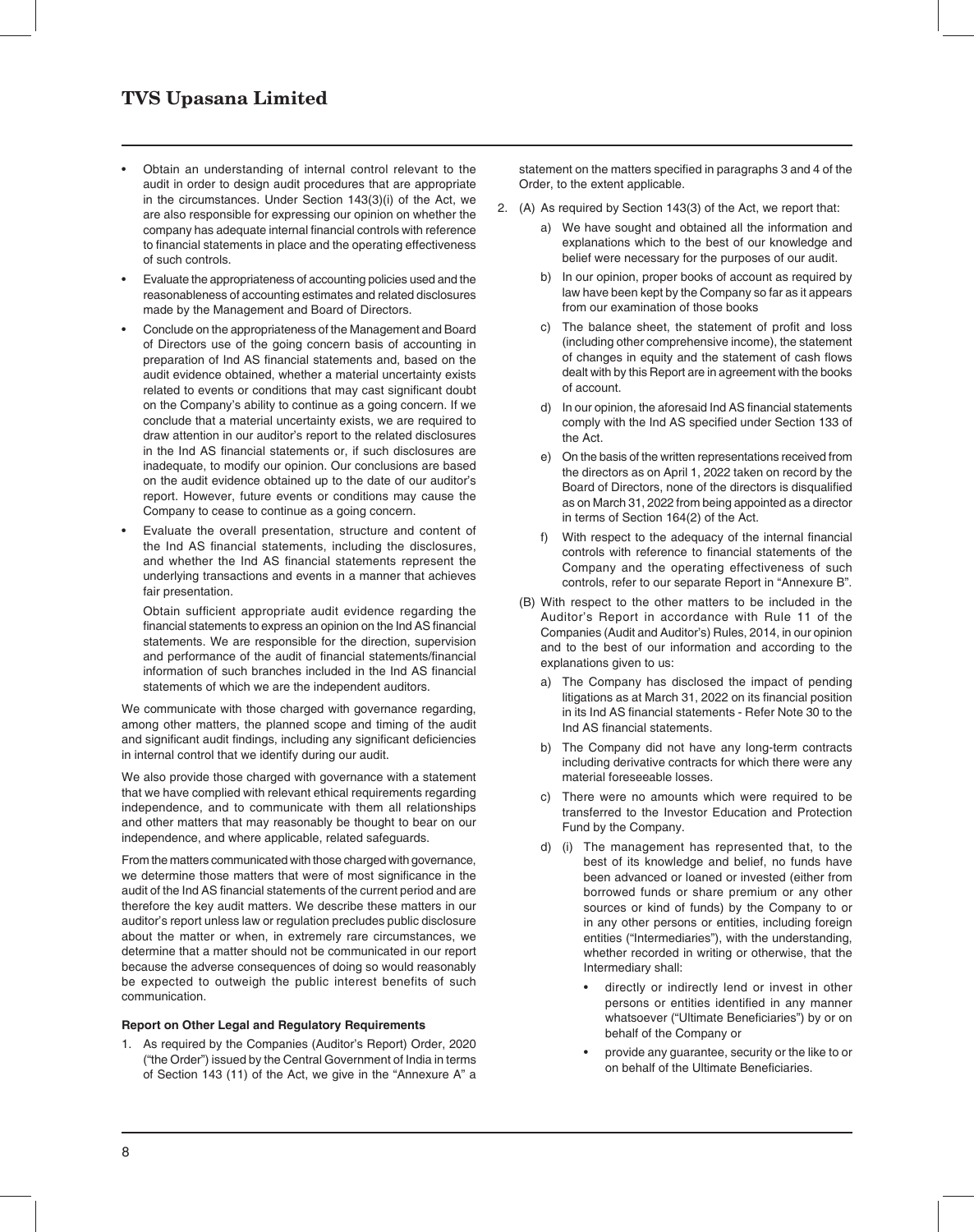- (ii) The management has represented, that, to the best of its knowledge and belief, no funds have been received by the Company from any persons or entities, including foreign entities ("Funding Parties"), with the understanding, whether recorded in writing or otherwise, that the Company shall:
	- directly or indirectly, lend or invest in other persons or entities identified in any manner whatsoever ("Ultimate Beneficiaries") by or on behalf of the Funding Party or
	- provide any guarantee, security or the like from or on behalf of the Ultimate Beneficiaries.
- (iii) Based on such audit procedures as considered reasonable and appropriate in the circumstances, nothing has come to our notice that has caused us to believe that the representations under sub-clause (d) (i) and (d) (ii) contain any material mis-statement.
- e) The Company has neither declared nor paid any dividend during the year.
- (C) With respect to the matter to be included in the Auditor's Report under Section 197(16) of the Act:

 In our opinion and according to the information and explanations given to us, the remuneration paid by the Company to its directors during the current year is in accordance with the provisions of Section 197 of the Act. The remuneration paid to any director is not in excess of the limit laid down under Section 197 of the Act. The Ministry of Corporate Affairs has not prescribed other details under Section 197(16) of the Act which are required to be commented upon by us

## *for* **B S R & Co. LLP**

*Chartered Accountants* Firm's Registration Number: 101248W/W-100022

#### **Nachiappan Subramanian** *Partner*

Membership No.: 218727 ICAI UDIN: 22218727AHHZTD6649

Place : Chennai Date : April 18, 2022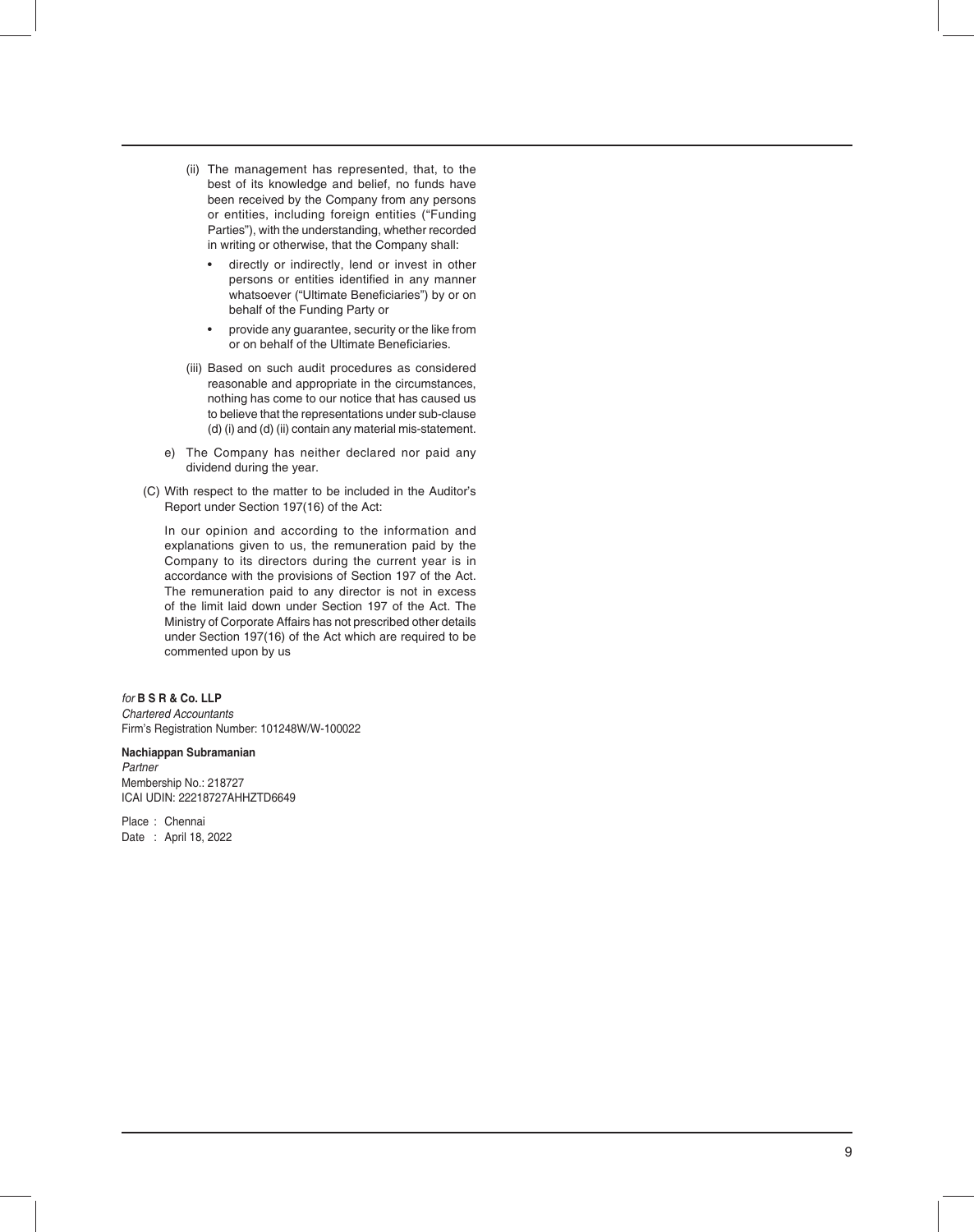**B S R & Co. LLP Chartered Accountants**

**Annexure A to the Independent Auditor's Report**

KRM Tower, 1<sup>st</sup> & 2<sup>nd</sup> Floor, No. 1, Harrington Road, Chetpet, Chennai 600 031, India Phone : +91 44 4608 3100 Fax : +91 44 4608 3199

To the Members of TVS Upasana Limited on the Ind AS financial statements for the year ended March 31, 2022

#### **(Referred to in paragraph 1 under 'Report on Other Legal and Regulatory Requirements' section of our report of even date)**

- (i) (a) a. The Company has maintained proper records showing full particulars, including quantitative details and situation of Property, plant and equipment.
	- b. The Company has maintained proper records showing full particulars of intangible assets..
	- (b) According to the information and explanations given to us and on the basis of our examination of the records of the Company, the Company has a regular programme of physical verification of its Property, plant and equipment by which all Property, plant and equipment are verified in a phased manner over a period of 3 years. In accordance with this programme, certain Property, plant and equipment were verified during the year. In our opinion, this periodicity of physical verification is reasonable having regard to the size of the Company and the nature of its assets. No material discrepancies were noticed on such verification.
	- (c) According to the information and explanations given to us and on the basis of our examination of the records of the Company, the title deeds of immovable properties (other than immovable properties where the Company is the lessee and the leases agreements are duly executed in favour of the lessee) disclosed in the financial statements are held in the name of the Company, except for the following which are not held in the name of the Company:

| Description of<br>property | <b>Gross</b><br>carrying value | Held in the<br>name of | Whether<br>promoter, director<br>or their relative or<br>employee | Period held-<br>indicate<br>range, where<br>appropriate | Reason for not being held in<br>the name of the company Also<br>indicate if in dispute                                                                                                                                                                              |
|----------------------------|--------------------------------|------------------------|-------------------------------------------------------------------|---------------------------------------------------------|---------------------------------------------------------------------------------------------------------------------------------------------------------------------------------------------------------------------------------------------------------------------|
| Free hold land             | INR 5.13 lakhs                 | J Ashwini<br>Kumar     | No.                                                               | From 2004                                               | The registration of the<br>aforementioned land is pending on<br>account of procedural delays and<br>the title deeds are in the name the<br>seller. However, full consideration<br>has been paid to the seller and<br>possession of the land is with the<br>company. |

- (d) According to the information and explanations given to us and on the basis of our examination of the records of the Company, the Company has not revalued its Property, plant and equipment (including Right of use assets) or intangible assets or both during the year.
- (e) According to information and explanations given to us and on the basis of our examination of the records of the Company, there are no proceedings initiated or are pending against the Company for holding any benami property under the Benami Transactions (Prohibition) Act, 1988 (45 of 1988) and rules made thereunder.
- (ii) (a) The inventory, except goods-in-transit and stocks lying with third parties, has been physically verified by the management during the year. For stocks lying with third parties at the year-end, written confirmations have been obtained and for goods-in-transit subsequent evidence of receipts has been traced to inventory records, wherever applicable. In our opinion, the frequency of such verification is reasonable and the coverage and procedures as followed by management were appropriate. In the case of one class of inventory the discrepancies noticed on verification between the physical stocks and the book records were more than 10% in the aggregate and these have been properly dealt with in the books of account.
	- (b) According to the information and explanations given to us and on the basis of our examination of the records of the Company, the Company has been sanctioned working capital limits during the year in excess of five crore rupees, in aggregate, from banks or financial institutions on the basis of security of current assets. In our opinion, there are no material discrepancies between the quarterly returns or statements filed by the Company with such banks or financial institutions and the books of account of the Company.
- (iii) According to the information and explanations given to us and on the basis of our examination of the records of the Company, the Company has not made any investments, provided guarantee or security or granted any loans or advances in the nature of loans, secured or unsecured, to companies, firms, limited liability partnerships or any other parties during the year. Accordingly, provisions of clauses 3(iii)(a) to 3(iii)(f) of the Order are not applicable to the Company.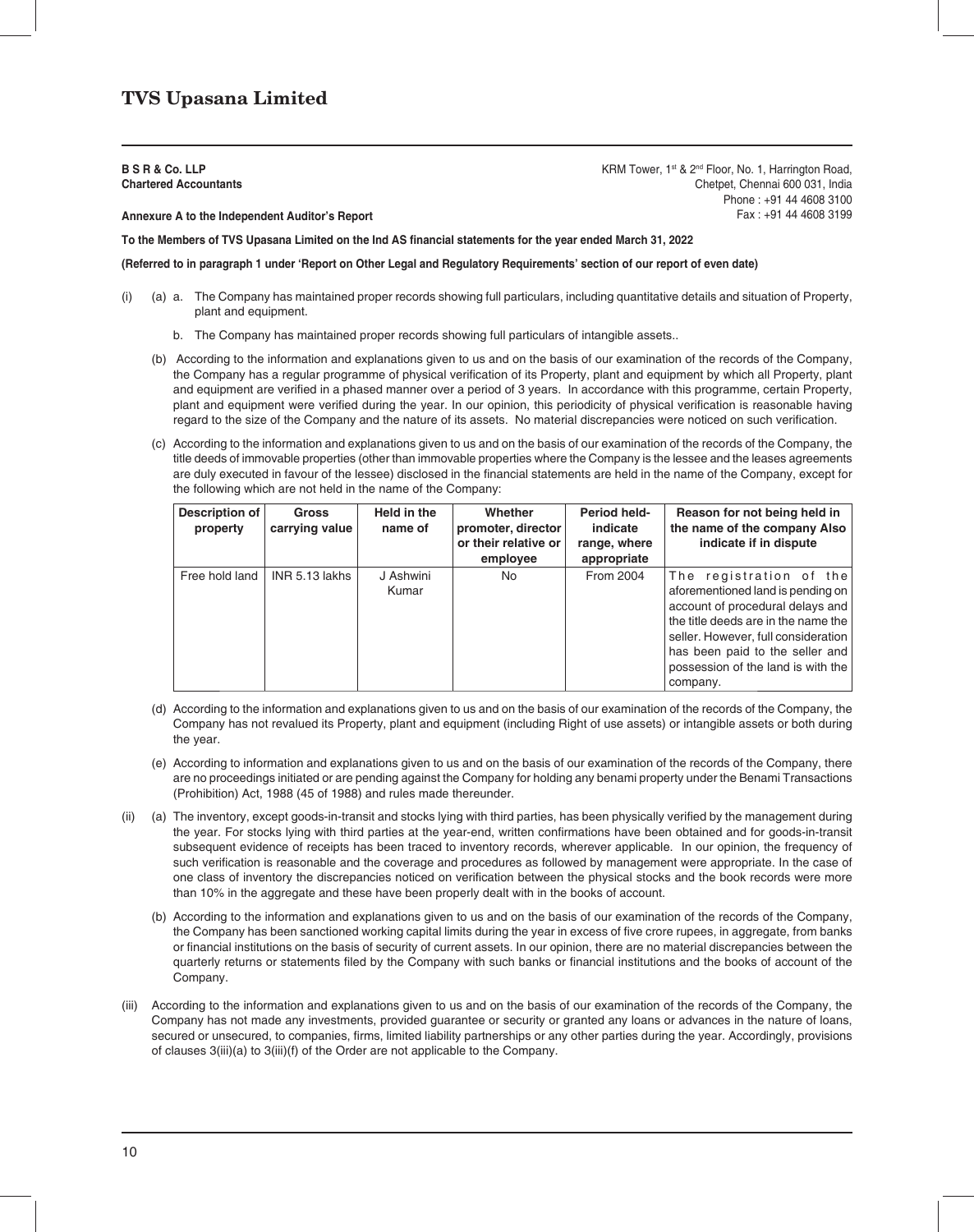- (iv) According to the information and explanations given to us and on the basis of our examination of records of the Company, the Company has neither made any investments nor has it given loans or provided guarantee or security and therefore the relevant provisions of Sections 185 and 186 of the Companies Act, 2013 are not applicable to the Company. Accordingly, clause 3(iv) of the Order is not applicable.
- (v) According to the information and explanations given to us, the Company has not accepted any deposits or amounts which are deemed to be deposits from the public. Accordingly, clause 3(v) of the Order is not applicable.
- (vi) We have broadly reviewed the books of accounts maintained by the Company pursuant to the rules prescribed by the Central Government for maintenance of cost records under Section 148(1) of the Companies Act in respect of its manufactured goods and are of the opinion that prima facie, the prescribed accounts and records have been made and maintained. However, we have not carried out a detailed examination of the records with a view to determine whether these are accurate or complete.
- (vii) (a) According to the information and explanations given to us and on the basis of our examination of the records of the Company, amounts deducted / accrued in the books of account in respect of undisputed statutory dues including goods and services tax, provident fund, employees state insurance, income tax, duty of customs and other material statutory dues have generally been regularly deposited by the Company with the appropriate authorities. As explained to us, the Company did not have any dues on account of sales tax, service tax, duty of excise, value added tax and cess.

 According to the information and explanations given to us, no undisputed amounts payable in respect of goods and services tax, provident fund, employees state insurance, income tax, duty of customs and other material statutory dues were in arrears as at March 31, 2022 for a period of more than six months from the date they became payable.

- (b) According to the information and explanations given to us, statutory dues set out in Appendix I in respect of goods and services tax, income tax, sales tax and duty of customs have not been deposited by the Company on account of disputes.
- (viii) According to the information and explanations given to us and on the basis of our examination of the records of the Company, the Company has not surrendered or disclosed any transactions, previously unrecorded as income in the books of account, in the tax assessments under the Income Tax Act, 1961 as income during the year.
- (ix) (a) According to the information and explanations given to us and on the basis of our examination of the records of the Company, the Company has not defaulted in repayment of loans or other borrowings or in the payment of interest thereon to banks or financial institutions. Further, the Company did not have any outstanding loans or borrowings from any other lender during the year.
	- (b) According to the information and explanations given to us and on the basis of our examination of the records of the Company, the Company has not been declared a wilful defaulter by any bank or financial institution or other lender.
	- (c) In our opinion and according to the information and explanations given to us by the management, term loans were applied for the purpose for which the loans were obtained.
	- (d) According to the information and explanations given to us and on an overall examination of the balance sheet of the Company, we report that no funds raised on short-term basis have been used for long-term purposes by the Company.
	- (e) The Company does not hold any investment in any subsidiary, associate or joint venture (as defined under Companies Act, 2013) during the year ended March 31, 2022. Accordingly, clause 3(ix)(e) is not applicable.
	- (f) The Company does not hold any investment in any subsidiary, associate or joint venture (as defi ned under Companies Act, 2013) during the year ended March 31, 2022. Accordingly, clause 3(ix)(f) is not applicable.
- (x) (a) The Company has not raised any moneys by way of initial public offer or further public offer (including debt instruments) during the year. Accordingly, clause  $3(x)(a)$  of the Order is not applicable.
	- (b) According to the information and explanations given to us and on the basis of our examination of the records of the Company, the Company has not made any preferential allotment or private placement of shares or convertible debentures (fully, partially or optionally convertible) during the year. Accordingly, clause 3(x)(b) of the Order is not applicable.
- (xi) (a) Based on examination of the books and records of the Company and according to the information and explanations given to us, no material fraud by the Company or on the Company has been noticed or reported during the year.
	- (b) According to the information and explanations given to us, no report under sub-section (12) of Section 143 of the Companies Act has been filed by the auditors in Form ADT-4 as prescribed under rule 13 of Companies (Audit and Auditors) Rules, 2014 with the Central Government.
	- (c) As represented to us by the management, there are no whistle blower complaints received by the Company during the year.
- (xii) According to the information and explanations given to us, the Company is not a Nidhi Company. Accordingly, clauses 3(xii)(a), 3(xii) (b) and 3(xii)(c) of the Order are not applicable.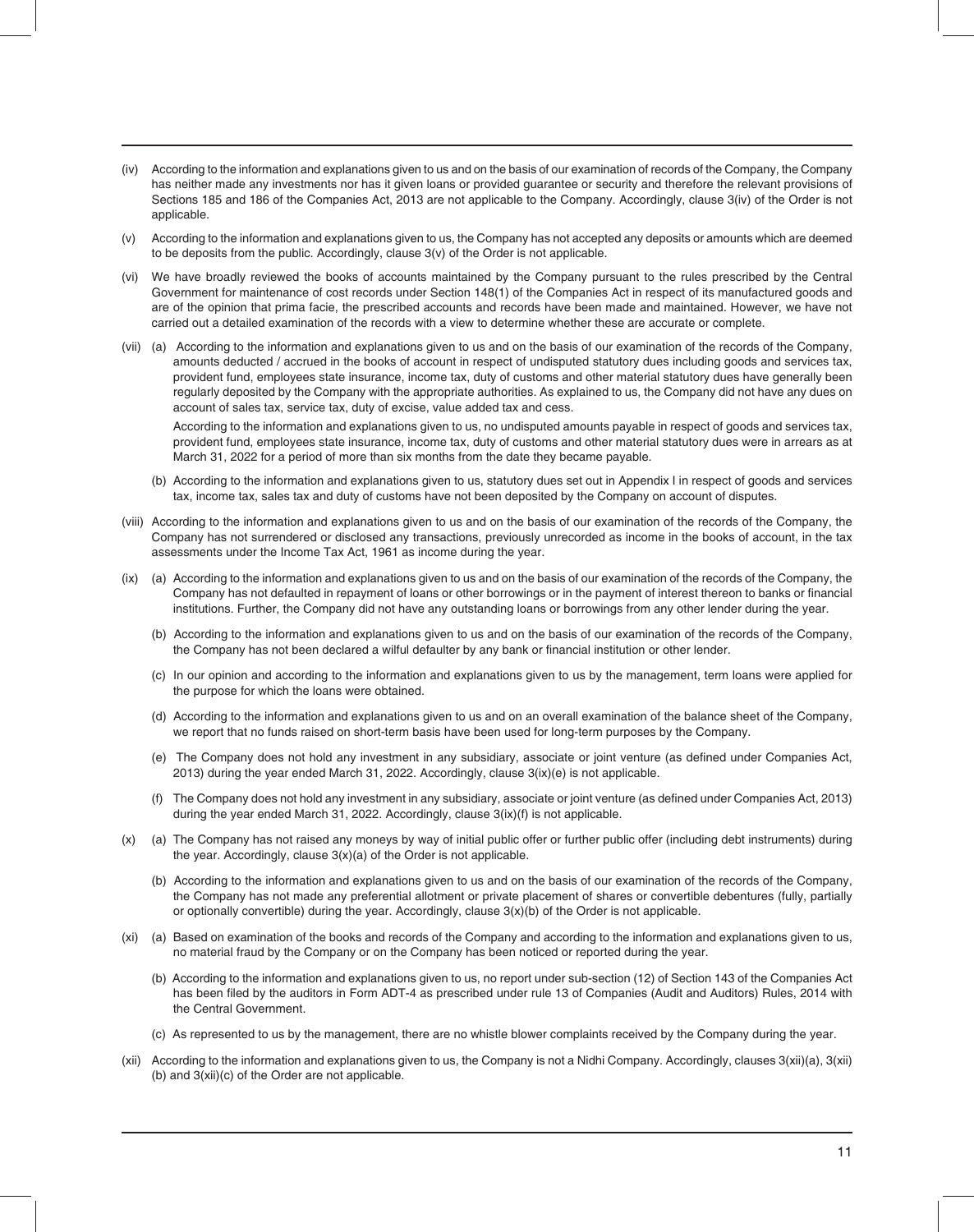- (xiii) According to the information and explanations given to us and based on our examination of the records of the Company, transactions with the related parties are in compliance with section 188 of the Act, where applicable. The details of such related party transactions have been disclosed in the Ind AS financial statements as required under applicable accounting standards. According to the information and explanation given to us, provisions of section 177 of the Act is not applicable to the Company.
- (xiv) (a) Based on the information and explanations provided to us, the Company does not have an Internal Audit system and is not required to have an internal audit system as per section 138 of the Companies Act, 2013.
	- (b) The Company is not required to have an internal audit system for the period under audit.
- (xv) In our opinion and according to the information and explanations given to us, the Company has not entered into any non-cash transactions with its directors or persons connected to its directors and hence, provisions of Section 192 of the Companies Act are not applicable to the Company.
- (xvi) (a) The Company is not required to be registered under Section 45-IA of the Reserve Bank of India Act, 1934. Accordingly, clause 3(xvi)(a) of the Order is not applicable.
	- (b) The Company is not required to be registered under Section 45-IA of the Reserve Bank of India Act, 1934. Accordingly, clause 3(xvi)(b) of the Order is not applicable.
	- (c) The Company is not required to be registered under Section 45-IA of the Reserve Bank of India Act, 1934. Accordingly, clause 3(xvi)(c) of the Order is not applicable.
	- (d) According to the information and explanations provided to us during the course of audit, the Group does not have more than one CIC.
- (xvii) The Company has not incurred cash losses in the current and in the immediately preceding financial year.
- (xviii) There has been no resignation of the statutory auditors during the year. Accordingly, clause 3(xviii) of the Order is not applicable.
- (xix) According to the information and explanations given to us and on the basis of the financial ratios, ageing and expected dates of realisation of financial assets and payment of financial liabilities, other information accompanying the financial statements, our knowledge of the Board of Directors and management plans and based on our examination of the evidence supporting the assumptions, nothing has come to our attention, which causes us to believe that any material uncertainty exists as on the date of the audit report that Company is not capable of meeting its liabilities existing at the date of balance sheet as and when they fall due within a period of one year from the balance sheet date. We, however, state that this is not an assurance as to the future viability of the Company. We further state that our reporting is based on the facts up to the date of the audit report and we neither give any guarantee nor any assurance that all liabilities falling due within a period of one year from the balance sheet date, will get discharged by the Company as and when they fall due.
- (xx) In our opinion and according to the information and explanations given to us, there is no unspent amount under sub-section (5) of section 135 of the Companies Act, 2013 pursuant to any project. Accordingly, clauses  $3(xx)(b)$  of the Order are not applicable.

*for* **B S R & Co. LLP** *Chartered Accountants* Firm's Registration Number: 101248W/W-100022

#### **Nachiappan Subramanian**

*Partner* Membership No.: 218727 ICAI UDIN: 22218727AHHZTD6649

Place : Chennai Date : April 18, 2022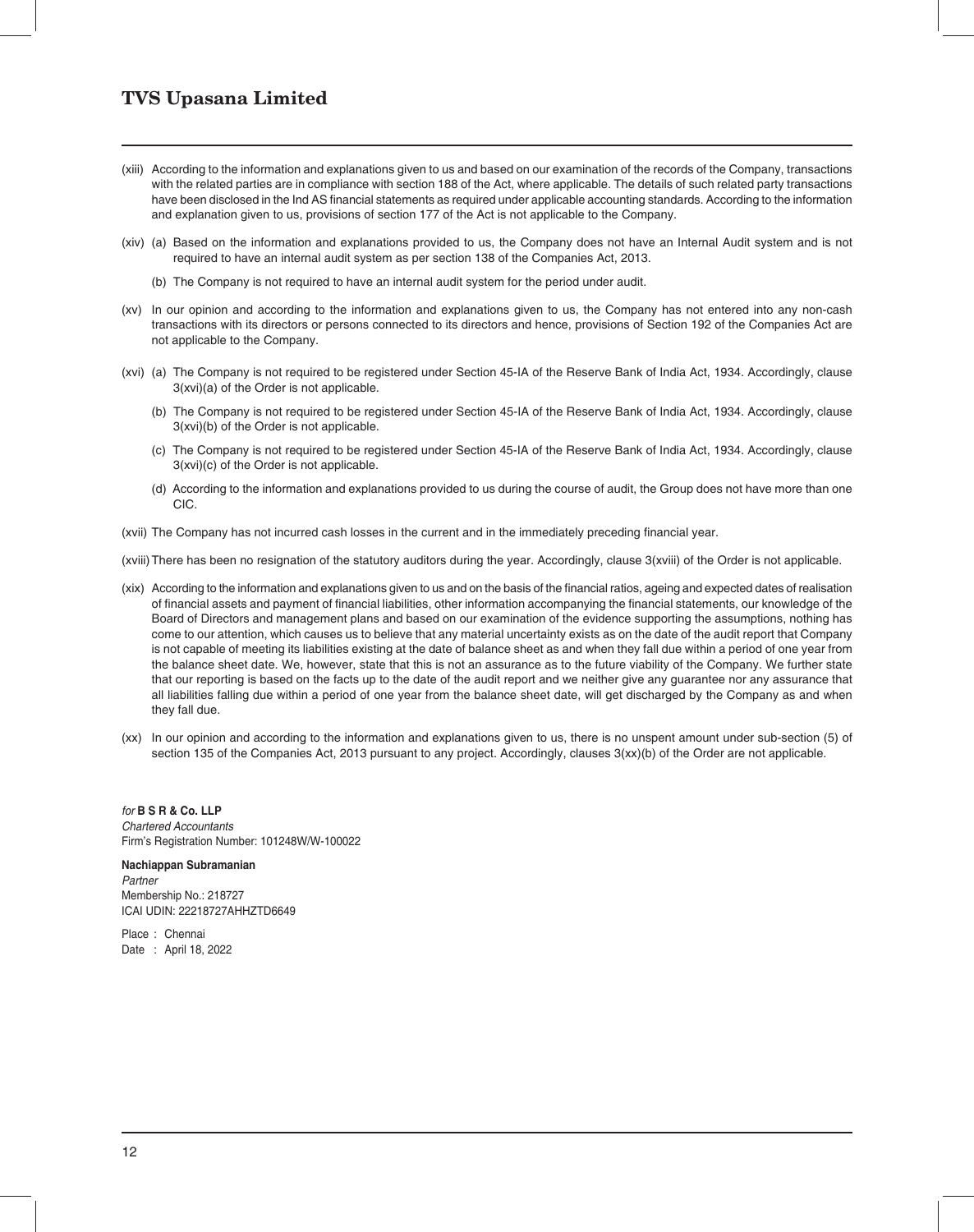**B S R & Co. LLP Chartered Accountants** KRM Tower, 1<sup>st</sup> & 2<sup>nd</sup> Floor, No. 1, Harrington Road, Chetpet, Chennai 600 031, India Phone : +91 44 4608 3100 Fax : +91 44 4608 3199

## **Annexure B to the Independent Auditor's Report**

To the Members of TVS Upasana Limited on the Ind AS financial statements of TVS Upasana Limited for the year ended March 31, 2022 Report on the internal financial controls with reference to the aforesaid Ind AS financial statements under Clause (i) of Sub-section 3 of **Section 143 of the Companies Act, 2013**

**(Referred to in paragraph A(f) under 'Report on Other Legal and Regulatory Requirements' section of our report of even date)**

## **Opinion**

We have audited the internal financial controls with reference to financial statements of **TVS Upasana Limited** ("the Company") as of March 31, 2022 in conjunction with our audit of the Ind AS financial statements of the Company for the year ended on that date.

In our opinion, the Company has, in all material respects, adequate internal financial controls with reference to financial statements and such internal financial controls were operating effectively as at March 31, 2022, based on the internal financial controls with reference to financial statements criteria established by the Company considering the essential components of internal control stated in the Guidance Note on Audit of Internal Financial Controls over Financial Reporting (the "Guidance Note") issued by the Institute of Chartered Accountants of India ('ICAI').

### **Management's Responsibility for Internal Financial Controls**

The Company's management and the Board of Directors are responsible for establishing and maintaining internal financial controls based on the internal financial controls with reference to financial statements criteria established by the Company considering the essential components of internal control stated in the Guidance Note. These responsibilities include the design, implementation and maintenance of adequate internal financial controls that were operating effectively for ensuring the orderly and efficient conduct of its business, including adherence to Company's policies, the safeguarding of its assets, the prevention and detection of frauds and errors, the accuracy and completeness of the accounting records, and the timely preparation of reliable financial information, as required under the Companies Act, 2013 (hereinafter referred to as "the Act").

### **Auditors' Responsibility**

Our responsibility is to express an opinion on the Company's internal financial controls with reference to financial statements based on our audit. We conducted our audit in accordance with the Guidance Note and the Standards on Auditing, prescribed under section 143(10) of the Act, to the extent applicable to an audit of internal financial controls with reference to financial statements. Those Standards and the Guidance Note require that we comply with ethical requirements and plan and perform the audit to obtain reasonable assurance about whether adequate internal financial controls with reference to financial statements were established and maintained and whether such controls operated effectively in all material respects.

Our audit involves performing procedures to obtain audit evidence about the adequacy of the internal financial controls with reference to financial statements and their operating effectiveness. Our audit of internal financial controls with reference to financial statements included obtaining an understanding of such internal financial controls, assessing the risk that a material weakness exists, and testing and evaluating the design and operating effectiveness of internal control based on the assessed risk. The procedures selected depend on the auditors' judgement, including the assessment of the risks of material misstatement of the Ind AS financial statements, whether due to fraud or error. We believe that the audit evidence we have obtained is sufficient and appropriate to provide a basis for our audit opinion on the Company's internal financial controls with reference to financial statements.

### **Meaning of Internal Financial controls with Reference to Financial Statements**

A Company's internal financial controls with reference to financial statements is a process designed to provide reasonable assurance regarding the reliability of financial reporting and the preparation of financial statements for external purposes in accordance with generally accepted accounting principles. A Company's internal financial controls with reference to financial statements includes those policies and procedures that (1) pertain to the maintenance of records that, in reasonable detail, accurately and fairly reflect the transactions and dispositions of the assets of the Company; (2) provide reasonable assurance that transactions are recorded as necessary to permit preparation of financial statements in accordance with generally accepted accounting principles, and that receipts and expenditures of the Company are being made only in accordance with authorisations of management and directors of the Company; and (3) provide reasonable assurance regarding prevention or timely detection of unauthorised acquisition, use, or disposition of the Company's assets that could have a material effect on the Ind AS financial statements.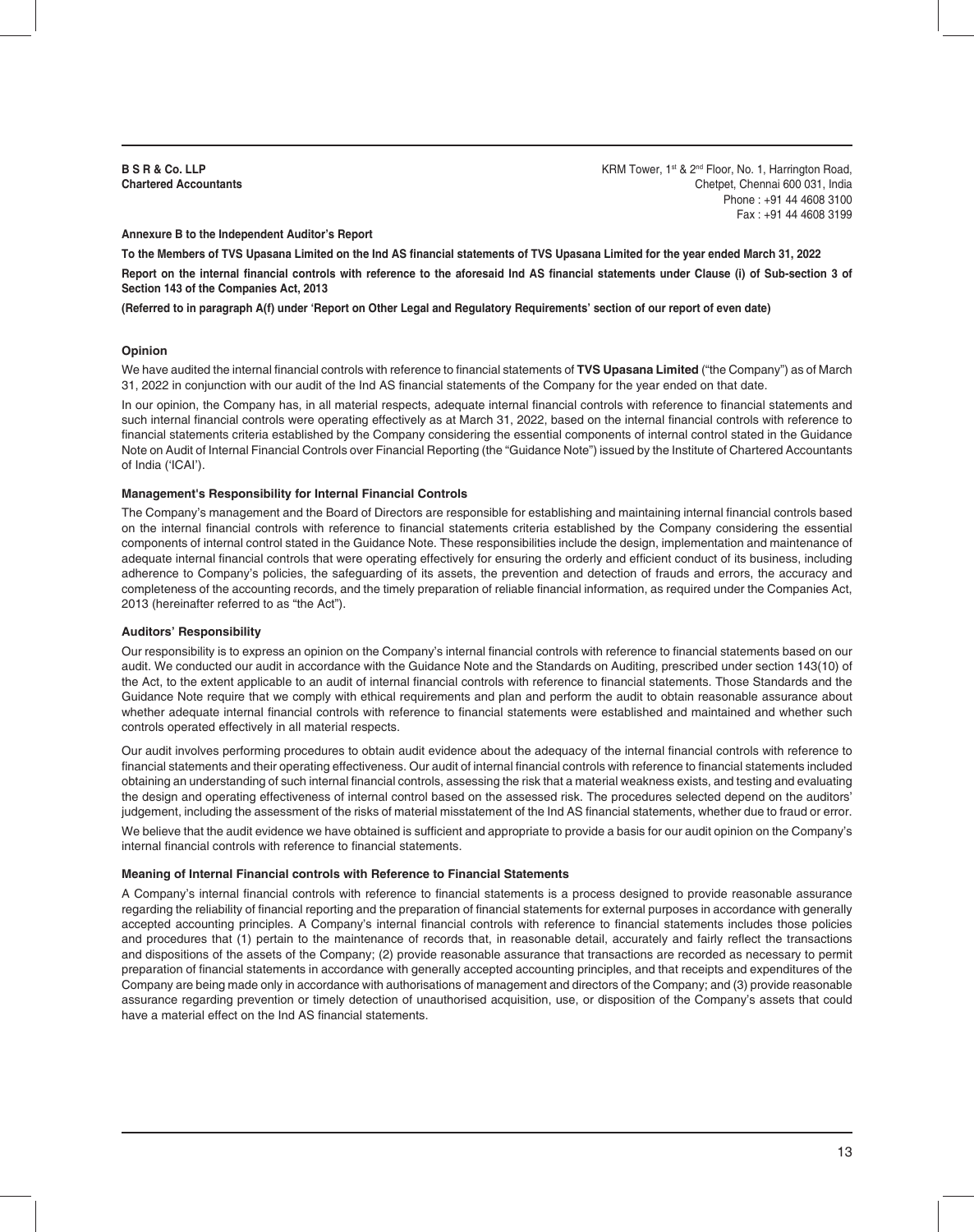## **Inherent Limitations of Internal Financial controls with Reference to Financial Statements**

Because of the inherent limitations of internal financial controls with reference to financial statements, including the possibility of collusion or improper management override of controls, material misstatements due to error or fraud may occur and not be detected. Also, projections of any evaluation of the internal financial controls with reference to Ind AS financial statements to future periods are subject to the risk that the internal financial controls with reference to Ind AS financial statements may become inadequate because of changes in conditions, or that the degree of compliance with the policies or procedures may deteriorate.

# *for* **B S R & Co. LLP**

*Chartered Accountants* Firm's Registration Number: 101248W/W-100022

#### **Nachiappan Subramanian**

*Partner* Membership No.: 218727 ICAI UDIN: 22218727AHHZTD6649

Place : Chennai Date : April 18, 2022

## **Appendix I as referred to under para (vii)(b) of Annexure A to the Independent Auditors' Report to the Members of TVS Upasana**  Limited on the Ind AS financial statements for the year ended March 31, 2022

| Name of the Statute                         | Nature of the<br><b>Dues</b> | Amount*<br>$(3 \in \mathsf{In} \mathsf{lakhs})$ | Period to which the<br>amount relates to | Forum where the<br>dispute is pending |
|---------------------------------------------|------------------------------|-------------------------------------------------|------------------------------------------|---------------------------------------|
| Tamil Nadu Value Added Tax Act,   Sales Tax |                              | 16.52                                           | 2013-14                                  | l Commercial Tax Officer – Chennai    |
| 2006, Central Sales Tax Act, 1956           | Sales Tax                    | 33.70                                           | 2014-15                                  | l Commercial Tax Officer – Chennai    |
| Income Tax Act, 1961                        | Income Tax                   | 3.64                                            | 2015-16                                  | Commissioner of Income Tax            |

*\* net of amount paid under protest*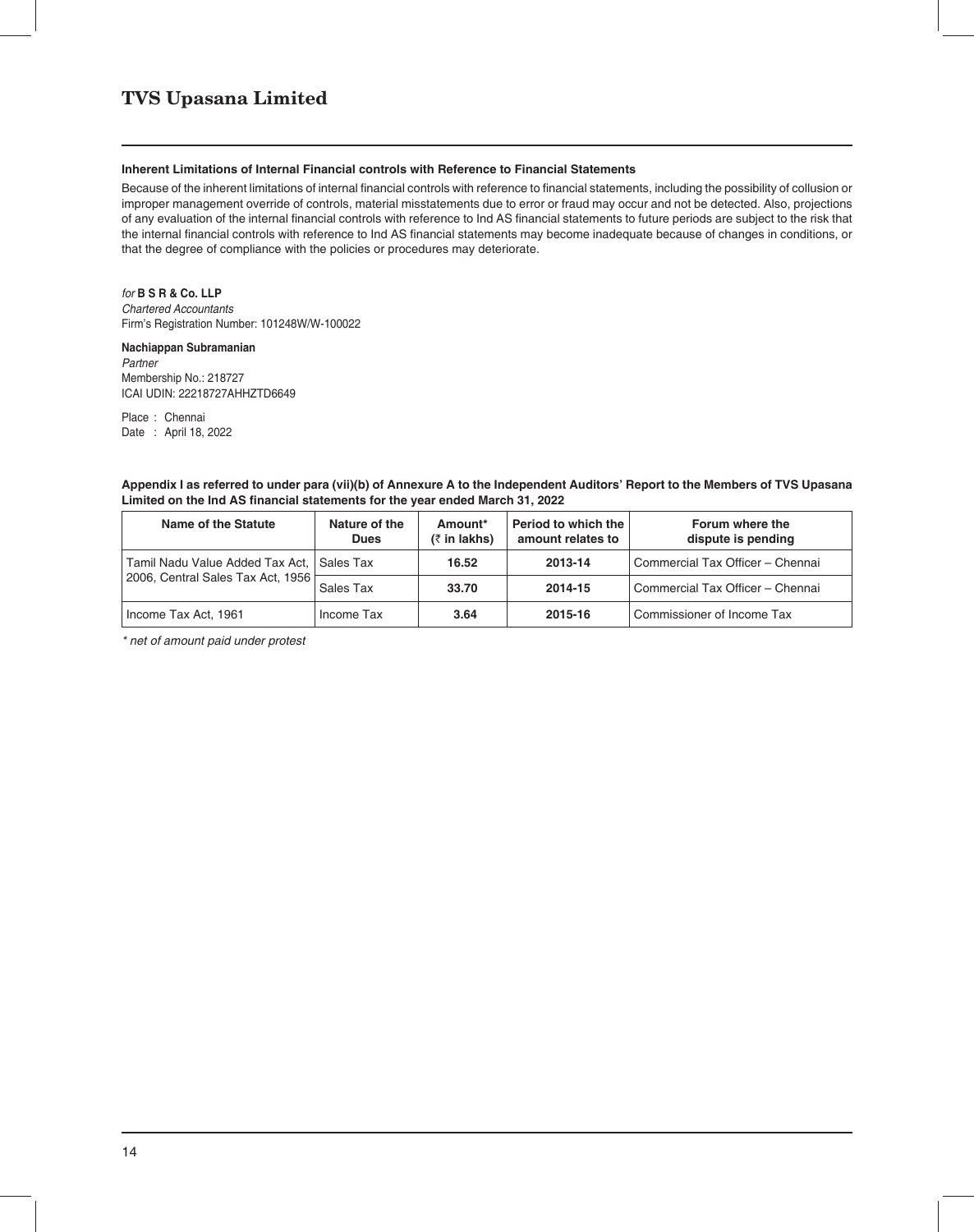# **Balance sheet as at March 31, 2022**

(All amounts are in lakhs of Indian Rupees, except share data and as stated)

# Statement of profit and loss for the year ended March 31, 2022

|                                                                                           | Note     | As at<br>March 31,<br>2022 | As at<br>March 31,<br>2021 |
|-------------------------------------------------------------------------------------------|----------|----------------------------|----------------------------|
| <b>ASSETS</b>                                                                             |          |                            |                            |
| Non-current assets                                                                        |          |                            |                            |
| Property, plant and equipment                                                             | 4(a)     | 11,587.65                  | 11,403.92                  |
| Capital work-in-progress                                                                  | 4(b)     | 181.53                     | 80.59                      |
| Right of use assets                                                                       | 4(c)     | 2.431.05                   | 2,464.60                   |
| Intangible assets                                                                         | 5        | 9.90                       | 13.24                      |
| <b>Financial assets</b>                                                                   |          |                            |                            |
| - Investments                                                                             | 6        | 54.06                      | 54.06                      |
| - Loans                                                                                   | 7        | 10.22                      | 10.19                      |
| - Other financial assets                                                                  | 8        | 435.49                     | 406.56                     |
| Other tax assets, net                                                                     | 9E       | 237.60                     | 237.60                     |
| Other non-current assets                                                                  | 10       | 396.88                     | 161.94                     |
|                                                                                           |          | 15,344.38                  | 14,832.70                  |
| <b>Current assets</b>                                                                     |          |                            |                            |
| Inventories                                                                               | 11       | 2,457.02                   | 2,174.32                   |
| <b>Financial assets</b>                                                                   |          |                            |                            |
| - Investments                                                                             | 6        | 298.35                     | 266.56                     |
| - Trade receivables                                                                       | 12<br>13 | 4,051.44                   | 4,413.27                   |
| - Cash and cash equivalents                                                               |          | 2.20                       | 11.54                      |
| - Loans<br>- Other financial assets                                                       | 7<br>8   | 11.65<br>0.04              | 8.78<br>0.05               |
| Other tax assets, net                                                                     | 9Ε       | 84.30                      | 15.55                      |
| Other current assets                                                                      | 10       | 212.55                     | 119.46                     |
|                                                                                           |          | 7,117.55                   | 7,009.53                   |
| <b>Total assets</b>                                                                       |          | 22,461.93                  | 21,842.23                  |
| <b>EQUITY AND LIABILITIES</b><br><b>Equity</b>                                            |          |                            |                            |
| Equity share capital                                                                      | 14       | 1,189.97                   | 1,189.97                   |
| Other equity                                                                              |          | 8,691.87                   | 8,072.92                   |
| <b>Total equity</b>                                                                       |          | 9,881.84                   | 9,262.89                   |
| Liabilities                                                                               |          |                            |                            |
| <b>Non-current liabilities</b>                                                            |          |                            |                            |
| <b>Financial liabilities</b>                                                              |          |                            |                            |
| - Borrowings                                                                              | 16       | 3,940.50                   | 3,422.23                   |
| Provisions                                                                                | 17       | 232.87                     | 193.66                     |
| Deferred tax liabilities, net                                                             | 9D       | 920.98                     | 811.40                     |
|                                                                                           |          | 5,094.35                   | 4,427.29                   |
| <b>Current liabilities</b>                                                                |          |                            |                            |
| <b>Financial liabilities</b>                                                              |          |                            |                            |
| - Borrowings                                                                              | 16       | 5,312.39                   | 5,256.13                   |
| - Trade payables                                                                          | 18       |                            |                            |
| Total outstanding dues of micro enterprises<br>and small enterprises; and                 |          | 162.21                     | 285.14                     |
| Total outstanding dues of creditors other than<br>micro enterprises and small enterprises |          | 1,426.31                   | 1,949.10                   |
| - Other financial liabilities                                                             | 19       | 456.80                     | 528.25                     |
| Other current liabilities                                                                 | 20       | 95.47                      | 97.94                      |
| Provisions                                                                                | 17       | 32.56                      | 35.49                      |
| <b>Total liabilities</b>                                                                  |          | 7,485.74                   | 8,152.05                   |
| <b>Total equity and liabilities</b>                                                       |          | 12,580.09<br>22,461.93     | 12,579.34<br>21,842.23     |
| Significant accounting policies                                                           | 3        |                            |                            |
| The notes from 1 to 37 are an integral part of the financial statements                   |          |                            |                            |

|                                                                                                          | For and on behalf of the Board of Directors of<br><b>TVS Upasana Limited</b><br>CIN: U65991TN1992PLC022619 |
|----------------------------------------------------------------------------------------------------------|------------------------------------------------------------------------------------------------------------|
| Suresh Krishna<br>Chairman<br>DIN: 00046919                                                              | Arundathi Krishna<br><b>Managing Director</b><br>DIN: 00270935                                             |
| R Krishnan<br>Whole-time Director and<br>Chief Financial Officer &<br>Company Secretary<br>DIN: 00271938 | S Meenakshisundaram<br>Director<br>DIN: 00513901                                                           |
|                                                                                                          |                                                                                                            |

| (All amounts are in lakhs of Indian Rupees, except share data and as stated)            |      |                                 |                                 |
|-----------------------------------------------------------------------------------------|------|---------------------------------|---------------------------------|
|                                                                                         | Note | Year ended<br>March 31,<br>2022 | Year ended<br>March 31,<br>2021 |
| <b>INCOME</b>                                                                           |      |                                 |                                 |
| Revenue from operations                                                                 | 21   | 16,085.33                       | 14,449.52                       |
| Other income                                                                            | 22   | 481.67                          | 586.55                          |
| <b>Total Income</b>                                                                     |      | 16,567.00                       | 15,036.07                       |
| <b>EXPENSES</b>                                                                         |      |                                 |                                 |
| Cost of materials consumed                                                              | 23   | 6,908.67                        | 5,444.58                        |
| Changes in inventories of finished<br>goods and work-in-progress                        | 24   | (198.67)                        | (59.62)                         |
| Employee benefits expense                                                               | 25   | 2,017.98                        | 1,710.08                        |
| Finance costs                                                                           | 26   | 635.94                          | 629.01                          |
| Depreciation and amortisation<br>expense                                                | 27   | 1,175.11                        | 1,086.19                        |
| Other expenses                                                                          | 28   | 5,194.44                        | 4,682.27                        |
| <b>Total expenses</b>                                                                   |      | 15,733.47                       | 13,492.51                       |
| Profit before tax                                                                       |      | 833.53                          | 1,543.56                        |
| Tax expense                                                                             |      |                                 |                                 |
| - Current tax                                                                           | 9    | 118.83                          | 331.61                          |
| - Deferred tax                                                                          | 9    | 139.54                          | 76.74                           |
| <b>Total tax expense</b>                                                                |      | 258.37                          | 408.35                          |
| Profit for the year                                                                     |      | 575.16                          | 1,135.21                        |
| Other comprehensive income                                                              |      |                                 |                                 |
| Items that will not be reclassified<br>to profit or loss                                |      |                                 |                                 |
| (i) Re-measurement gains/(losses)<br>on defined benefit plan                            |      | (21.73)                         | 11.88                           |
| (ii) Income tax relating to items that<br>will not be reclassified to profit<br>or loss |      | 5.47                            | (2.99)                          |
| Total other comprehensive income                                                        |      | (16.26)                         | 8.89                            |
| Total comprehensive income for<br>the year                                              |      | 558.90                          | 1,144.10                        |
| (Comprising profit and other<br>comprehensive income for the year)                      |      |                                 |                                 |
| Earnings per equity share                                                               | 15   |                                 |                                 |
| Basic (in ₹)                                                                            |      | 4.83                            | 9.54                            |
| Diluted (in ₹)                                                                          |      | 4.83                            | 9.54                            |
| Significant accounting policies                                                         | 3    |                                 |                                 |

The notes from 1 to 37 are an integral part of the financial statements

| As per our report of even date attached                                                                     |                                                                                                          |                                                                                                            |
|-------------------------------------------------------------------------------------------------------------|----------------------------------------------------------------------------------------------------------|------------------------------------------------------------------------------------------------------------|
| for <b>B S R &amp; Co. LLP</b><br><b>Chartered Accountants</b><br>Firm's registration No.: 101248W/W-100022 |                                                                                                          | For and on behalf of the Board of Directors of<br><b>TVS Upasana Limited</b><br>CIN: U65991TN1992PLC022619 |
| Nachiappan Subramanian<br>Partner<br>Membership No. 218727                                                  | Suresh Krishna<br>Chairman<br>DIN: 00046919                                                              | Arundathi Krishna<br><b>Managing Director</b><br>DIN: 00270935                                             |
| Place: Chennai<br>Date: April 18, 2022                                                                      | R Krishnan<br>Whole-time Director and<br>Chief Financial Officer &<br>Company Secretary<br>DIN: 00271938 | S Meenakshisundaram<br>Director<br>DIN: 00513901                                                           |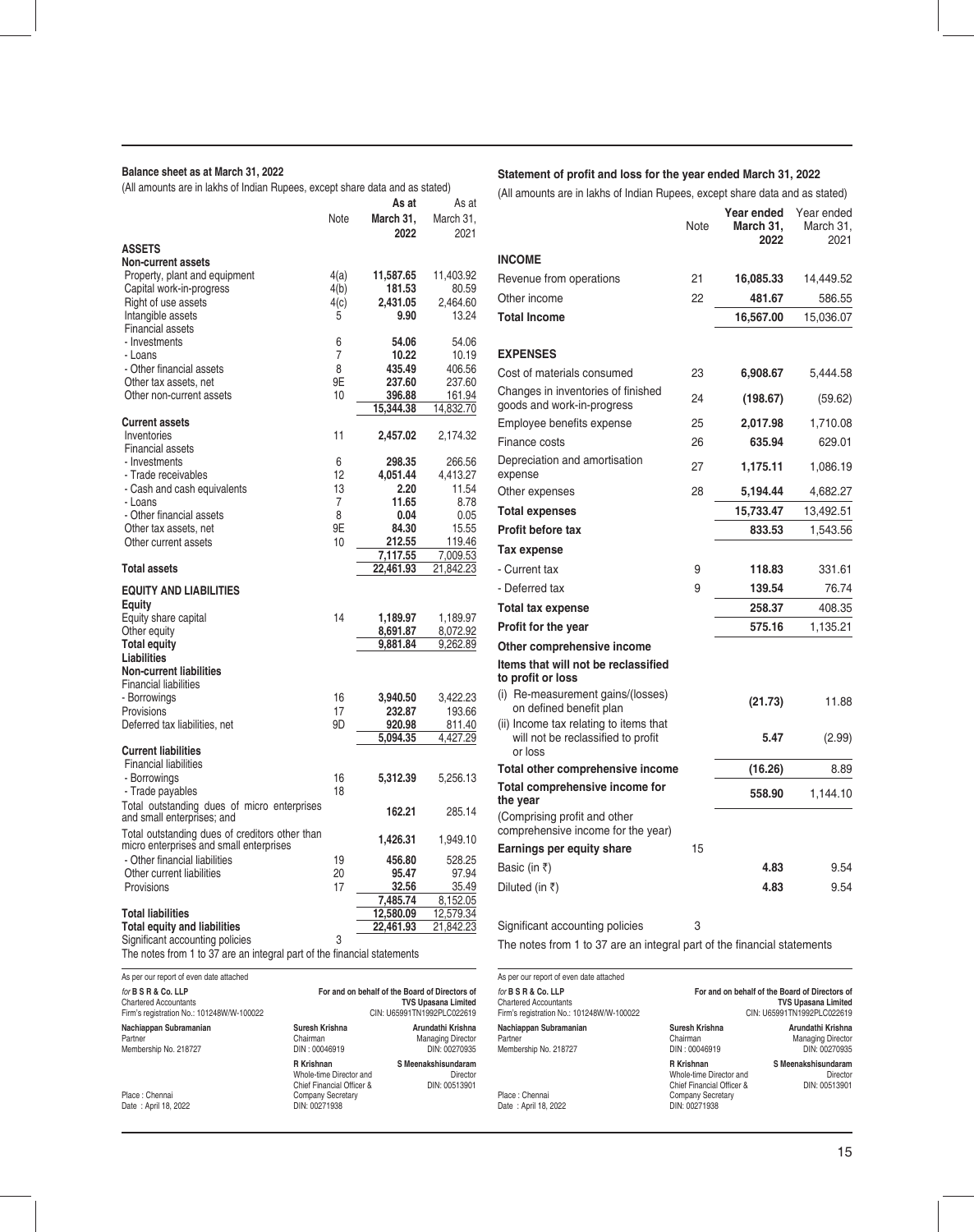# **Statement of changes in equity for the year ended March 31, 2022**

(All amounts are in lakhs of Indian Rupees, except share data and as stated) **(a) Equity share capital**

| $(u)$ Lyuny onare ouphor                        |             |               |
|-------------------------------------------------|-------------|---------------|
| <b>Particulars</b>                              | <b>Note</b> | <b>Amount</b> |
| Balance as at April 1, 2020                     | 14A         | 1.189.97      |
| Changes in equity share capital during the year |             |               |
| Balance as at March 31, 2021                    | 14A         | 1.189.97      |
| Changes in equity share capital during the year |             |               |
| Balance as at March 31, 2022                    | 14A         | 1.189.97      |
|                                                 |             |               |

# **(b) Other equity**

| <b>Particulars</b>                                         |                         | Reserves and<br>surplus     | <b>Items</b><br>of other<br>compre-<br>hensive<br>income<br>Items that<br>will not be<br>reclassified<br>to profit and<br>loss | Total    |  |
|------------------------------------------------------------|-------------------------|-----------------------------|--------------------------------------------------------------------------------------------------------------------------------|----------|--|
|                                                            | Deemed<br><b>Equity</b> | <b>Retained</b><br>Earnings | Re-<br>measure-<br>ment gain<br>on defined<br>benefit plan,<br>net of tax                                                      |          |  |
| Balances as at April 1, 2020                               | 124.93                  | 6,768.92                    |                                                                                                                                | 6,893.85 |  |
| Profit for the year                                        |                         | 1,135.21                    |                                                                                                                                | 1,135.21 |  |
| Other comprehensive income                                 |                         |                             | 8.89                                                                                                                           | 8.89     |  |
| Fair value of finance quarantee<br>given by parent company | 34.97                   |                             |                                                                                                                                | 34.97    |  |
| Transfer to retained earnings                              |                         | 8.89                        | (8.89)                                                                                                                         |          |  |
| Balance as at March 31, 2021                               | 159.90                  | 7,913.02                    |                                                                                                                                | 8,072.92 |  |
| Profit for the year                                        |                         | 575.16                      |                                                                                                                                | 575.16   |  |
| Other comprehensive income                                 |                         |                             | (16.26)                                                                                                                        | (16.26)  |  |
| Fair value of finance quarantee<br>given by parent company | 60.05                   |                             |                                                                                                                                | 60.05    |  |
| Transfer to Retained earnings                              |                         | (16.26)                     | 16.26                                                                                                                          |          |  |
| Balance as at March 31, 2021                               | 219.95                  | 8.471.92                    |                                                                                                                                | 8,691.87 |  |

Significant accounting policies 3 The notes from 1 to 37 are an integral part of the financial statements

| As per our report of even date attached                                                                     |
|-------------------------------------------------------------------------------------------------------------|
| for <b>B S R &amp; Co. LLP</b><br><b>Chartered Accountants</b><br>Firm's registration No.: 101248W/W-100022 |
| Nachiappan Subramanian<br>Partner                                                                           |
| Mambarahin Na 010707                                                                                        |

Place : Chennai Company Secretary Date : April 18, 2022 DIN: 00271938

For and on behalf of the Board of Directors of Chartered Accountants **TVS Upasana Limited** Firm's registration No.: 101248W/W-100022 CIN: U65991TN1992PLC022619 **Nachiappan Suresh Krishna**<br>
Chairmanne Managing Director<br>
DIN: 00046919<br>
DIN: 00270935 Partner Chairman Managing Director Membership No. 218727 DIN : 00046919 DIN: 00270935 **R Krishnan S Meenakshisundaram**<br>Whole-time Director and Director Chief Financial Officer & DIN: 00513901 Whole-time Director and **Director and Director**<br>Chief Financial Officer & **DIN: 00513901** 

# Statement of cash flows for the year ended March 31, 2022

| (All amounts are in lakhs of Indian Rupees, except share data and as stated)                                                                                                  |      |             |                                             |  |  |
|-------------------------------------------------------------------------------------------------------------------------------------------------------------------------------|------|-------------|---------------------------------------------|--|--|
|                                                                                                                                                                               | Note | Year ended  | Year ended<br>March 31, 2022 March 31, 2021 |  |  |
| Cash flows from operating activities                                                                                                                                          |      |             |                                             |  |  |
| Profit for the year<br>Adjustments for:                                                                                                                                       |      | 833.53      | 1,543.56                                    |  |  |
| Fair value gain on financial instruments<br>measured at fair value through profit or loss                                                                                     | 22   | (31.78)     | (75.78)                                     |  |  |
| Financial guarantee expenses                                                                                                                                                  |      | 38.41       | 32.61                                       |  |  |
| Depreciation and amortisation expense                                                                                                                                         | 27   | 1,175.11    | 1,086.19                                    |  |  |
| Finance costs                                                                                                                                                                 | 26   | 635.94      | 629.01                                      |  |  |
| Interest income                                                                                                                                                               | 22   | (14.50)     | (22.36)                                     |  |  |
| Profit on sale of property, plant and equipment,<br>net                                                                                                                       | 22   | (313.35)    | (390.51)                                    |  |  |
| Dividend income                                                                                                                                                               | 22   | (0.69)      | (0.30)                                      |  |  |
| Unrealised foreign exchange gain                                                                                                                                              |      | (51.54)     | (13.97)                                     |  |  |
| Working capital adjustments                                                                                                                                                   |      | 2,271.13    | 2,788.45                                    |  |  |
| Increase in inventories                                                                                                                                                       |      | (282.70)    | (269.46)                                    |  |  |
| (Decrease) / Increase in financial liabilities                                                                                                                                |      | (781.98)    | 1,010.17                                    |  |  |
| Decrease / (Increase) in financial assets                                                                                                                                     |      | 382.83      | (1,722.92)                                  |  |  |
| Increase in non-financial liabilities                                                                                                                                         |      | 12.08       | 100.05                                      |  |  |
| Decrease / (increase) in other non-financial assets                                                                                                                           |      | (146.00)    | 111.68                                      |  |  |
| Cash generated from operating activities                                                                                                                                      |      | 1,455.36    | 2,017.97                                    |  |  |
| Income tax paid, net of refund                                                                                                                                                |      | (206.78)    | (185.44)                                    |  |  |
| Net cash from operating activities (A)                                                                                                                                        |      | 1,248.58    | 1,832.53                                    |  |  |
| Cash flow from investing activities                                                                                                                                           |      |             |                                             |  |  |
| Acquisition of property, plant and equipment<br>(including capital work-in-progress, intangible<br>assets, capital advances and payable towards<br>purchase of capital goods) |      | (1,600.84)  | (1,462.22)                                  |  |  |
| Proceeds from sale of property, plant and equipment                                                                                                                           |      | 378.27      | 534.09                                      |  |  |
| Acquisition of investments                                                                                                                                                    |      |             | (1.30)                                      |  |  |
| Dividend received                                                                                                                                                             |      | 0.69        | 0.30                                        |  |  |
| Interest received                                                                                                                                                             |      | 14.50       | 22.36                                       |  |  |
| Net cash used in investing activities (B)                                                                                                                                     |      | (1, 207.38) | (906.77)                                    |  |  |
| Cash flow from financing activities                                                                                                                                           |      |             |                                             |  |  |
| Proceeds / Repayment of long-tem borrowings, net                                                                                                                              |      | 742.03      | (244.44)                                    |  |  |
| Repayment of short-tem borrowings, net                                                                                                                                        |      | (167.50)    | (41.72)                                     |  |  |
| Interest paid                                                                                                                                                                 |      | (625.07)    | (634.04)                                    |  |  |
| Net cash from/(used in) financing activities (C)                                                                                                                              |      | (50.54)     | (920.22)                                    |  |  |
| D. Net cash flows during the year (A+B+C)                                                                                                                                     |      | (9.34)      | 5.56                                        |  |  |
| E. Cash and cash equivalents at the beginning<br>of the year                                                                                                                  |      | 11.54       | 5.98                                        |  |  |
| F. Cash and cash equivalents at the end of<br>the year $(D + E)$                                                                                                              |      | 2.20        | 11.54                                       |  |  |
| Reconciliation of the cash and cash<br>equivalents as per the cash flow statement                                                                                             |      |             |                                             |  |  |
| <b>Balances with banks</b>                                                                                                                                                    | 13   | 2.06        | 11.31                                       |  |  |
| Cash on hand                                                                                                                                                                  | 13   | 0.14        | 0.23                                        |  |  |
|                                                                                                                                                                               |      | 2.20        | 11.54                                       |  |  |
| Significant accounting policies                                                                                                                                               | 3    |             |                                             |  |  |

The notes from 1 to 37 are an integral part of the financial statements

| As per our report of even date attached                                                          |                                                                                                          |                                                                                                            |
|--------------------------------------------------------------------------------------------------|----------------------------------------------------------------------------------------------------------|------------------------------------------------------------------------------------------------------------|
| for B S R & Co. LLP<br><b>Chartered Accountants</b><br>Firm's registration No.: 101248W/W-100022 |                                                                                                          | For and on behalf of the Board of Directors of<br><b>TVS Upasana Limited</b><br>CIN: U65991TN1992PLC022619 |
| Nachiappan Subramanian<br>Partner<br>Membership No. 218727                                       | Suresh Krishna<br>Chairman<br>DIN: 00046919                                                              | Arundathi Krishna<br><b>Managing Director</b><br>DIN: 00270935                                             |
| Place: Chennai<br>Date: April 18, 2022                                                           | R Krishnan<br>Whole-time Director and<br>Chief Financial Officer &<br>Company Secretary<br>DIN: 00271938 | S Meenakshisundaram<br>Director<br>DIN: 00513901                                                           |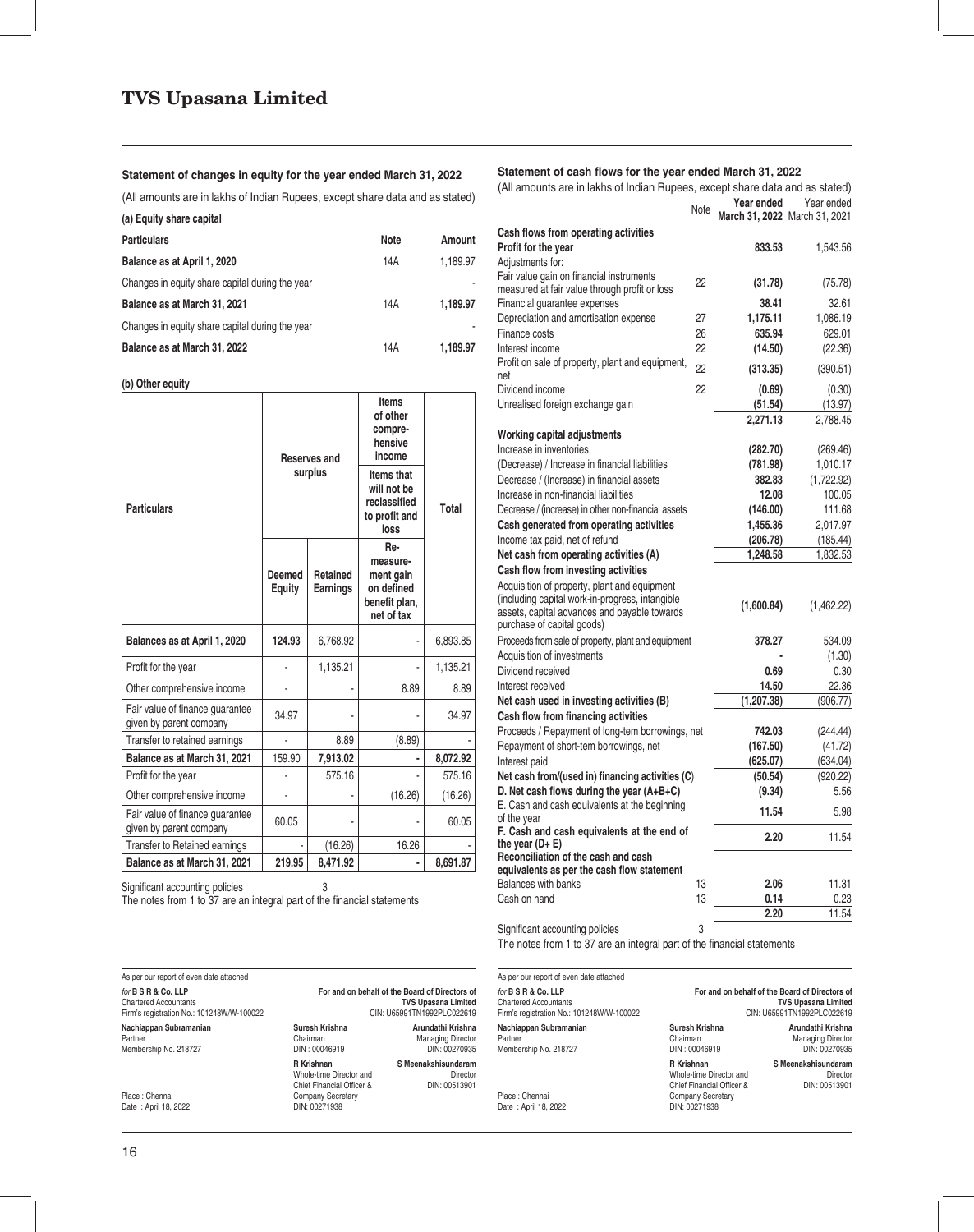## **NOTES TO FINANCIAL STATEMENTS FOR THE YEAR ENDED 31ST MARCH, 2022**

(All amounts are in lakhs of Indian Rupees, except share data and as stated)

### **1. Corporate information**

 TVS Upasana Limited ("TUL" or ''the Company'') is incorporated in India and is a subsidiary of Sundram Fasteners Limited (SFL). The registered office of the Company is situated at No. 98-A, VII Floor, Dr. Radhakrishnan Salai, Mylapore, Chennai 600 004. The Company manufactures spokes and nipples, tools, small screws, dowel, kits and cold extrusion components.

## **2. Basis of preparation**

# **2.1 Statement of compliance**

These financial statements of the Company have been prepared in accordance with Indian Accounting Standards (Ind AS) as per the Companies (Indian Accounting Standards) Rules, 2015 notified under Section 133 of Companies Act, 2013, (the 'Act') and other relevant provisions of the Act.

The financial statements for the year ended March 31, 2022 (including comparatives) are authorised by the Board on April 18, 2022. Details of the Company's accounting policies are included in note 3.

## **2.2 Functional and presentation currency**

These financial statements are presented in Indian Rupees which is also the Company's functional currency. All amounts have been presented in lakhs of Indian Rupees (Rs.), except share data and as otherwise stated.

## **2.3 Basis of measurement**

The financial statements have been prepared on the historical cost basis except for the following items;

| ∣ Items                                  | Measurement basis                                                           |
|------------------------------------------|-----------------------------------------------------------------------------|
| Certain financial assets and liabilities | Fair value                                                                  |
| Net defined benefit (asset)/ liability   | Fair value of plan assets less present value of defined benefit obligations |

## **2.4 Use of estimates and judgments**

In preparing these financial statements, management has made judgements, estimates and assumptions that affect the application of accounting policies and the reported amounts of assets, liabilities, income and expenses. Actual results may differ from these estimates. Estimates and underlying assumptions are reviewed on an ongoing basis. Revisions to estimates are recognised prospectively.

 The Company has considered the possible effects that may result from the pandemic relating to COVID-19 on the carrying amounts of assets including trade receivables, inventories and other current / non-current assets. In developing the assumptions relating to the possible future uncertainties in the global economic conditions because of this pandemic, the Company has used internal and external sources of information on the expected future performance of the Company. The Company has performed sensitivity analysis (wherever applicable) on the assumptions used and based on current estimates expects that the carrying amount of these assets will be recovered. The Company will continue to closely monitor any material changes to future economic conditions.

### **Significant management judgment**

Information about judgements made in applying accounting policies that have the most significant effects on the amounts recognised in the financial statements is included in the following notes:

- Note 3(5) and 35: Leases whether an arrangement contains a lease;
- Note 3(6), 3(7) and 29: Financial instruments: Classification and measurement

## **Assumptions and estimation uncertainty**

Information about estimates and assumptions that have the most significant effect on recognition and measurement of assets, liabilities, income and expenses is mentioned below. Actual results may be different from these estimates.

- Note 3(2) and 3(3): Useful lives of property, plant and equipment and intangible assets
- Note 3(6) and 3(7): Impairment test on financial and non-financial assets; key assumptions underlying recoverable amounts;
- Note 3(8), 3(10), 9, 17 and 30: recognition and measurement of provisions and contingencies: key assumptions about the likelihood and magnitude of an outflow of resources including provision for income taxes and related contingencies
- Note 17: measurement of defined benefit obligation; key actuarial assumptions;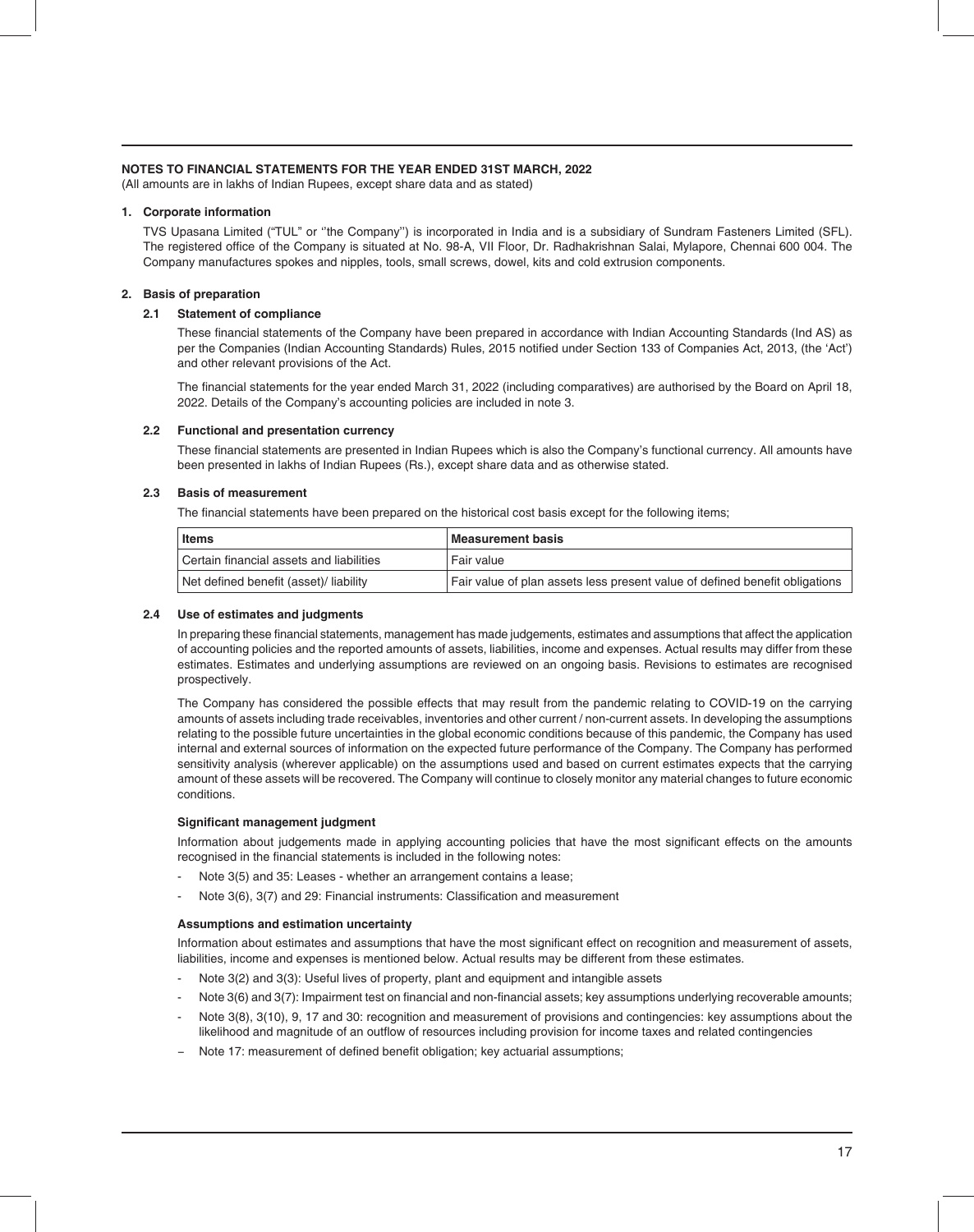(All amounts are in lakhs of Indian Rupees, except share data and as stated)

#### **2.5 Measurement of fair values**

A number of the Company's accounting policies and disclosures require the measurement of fair values, for both financial and non-financial assets and liabilities. Fair values are categorised into different levels in a fair value hierarchy based on the inputs used in the valuation techniques as follows:

Level 1: quoted prices (unadjusted) in active markets for identical assets or liabilities.

 Level 2: inputs other than quoted prices included in Level 1 that are observable for the asset or liability, either directly (i.e. as prices) or indirectly (i.e. derived from prices).

Level 3: inputs for the asset or liability that are not based on observable market data (unobservable inputs).

 When measuring the fair value of an asset or a liability, the Company uses observable market data as far as possible. The inputs used to measure the fair value of assets or a liability fall into different levels of the fair value hierarchy. Accordingly, the fair value measurement is categorised in its entirety in the same level of the fair value hierarchy as the low level input that is significant to the entire measurement.

Management uses various valuation techniques to determine fair value of financial instruments (where active market quotes are not available). This involves developing estimates and assumptions consistent with how market participants would price the instrument. Management based on its assumptions on observable data as far as possible but where it is not available, the management uses the best information available. Estimated fair values may vary from the actual prices that would be achieved in an arm's length transaction at the reporting date (also refer note 29). The Company recognises transfers between levels of the fair value hierarchy at the end of the reporting period during which the change has occurred.

#### **2.6 Current and non-current classification**

All assets and liabilities have been classified as current or non-current as per the Company's normal operating cycle and other criteria set out in the Schedule III to the Companies Act, 2013. Based on the nature of products and time between the acquisition of assets for processing and their realization in cash and cash equivalents, the Company has ascertained its operating cycle as twelve months for the purpose of current or non-current classification of assets and liabilities.

### **3. Summary of accounting policies**

The financial statements have been prepared applying significant accounting policies and measurement bases summarized below:

#### **1. Revenue recognition**

 The Company generates revenue primarily from manufacture and sale of automotive parts and components. The Company also earns revenue from rendering of services.

#### **• Sale of products:**

Revenue is recognised when a promise in a customer contract (performance obligation) has been satisfied by transferring control over the promised goods to the customer. Control over a promised good refers to the ability to direct the use of, and obtain substantially all of the remaining benefits from, those goods. Control is usually transferred upon shipment, delivery to, upon receipt of goods by the customer, in accordance with the individual delivery and acceptance terms agreed with the customers. The amount of revenue to be recognised (transaction price) is based on the consideration expected to be received in exchange for goods, excluding amounts collected on behalf of third parties such as sales tax or other taxes directly linked to sales. If a contract contains more than one performance obligation, the transaction price is allocated to each performance obligation based on their relative stand-alone selling prices. Revenue from product sales are recorded net of allowances for estimated rebates, cash discounts and estimates of product returns, all of which are established at the time of sale.

#### **• Revenue from services:**

 Revenue from rendering of services is recognized upon transfer of control of promised services to customers in an amount that reflects the consideration expected to be received in exchange for those services.

#### **• Interest and dividend income:**

Dividend income is recognised in statement of profit or loss on the date on which the Company's right to receive payment is established.

 Interest income or expense is recognised using the effective interest method. The 'effective interest rate' is the rate that exactly discounts estimated future cash payments or receipts through the expected life of financial instrument to:

- the gross carrying amount of the financial asset; or
- the amortised cost of the financial liability.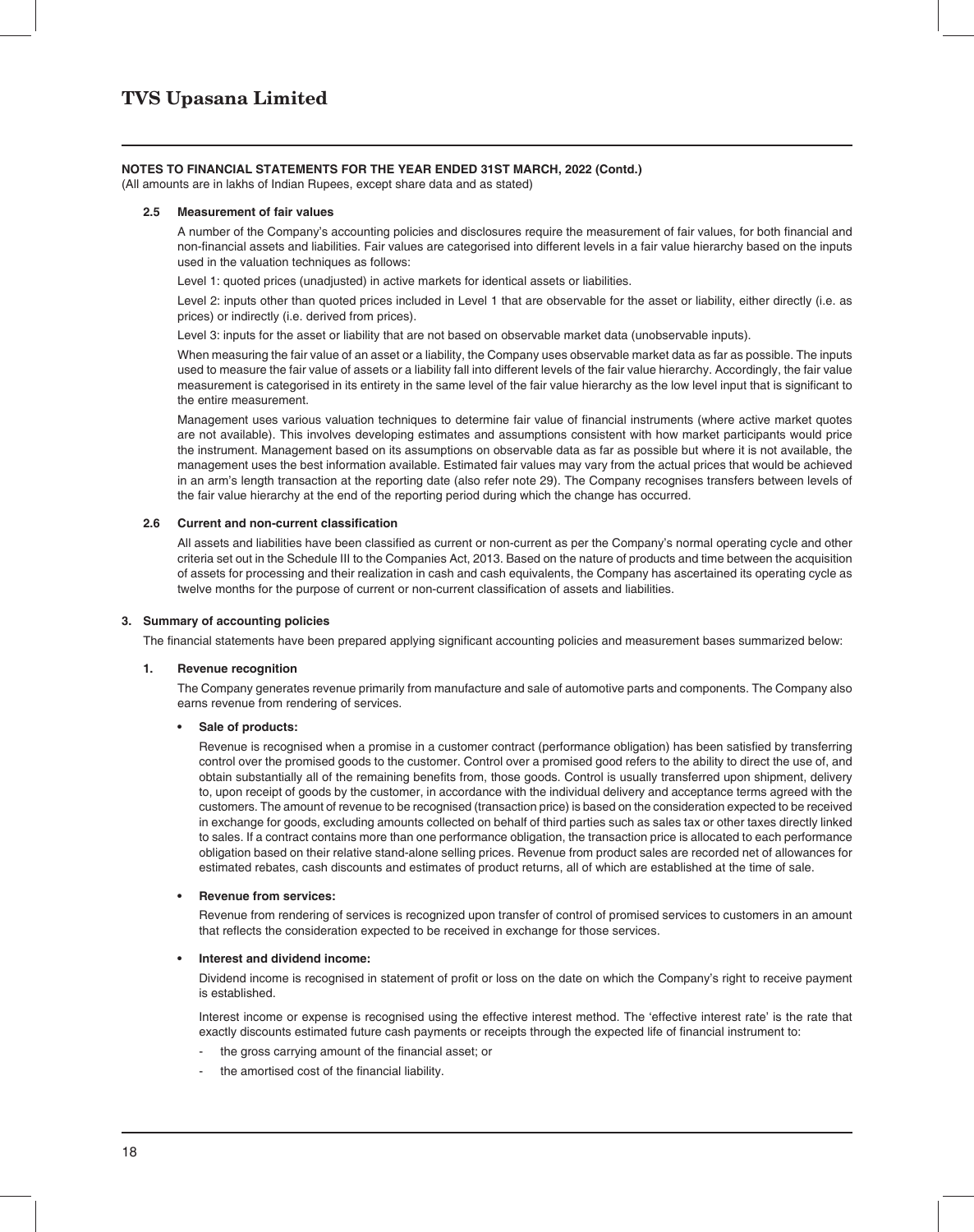(All amounts are in lakhs of Indian Rupees, except share data and as stated)

 In calculating interest income and expense, the effective interest rate is applied to the gross carrying amount of the asset (when the asset is not credit-impaired) or to the amortised cost of the liabilit.

However, for financial assets that have become credit-impaired subsequent to initial recognition, interest income is calculated by applying the effective interest rate to the amortised cost of the financial asset. If the asset is no longer credit-impaired, then the calculation of interest income reverts to the gross basis.

## **2. Property, plant and equipment**

## **2.1 Recognition and measurement**

 Free hold land is stated at historical cost. Items of property, plant and equipment are measured at cost, which includes capitalised borrowing costs, less accumulated depreciation and accumulated impairment losses, if any. Cost of an item of property, plant and equipment comprises:

- purchase price, including import duties and non-refundable taxes on purchase (goods and service tax, value added tax), after deducting trade discounts and rebates.
- any directly attributable cost of bringing the item to its working condition for its intended use estimated costs of dismantling and removing the item and restoring the site on which it is located.
- The cost of a self-constructed item of property, plant and equipment comprises the cost of materials and direct labour, any other costs directly attributable to bringing the item to working condition for its intended use, and estimated costs of dismantling and removing the item and restoring the site on which it is located.

Any gain/ loss on disposal of an item of property, plant and equipment is recognised in profit or loss.

### **2.2 Subsequent expenditure**

 Subsequent costs are included in asset's carrying amount or recognised as a separate asset, as appropriate, only when it is probable that future economic benefits associated with the item will flow to the Company.

## **2.3 Component accounting**

The component of assets are capitalized only if the life of the components vary significantly and whose cost is significant in relation to the cost of the respective asset, the life of the component in assets are determined based on technical assessment and past history of replacement of such components in the assets. The carrying amount of any component accounted for as separate asset is derecognised when replaced.

## **2.4 Depreciation:**

- a. Depreciation is recognized on a straight-line basis, over useful life of buildings and other equipment as prescribed under Schedule II of Companies Act, 2013, except in respect of certain assets, where useful life is different from those prescribed under Schedule II.
- b. Depreciation on property, plant and equipment is charged over the estimated useful life of the asset or part of the asset (after considering double/triple shifts) as evaluated on technical assessment on straight line method, in accordance with Part A of Schedule II to the Companies Act, 2013.
- c. The estimated useful life of the property, plant and equipment on technical assessment followed by the Company is furnished below:

| Asset category         | Management estimate of useful life (in years) |
|------------------------|-----------------------------------------------|
| <b>Buildings</b>       | $3 - 60$                                      |
| Plant and machinery    | $8 - 30$                                      |
| Furniture and fixtures | $8 - 10$                                      |
| Office equipment       | $3 - 10$                                      |
| Vehicles               | $8 - 10$                                      |

- d. The residual value for all the above assets are retained at 5% of the cost.
- e. Depreciation method, useful lives and residual values are reviewed at each financial year-end and adjusted if necessary, for each reporting period.
- f. On property, plant and equipment added/ disposed off during the year, depreciation is charged on pro-rata basis for the period for which the asset was purchased and used.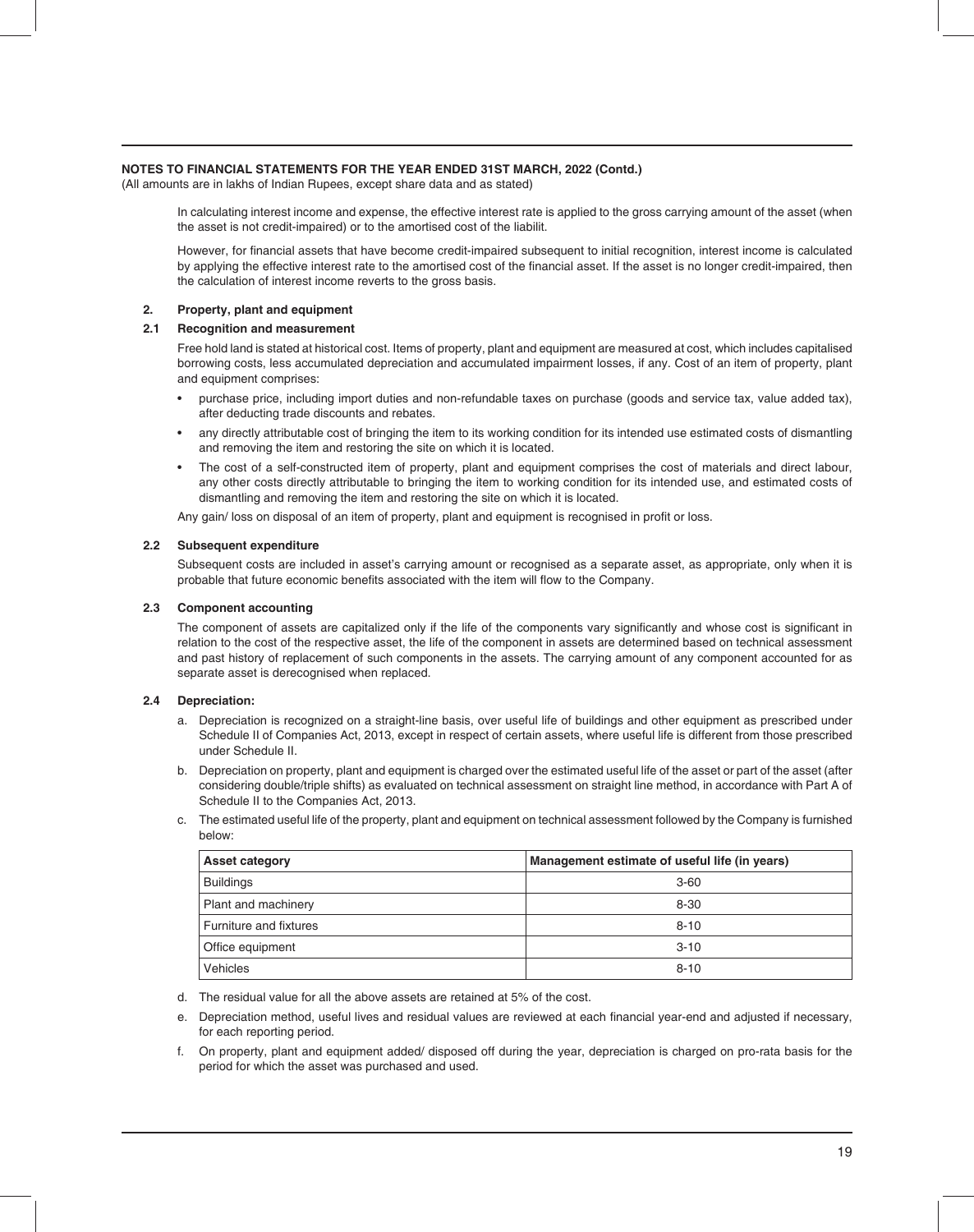(All amounts are in lakhs of Indian Rupees, except share data and as stated)

## **3. Intangible assets**

 Intangible assets are initially measured at cost. Subsequently, such intangible assets are measured at cost less accumulated amortisation and any accumulated impairment losses.

#### **3.1 Subsequent expenditure**

Subsequent expenditure is capitalised only when it increases the future economic benefits embodied in the specific asset to which it relates. All other expenditure, including expenditure on internally generated goodwill and brands, is recognised in statement of profit and loss as incurred.

#### **3.2 Amortisation**

 Intangible assets comprising of Computer software are amortised on a straight-line basis over estimated useful life of 3 years. Amortisation method, useful lives and residual values are reviewed at the end of each financial year and adjusted, if appropriate.

#### **4. Inventories**

 Inventories are valued at lower of cost and net realizable value including necessary provision for obsolescence. Net realisable value is the estimated selling price in the ordinary course of business, less the estimated cost of completion and selling expenses. The comparison of cost and net realisable value is made on an item by item basis. The cost of raw materials, components, consumable stores and spare parts are determined using the weighted average method and includes freight, taxes and duties, net of duty credits wherever applicable. Finished goods, including stock in trade and work in progress are valued at lower of cost and net realisable value. Cost includes all direct costs including excise duty and applicable manufacturing overheads incurred in bringing them to their present location and condition.

#### **4.1 Raw materials**

 Raw materials are valued at cost of purchase net of duties and includes all expenses incurred in bringing such materials to the location of its use.

## **4.2 Work-in-process and finished goods**

Work-in-process and finished goods include conversion costs in addition to the landed cost of raw materials.

#### **4.3 Stores, spares and tools**

 Stores, spares and tools cost includes cost of purchase and other costs incurred in bringing the inventories to their present location and condition.

## **5. Leases**

#### **Assets held under leases**

 The Company recognises a right-of-use asset and a lease liability at the lease commencement date. The right-of-use asset is initially measured at cost, which comprises the initial amount of the lease liability adjusted for any lease payments made at or before the commencement date, plus any initial direct costs incurred and an estimate of costs to dismantle and remove the underlying asset or to restore the underlying asset or the site on which it is located, less any lease incentives received.

 The right-of-use asset is subsequently depreciated using the straight-line method from the commencement date to the end of the lease term, unless the lease transfers ownership of the underlying asset to the Company by the end of the lease term or the cost of the right-of-use asset reflects that the Company will exercise a purchase option. In that case the right-of-use asset will be depreciated over the useful life of the underlying asset, which is determined on the same basis as those of property, plant and equipment. In addition, the right-of-use asset is periodically reduced by impairment losses, if any, and adjusted for certain remeasurements of the lease liability.

 The lease liability is initially measured at the present value of the lease payments that are not paid at the commencement date, discounted using the Company's incremental borrowing rate.

The Company determines its incremental borrowing rate by obtaining interest rates from external financing sources that reflects the terms of the lease and type of the asset leased.

Lease payments included in the measurement of the lease liability comprise the following:

- fixed payments, including in-substance fixed payments;
- variable lease payments that depend on an index or a rate, initially measured using the index or rate as at the commencement date;
- amounts expected to be payable under a residual value guarantee; and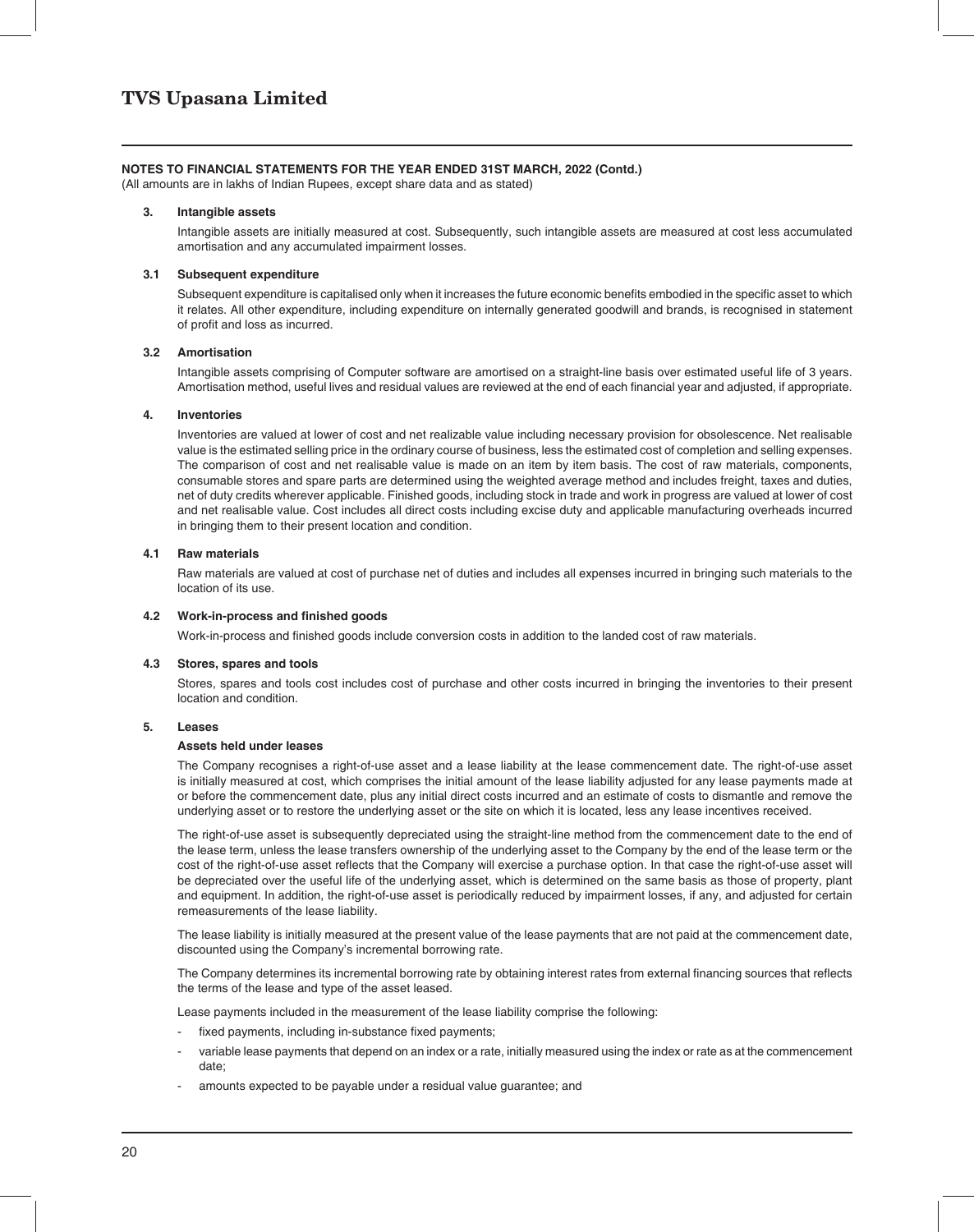(All amounts are in lakhs of Indian Rupees, except share data and as stated)

exercise price under a purchase option that the Company is reasonably certain to exercise, lease payments in an optional renewal period if the Company is reasonably certain to exercise an extension option, and penalties for early termination of a lease unless the Company is reasonably certain not to terminate early.

 The lease liability is measured at amortised cost using the effective interest method. It is remeasured when there is a change in future lease payments arising from a change in an index or rate, if there is a change in the Company's estimate of the amount expected to be payable under a residual value guarantee, if the Company changes its assessment of whether it will exercise a purchase, extension or termination option or if there is a revised in –substance fixed lease payment.

 When the lease liability is remeasured in this way, a corresponding adjustment is made to the carrying amount of the right-of-use asset, or is recorded in profit or loss if the carrying amount of the right-of-use asset has been reduced to zero. The Company presents right-of-use assets and lease liabilities separately on the face of the balance sheet.

#### **Short-term leases**

 The Company has elected not to recognise right-of-use assets and lease liabilities for short-term leases. The Company recognises the lease payments associated with these leases as an expense on a straight-line basis over the lease term.

### **6. Financial instruments**

## **6.1 Recognition and initial measurement:**

Trade receivables are initially recognised when they are originated.

All other financial assets and financial liabilities are recognized when the Company becomes a party to the contractual provisions of the financial instrument and are measured initially at fair value adjusted for transaction costs, except for those carried at fair value through profit or loss which are measured initially at fair value.

 The 'trade payable' is in respect of the amount due on account of goods purchased in the normal course of business. They are recognised at their transaction and services availed value if the transaction do not contain significant financing component.

## **6.2 Financial assets**

#### **6.2.1 Classification and subsequent measurement of financial assets:**

For the purpose of subsequent measurement, financial assets are classified and measured based on the entity's business model for managing financial asset and contractual cash flow characteristics of financial asset at:

- a. Those to be measured at Fair value through other comprehensive Income (FVTOCI)
- b. Those to be measured at Fair value through profit and loss (FVTPL) and;
- c. Those measured at amortized cost.

## **i. Financial assets at amortised cost**

Includes assets that are held within a business model where objective is to hold financial assets to collect contractual cash flows and contractual terms gives rise on specified dates to cash flows that are solely payments of principal and interest on principal amount outstanding.

 These assets are measured subsequently at amortized cost using the effective interest method. Interest income, foreign exchange gains and losses, if any and impairment are recognised in profit or loss. Any gain or loss on de recognition is recognised in statement of profit and loss.

## **ii. Financial assets at Fair Value Through Other Comprehensive Income (FVTOCI)**

Includes assets that are held within a business model where objective is both collecting contractual cash flows and selling financial assets along with contractual terms giving rise on specified dates to cash flows that are solely payments of principal and interest on principal amount outstanding. The Company has made an irrevocable election to present in other comprehensive income changes in the fair value of an investment in an equity instrument that is not held for trading. This selection is made on an instrument-by instrument basis.

Dividends are recognised as income in profit or loss unless it clearly represents a recovery of part of cost of the investment. Other net gains and losses are recognised in OCI and are not reclassified to profit or loss.

The fair values of financial assets in this category are determined by reference to active market transactions or using a valuation technique where no active market exists.

#### **iii.** Financial assets at Fair Value Through Profit or Loss (FVTPL)

Financial assets at FVTPL include financial assets that are designated at FVTPL upon initial recognition and financial assets that are not measured at amortised cost or FVTOCI. All derivative financial instruments fall into this category, except for those designated and effective as hedging instruments, for which the hedge accounting requirements apply.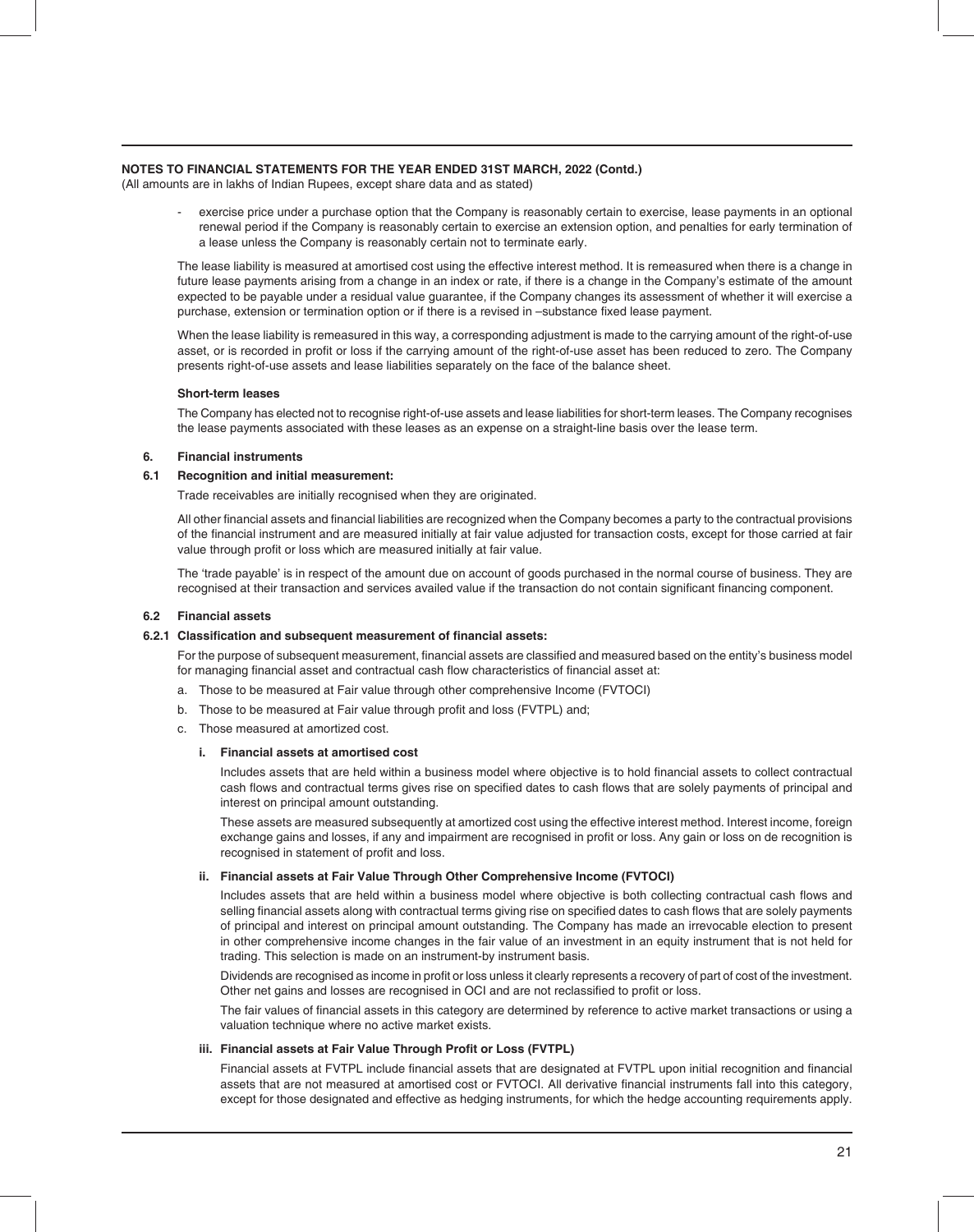## **NOTES TO FINANCIAL STATEMENTS FOR THE YEAR ENDED 31ST MARCH, 2022 (Contd.)**

(All amounts are in lakhs of Indian Rupees, except share data and as stated)

Assets in this category are measured at fair value with gains or losses recognized in profit or loss. The fair values of financial assets in this category are determined by reference to active market transactions or using a valuation technique where no active market exists.

 The loss allowance in respect of FVTPL at each reporting period is evaluated based on expected credit losses for next 12 months and credit risk exposure. The Company also measures loss allowance for financial instrument at an amount equal to lifetime expected credit losses if the credit risk on that financial instrument has increased significantly since initial recognition. The allowance shall be recognised in profit and loss.

### **6.2.2 De-recognition of fi nancial assets**

A financial asset is derecognised only when;

- a. The Company has transferred the rights to receive cash flows from the financial asset or
- b. The Company retains the contractual rights to receive the cash flows of the financial asset, but expects a contractual obligation to pay the cash flows to one or more recipients.

 Where entity has transferred an asset, the Company examines and assesses whether it has transferred substantially all risk and rewards of ownership of financial asset. In such cases, financial asset is derecognised. Where entity has not transferred substantially all risks and rewards of ownership of financial asset, such financial asset is not derecognised.

Where the entity has neither transferred a financial asset nor retains substantially all risk and rewards of ownership of the financial asset, the financial asset is derecognised, if the Company has not retained control of the financial asset. Where the company retains control of the financial asset is continued to be recognised to the extent of continuing involvement in the financial asset.

### **6.3 Financial Liabilities**

## **6.3.1 Classification of financial liabilities**

Financial liabilities are classified, at initial recognition, as financial liabilities at fair value through profit or loss or at amortised cost. The Company's financial liabilities include borrowings, trade and other payables and derivative financial instruments.

### **6.3.2 Subsequent measurement**

 Financial liabilities are measured subsequently at amortized cost using the effective interest method except for derivatives and financial liabilities designated at FVTPL, which are carried subsequently at fair value with gains or losses recognized in profit or loss.

All interest-related charges and, if applicable, changes in an instrument's fair value that are reported in profit or loss are included within finance costs or finance income.

## **6.3.3 De-recognition**

A financial liability is derecognised when the obligation under the liability is discharged or cancelled or has expired. When an existing financial liability is replaced by another from the same lender on substantially different terms, or the terms of an existing liability are substantially modified, such an exchange or modification is treated as the de recognition of the original liability and the recognition of a new liability. The difference in the respective carrying amounts is recognised in the statement of profit or loss.

## **6.4 Offsetting**

Financial assets and financial liabilities are offset and the net amount presented in the balance sheet when, and only when, the Company currently has a legally enforceable right to set off the amounts and it intends either to settle them on a net basis or to realise the asset and settle the liability simultaneously.

## **7. Impairment**

## **7.1 Impairment of financial instruments**

The Company recognise loss allowance for expected credit loss on financial assets measured at amortised cost.

At each reporting date, the Company assesses whether financial assets carried at amortised cost are credit impaired. A financial asset is 'credit impaired' when one or more events that have a detrimental impact on the estimated future cash flows of the financial asset have occurred.

Evidence that a financial asset is credit - impaired includes the following observable data:

- significant financial difficulty;
- a breach of contract such as a default or being past due;
- the restructuring of a loan or advance by the Company on terms that the Company would not consider otherwise;
- it is probable that the borrower will enter bankruptcy or other financial reorganisation; or
- the disappearance of an active market for a security because of financial difficulties.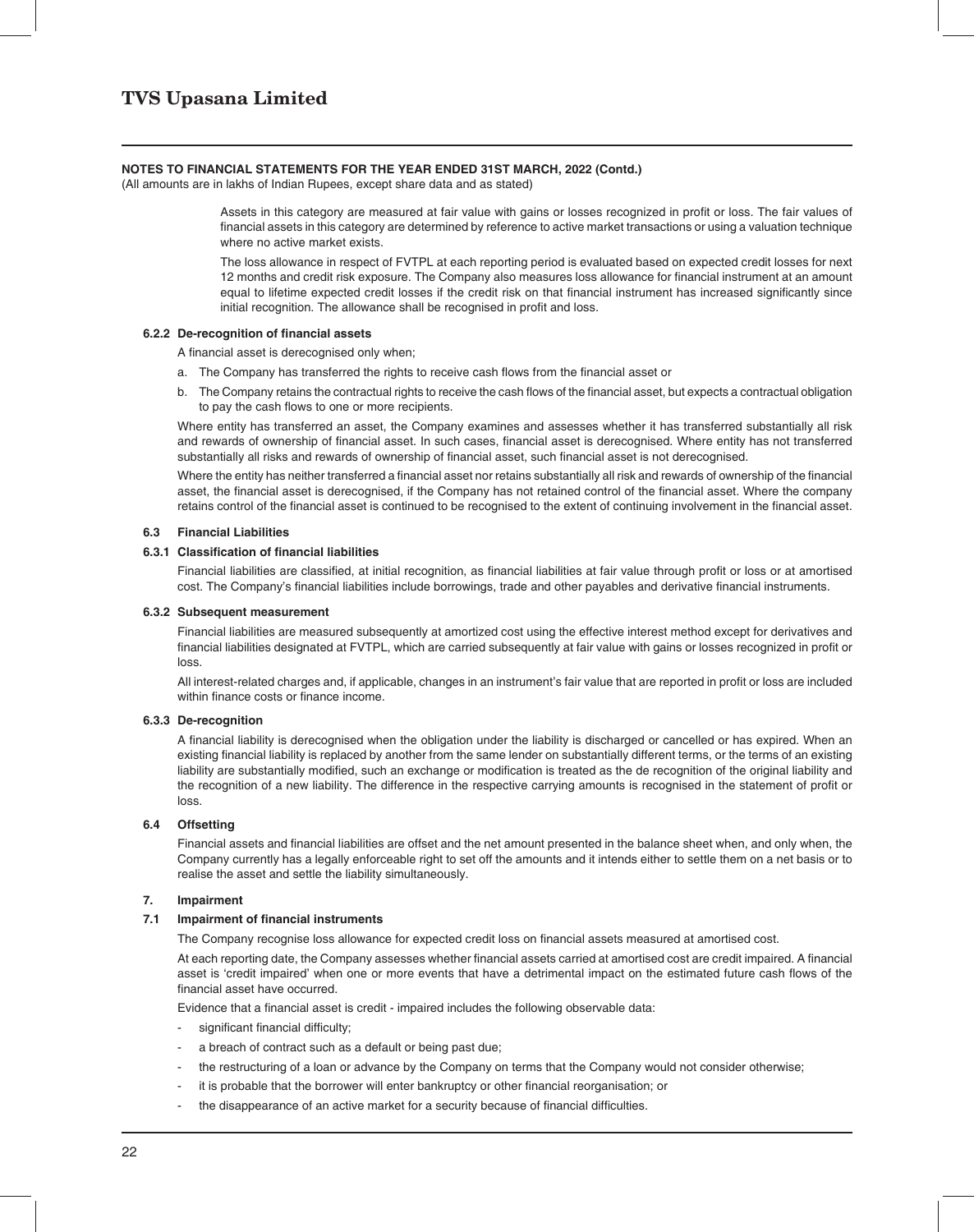(All amounts are in lakhs of Indian Rupees, except share data and as stated)

 Loss allowances for trade receivables are measured at an amount equal to lifetime expected credit losses. Lifetime expected credit losses are credit losses that result from all possible default events over expected life of financial instrument.

 The maximum period considered when estimating expected credit losses is the maximum contractual period over which the Company is exposed to credit risk.

When determining whether the credit risk of a financial asset has increased significantly since initial recognition and when estimating expected credit losses, the Company considers reasonable and supportable information that is relevant and available without undue cost or effort. This includes both quantitative and qualitative information and analysis, based on the Company's historical experience and informed credit assessment and including forward looking information. The Company assumes that credit risk on a financial asset has increased significantly if it is past due.

The Company considers a financial asset to be in default when:

- the recipient is unlikely to pay its credit obligations to the Company in full, without recourse by the Company to actions such as realising security (if any is held); or
- the financial asset is past due.

#### **7.1.1 Measurement of expected credit losses**

 Expected credit losses are a probability weighted estimate of credit losses. Credit losses are measured as the present value of all cash shortfalls (i.e. the difference between the cash flows due to the Company in accordance with the contract and the cash flows that the Company expects to receive).

## **7.1.2 Presentation of allowance for expected credit losses in the balance sheet**

Loss allowances for financial assets measured at amortised cost are deducted from the gross carrying amount of the assets.

#### **7.1.3 Write-off**

The gross carrying amount of a financial asset is written off (either partially or in full) to the extent that there is no realistic prospect of recovery. This is generally the case when the Company determines that the debtor does not have assets or sources of income that could generate sufficient cash flows to repay the amounts subject to the write off. However, financial assets that are written off could still be subject to enforcement activities in order to comply with the Company's procedures for recovery of amounts due.

#### **7.2** Impairment of non-financial assets

The Company's non-financial assets, other than inventories and deferred tax assets, are reviewed at each reporting date to determine whether there is any indication of impairment. If any such indication exists, then the asset's recoverable amount is estimated. Goodwill is tested annually for impairment.

For impairment testing, assets that do not generate independent cash inflows are grouped together into cash-generating units (CGUs). Each CGU represents the smallest group of assets that generates cash inflows that are largely independent of the cash inflows of other assets or CGUs.

 The recoverable amount of a CGU (or an individual asset) is the higher of its value in use and its fair value less costs to sell. Value in use is based on the estimated future cash flows, discounted to their present value using a pre-tax discount rate that reflects current market assessments of the time value of money and the risks specific to the CGU (or the asset).

The Company's corporate assets (e.g., central office building for providing support to various CGUs) do not generate independent cash inflows. To determine impairment of a corporate asset, recoverable amount is determined for the CGUs to which the corporate asset belongs.

 An impairment loss is recognised if the carrying amount of an asset or CGU exceeds its estimated recoverable amount. Impairment losses are recognised in the statement of profit and loss. Impairment loss recognised in respect of a CGU is allocated first to reduce the carrying amount of any goodwill allocated to the CGU, and then to reduce the carrying amounts of the other assets of the CGU (or group of CGUs) on a pro rata basis.

 In respect of assets (other than goodwill) for which impairment loss has been recognised in prior periods, the Company reviews at each reporting date whether there is any indication that loss has decreased or no longer exists. An impairment loss is reversed if there has been a change in estimates used to determine recoverable amount. Such a reversal is made only to an extent that asset's carrying amount does not exceed carrying amount that would have been determined, net of depreciation/ amortisation, if no impairment loss was recognised.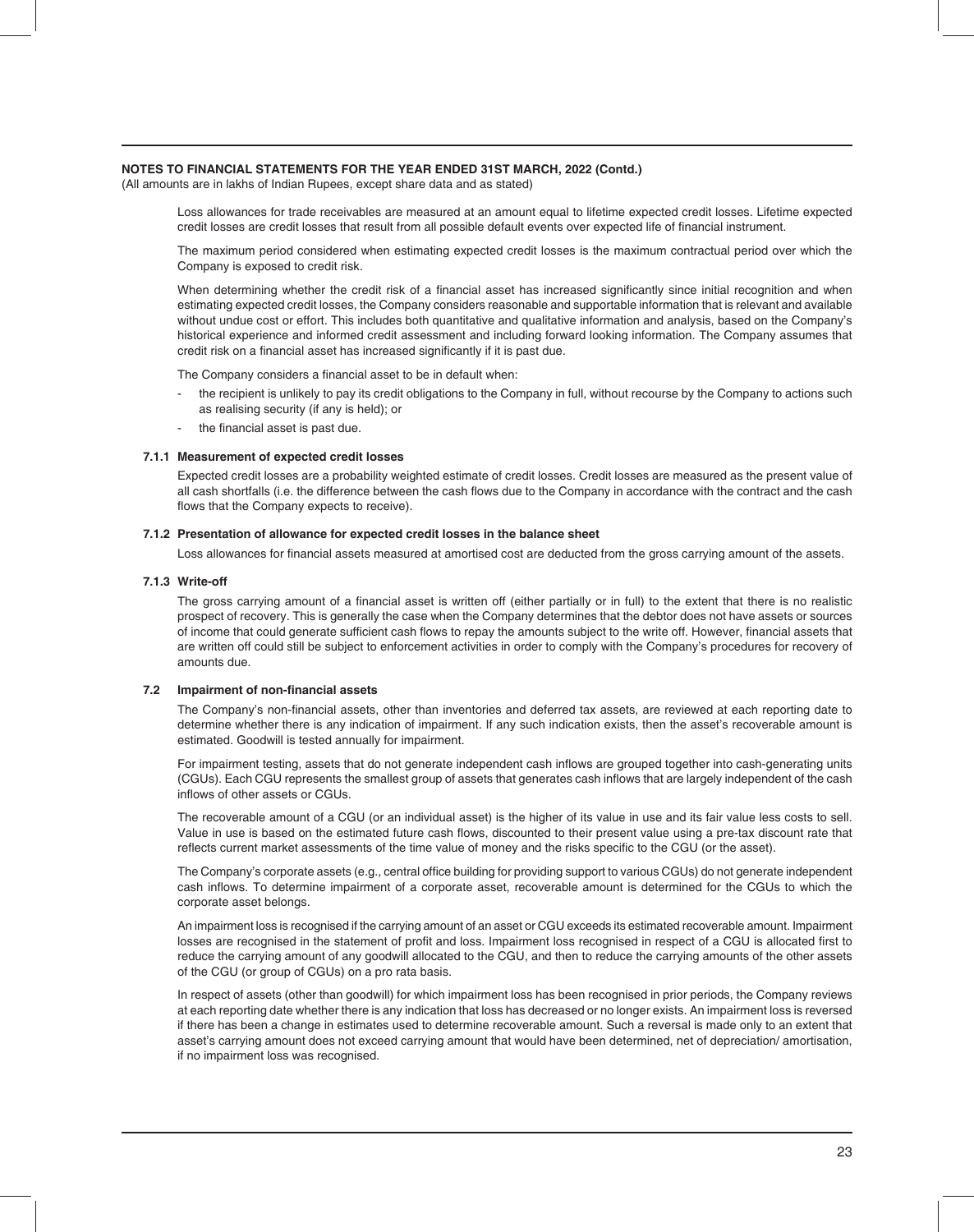(All amounts are in lakhs of Indian Rupees, except share data and as stated)

#### **8. Income taxes**

Income tax comprises current and deferred tax. It is recognised in profit or loss except to the extent that it relates to a business combination or to an item recognised directly in equity or in other comprehensive incomes.

 Current tax comprises the expected tax payable or receivable on the taxable income or loss for the year and any adjustment to the tax payable or receivable in respect of previous years. The amount of current tax reflects the best estimate of the tax amount expected to be paid or received after considering the uncertainty, if any, related to income taxes. Calculation of current tax is based on tax rates in accordance with tax laws that have been enacted or substantively enacted by the end of the reporting period. Current tax assets and current tax liabilities are offset only if there is a legally enforceable right to set off the recognised amounts, and it is intended to realise the asset and settle the liability on a net basis or simultaneously.

Deferred tax is recognised in respect of temporary difference between carrying amount of assets and liabilities for financial reporting purposes and corresponding amounts used for tax purposes. Deferred tax is also recognised in respect of carried forward tax losses and tax credits. Deferred tax is not recognised for:

temporary differences arising on the initial recognition of assets or liabilities in a transaction that is not a business combination and that affects neither accounting nor taxable profit or loss at the time of the transaction;

taxable temporary differences arising on the initial recognition of goodwill.

Deferred tax assets are recognised to the extent that it is probable that future taxable profits will be available against which they can be used. The existence of unused tax losses is strong evidence that future taxable profit may not be available. Therefore, in case of a history of recent losses, the Company recognises a deferred tax asset only to the extent that it has sufficient taxable temporary differences or there is convincing other evidence that sufficient taxable profit will be available against which such deferred tax asset can be realised. Deferred tax assets – unrecognised/ recognised, are reviewed at each reporting date and are recognised/ reduced to an extent that it is probable/ no longer probable respectively that related tax benefit will be realised.

 Deferred tax assets include Minimum Alternate Tax (MAT) paid in accordance with the tax laws in India, which is likely to give future economic benefits in the form of availability of set off against future income tax liability.

Deferred tax is measured at the tax rates that are expected to apply to the period when the asset is realised or the liability is settled, based on the laws that have been enacted or substantively enacted by the reporting date. The measurement of deferred tax reflects the tax consequences that would follow from the manner in which the Company expects, at the reporting date, to recover or settle the carrying amount of its assets and liabilities.

 Deferred tax assets and liabilities are offset if there is a legally enforceable right to offset current tax liabilities and assets, and they relate to income taxes levied by same tax authority on same taxable entity, or on different tax entities, but they intend to settle current tax liabilities and assets on a net basis or its tax assets and liabilities will be realised simultaneously.

## 9. Post-employment benefits and short-term employee benefits

### a. Short term employee benefit obligations:

Short term employee benefit obligations are those that are expected to be settled within 12 months after end of reporting period. They are recognised up to end of the reporting period at amounts expected to be paid at the time of settlement.

 With respect to bonus, the Company recognises a liability and an expense for bonus. The Company recognises a provision where contractually obliged or where there is a past practice that has created a constructive obligation..

#### **b.** Other long term employee benefit obligations:

 These obligations represent liability towards compensated absences that are not expected to be settled wholly within a period of 12 months after end of the period in which the employees render the related service. They are, therefore, recognised and provided for at the present value of the expected future payments to be made in respect of services provided by employee up to the end of reporting period using the projected unit credit method. The benefits are discounted using the market yields at the end of the reporting period that have terms approximating to the terms of the related obligation.

 The obligations are presented as current liabilities in balance sheet if entity does not have an unconditional right to defer settlement for at least twelve months after reporting period, regardless of when the actual settlement is expected to occur.

#### **c. Post-employment obligation:**

The Company operates the post-employment schemes comprising of defined benefit and contribution plans and such as gratuity and provident fund contributions for its eligible employees.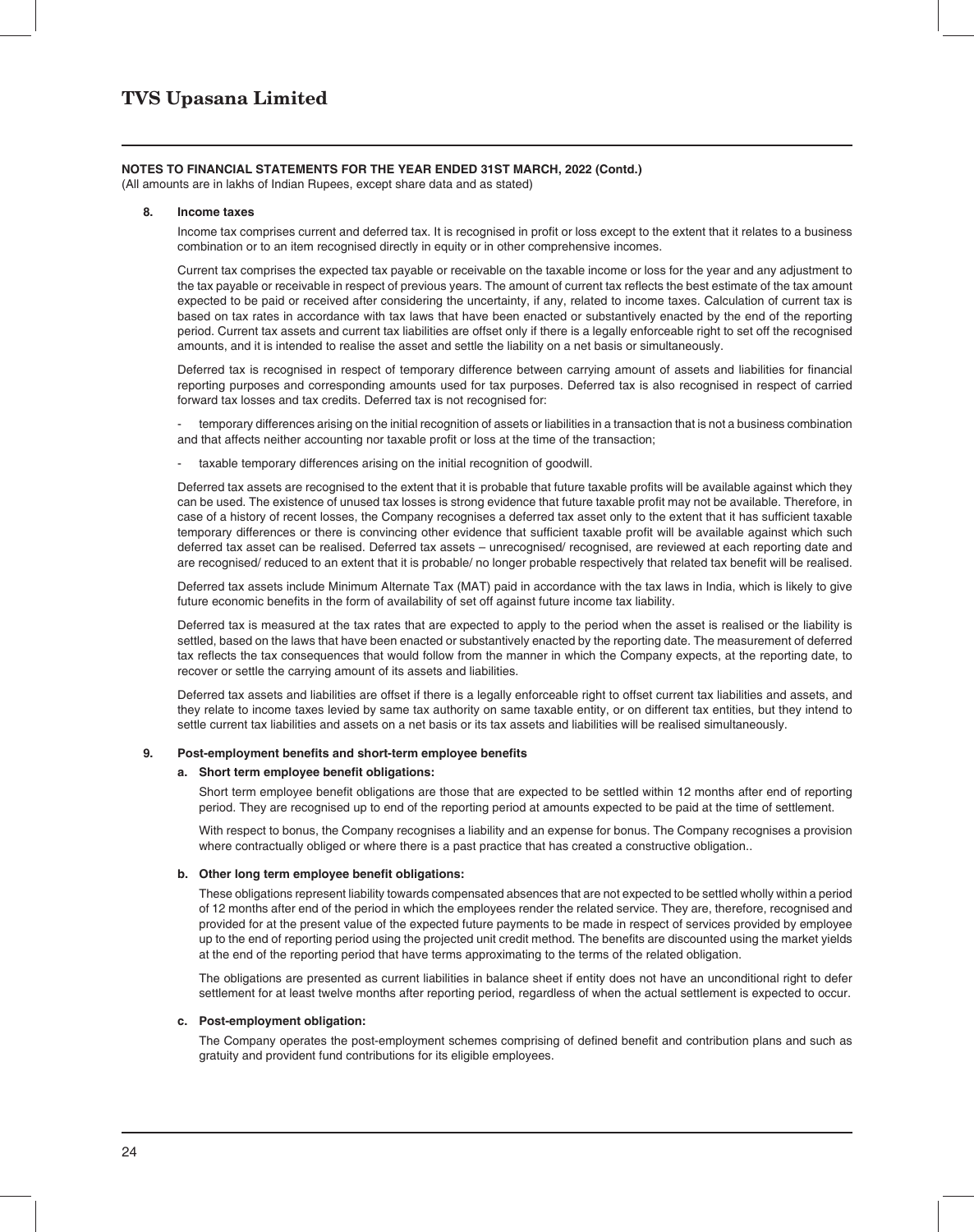(All amounts are in lakhs of Indian Rupees, except share data and as stated)

## **i. Gratuity:**

The liability or asset recognised in the balance sheet in respect of these defined benefit obligation is the present value of the defined benefit obligation at the end of the reporting period less the fair value of plan assets. The defined benefit obligation is calculated annually by an Independent actuary using projected unit credit method. The present value of defined benefit obligation is determined by discounting the estimated future cash outflows by reference to market yields at the end of reporting period on the government bonds that have terms approximating to the terms of the related obligation.

The net interest cost is calculated by applying the discount rate to the net balance of the defined benefit obligation and the fair value of plan assets. The cost is included in employee benefit expenses in the Statement of Profit and Loss. Re- measurement gains and losses arising from experience adjustments and changes in actuarial assumptions are recognised in the period in which they occur, directly in other comprehensive income. They are included in retained earnings in the statement of changes in equity and in the balance sheet. Changes in present value of the defined benefit obligation resulting from plan amendment or curtailment are recognised immediately in the statement of profit or loss or service cost.

## **ii. Provident Fund:**

The eligible employees of the Company are entitled to receive benefits in respect of provident fund, partly a defined benefit obligation and partly a defined contribution plan, in which both employees and the Company make monthly contributions at a specified percentage of the covered employee's salary. The provident fund contributions are made partly to employee provident fund organisation. The Company is liable for annual contributions.

### **10. Provisions, contingent liabilities and contingent assets**

## **a. Provisions:**

 A provision is recognised if, as a result of a past event, the Company has a present legal or constructive obligation that can be estimated reliably, and it is probable that an outflow of economic benefits will be required to settle the obligation. Provisions are determined by discounting the expected future cash flows (representing the best estimate of the expenditure required to settle the present obligation at the balance sheet date) at a pre-tax rate that reflects current market assessments of the time value of money and the risks specific to the liability. The unwinding of the discount is recognised as finance cost. Expected future operating losses are not provided for.

## **b. Onerous contract**

A contract is considered to be onerous when the expected economic benefits to be derived by the Company from the contract are lower than the unavoidable cost of meeting its obligations under the contract. The provision for an onerous contract is measured at the present value of the lower of the expected cost of terminating the contract and the expected net cost of continuing with the contract. Before such a provision is made, the Company recognises any impairment loss on the assets associated with that contract.

## **c. Contingent liabilities:**

Whenever there is possible obligation that arises from past events and whose existence will be confirmed only by the occurrence or non-occurrence of one or more uncertain future events not wholly within the control of the entity or a present obligation that arises from past events but is not recognised because (a) it is not probable that an outflow of resources embodying economic benefits will be required to settle the obligation; or (b) the amount of the obligation cannot be measured with sufficient reliability are considered as contingent liability.

## **d. Contingent assets:**

 The Company does not recognise contingent assets. These are assessed continually to ensure that the developments are appropriately disclosed in the financial statements.

## **11. Earnings per share**

Basic earnings per share are calculated by dividing the net profit or loss for the period attributable to equity shareholders by the weighted average number of equity shares outstanding during the period. The weighted average number of equity shares outstanding during the period is adjusted for events including a bonus issue, bonus element in a rights issue to existing shareholders, share split and reverse share split (consolidation of shares).

For the purpose of calculating diluted earnings per share, the net profit or loss for the period attributable to equity shareholders and the weighted average number of shares outstanding during the period are considered for the effects of all dilutive potential equity shares.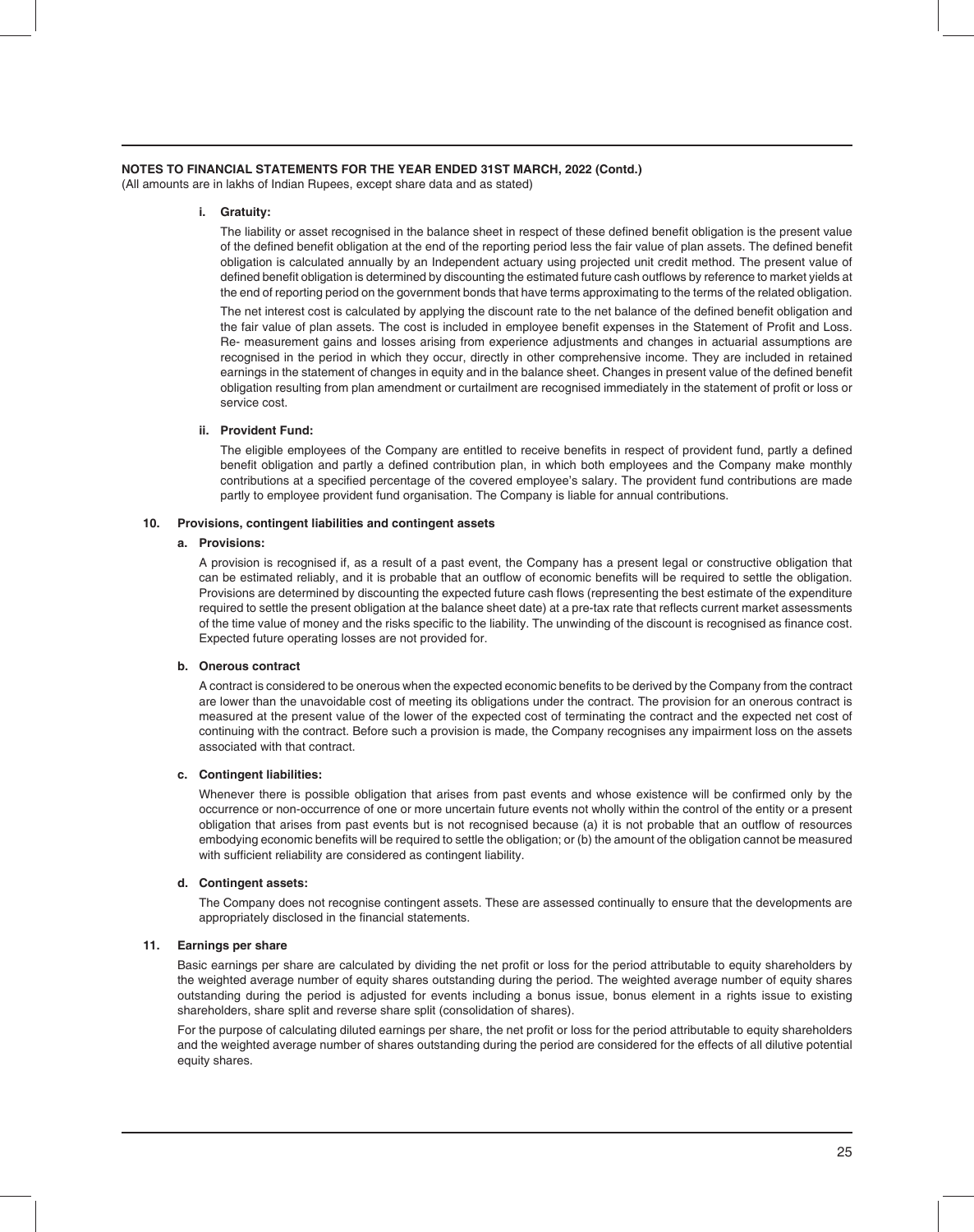(All amounts are in lakhs of Indian Rupees, except share data and as stated)

### 12. Cash and cash equivalents and cash flow statement

 Cash and cash equivalents comprise cash on hand and balances with banks in current account which are subject to only an insignificant risk of changes in value.

Cash flows are reported using the indirect method, whereby profit/ (loss) before extraordinary items and tax is appropriately classified for the effects of transactions of non-cash nature and any deferrals or accruals of past or future receipts or payments. In cash flow statement, cash and cash equivalents include cash in hand, balances with banks in current accounts and other short- term highly liquid investments with original maturities of three months or less.

### **13. Segment reporting**

 The Company is engaged in manufacture and sale of spokes and nipples, tools, small screws, dowel, kits and cold extrusion components which largely have applications primarily in automobile industry and thus the Company has only one reportable segment.

### **14. Government grants**

 Government grants and subsidies are recognised when there is reasonable assurance that the conditions attached to them will be complied and grant/subsidy will be received. Government grants relating to income are deferred and recognized in the statement of profit and loss over the period necessary to match them with the costs that they intended to compensate and presented in other operating revenues. Grants that compensate the Company for expenses incurred are recognised in profit or loss as other operating revenue on a systematic basis in the periods in which such expenses are recognised.

### **15. Foreign currency transactions**

In preparing the financial statements, transactions in currencies other than Company's functional currency (i.e. foreign currencies) are recognised at rates of exchange prevailing on date of transactions or an average rate if average rate approximates actual rate at the date of the transaction. Monetary assets and liabilities denominated in foreign currencies are translated into the functional currency at exchange rate at the reporting date. Non-monetary assets and liabilities that are measured at fair value in a foreign currency are translated into functional currency at exchange rate when fair value was determined. Non-monetary assets and liabilities that are measured based on historical cost in a foreign currency are translated at exchange rate at the date of the transaction. Exchange differences are recognised in profit or loss.

## **16. Borrowing costs**

 Borrowing costs directly attributable to the acquisition, construction or production of a qualifying asset are capitalised during the period of time that is necessary to complete and prepare the asset for its intended use or sale. Other borrowing costs are expensed in the period in which they are incurred under finance costs. Borrowing cost also includes exchange differences to the extent regarded as an adjustment to interest costs.

## **17. Recent pronouncements**

On March 24, 2021, the Ministry of Corporate Affairs ("MCA") through a notification, amended Schedule III of the Companies Act, 2013. The amendments revise Division I, II and III of Schedule III and are applicable from April 1, 2021. These are primarily disclosure related amendments and the company does not have significant implications in the financial statements on account of this amendments other than reclassifications and additional disclosures.

## **New amendments issued but not effective**

The Ministry of Corporate Affairs has vide notification dated March 23, 2022 notified Companies (Indian Accounting Standards) Amendment Rules, 2022 which amends certain accounting standards, and are effective April 1, 2022. The Company is in the process of evaluating the potential implications, if any, upon adoption.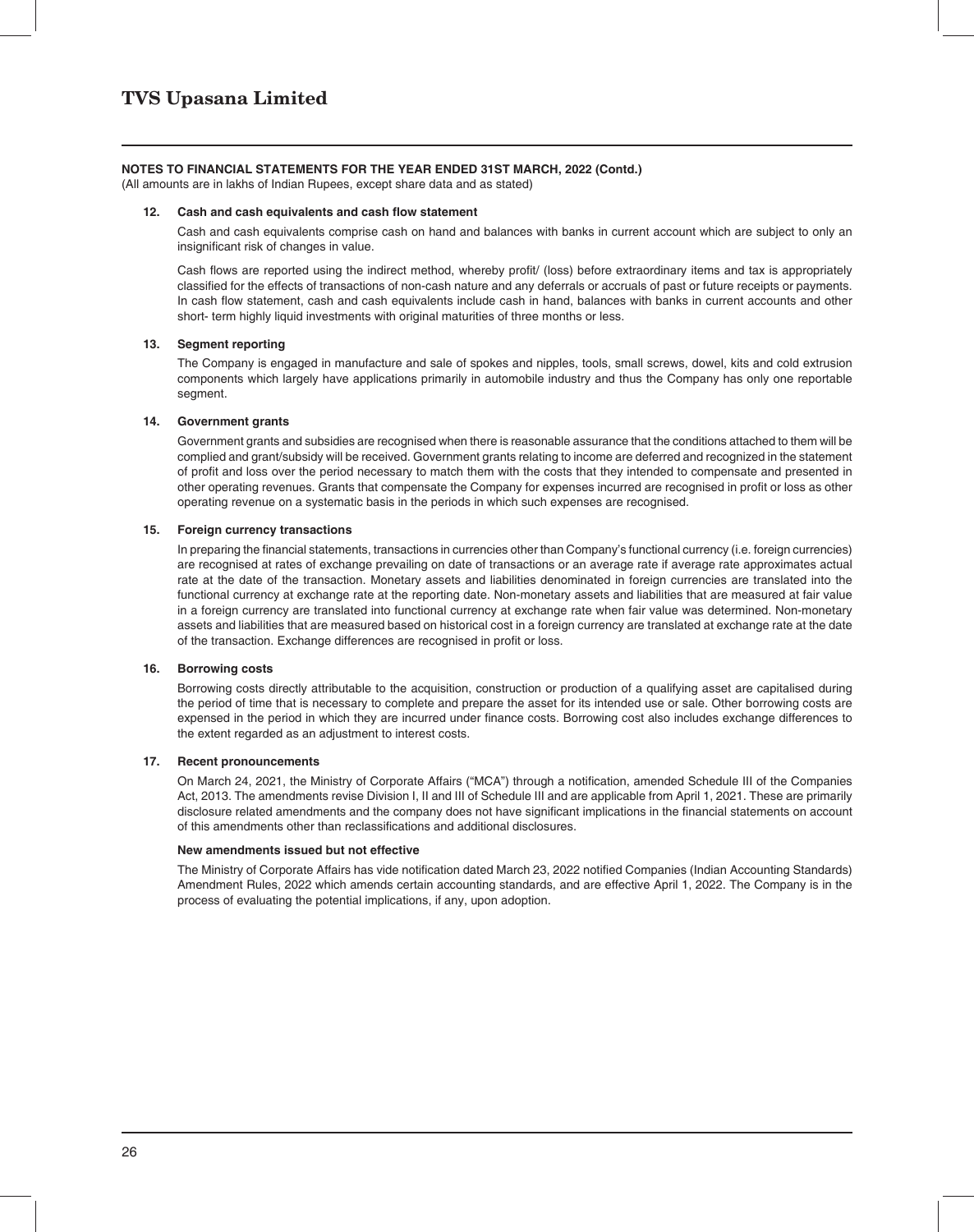(All amounts are in lakhs of Indian Rupees, except share data and as stated)

| a) Property, plant and equipment<br><b>Gross block</b> | Freehold<br>land *       | <b>Buildings</b> | <b>Plant and</b><br>equip-<br>ment | <b>Furniture</b><br>and<br>fixtures | Office<br>equip-<br>ments | <b>Vehicles</b> | Total     |
|--------------------------------------------------------|--------------------------|------------------|------------------------------------|-------------------------------------|---------------------------|-----------------|-----------|
| As at April 1, 2020                                    | 79.99                    | 5,144.76         | 8,321.16                           | 113.75                              | 181.77                    | 0.77            | 13,842.20 |
| Additions                                              |                          | 35.93            | 1.273.34                           | 136.87                              | 28.66                     |                 | 1.474.80  |
| Disposal                                               | (39.31)                  | (36.13)          | (85.74)                            | (2.04)                              | (3.99)                    | (0.23)          | (167.44)  |
| As at March 31, 2021                                   | 40.68                    | 5,144.56         | 9.508.76                           | 248.58                              | 206.44                    | 0.54            | 15,149.56 |
| Additions                                              |                          | 300.85           | 1.063.12                           |                                     | 21.52                     |                 | 1,385.49  |
| <b>Disposals</b>                                       | (1.44)                   | (8.63)           | (64.29)                            | (0.88)                              | (1.93)                    | -               | (77.17)   |
| As at March 31, 2022                                   | 39.24                    | 5.436.78         | 10.507.59                          | 247.70                              | 226.03                    | 0.54            | 16,457.88 |
| <b>Accumulated depreciation</b>                        |                          |                  |                                    |                                     |                           |                 |           |
| As at April 1, 2020                                    | $\overline{\phantom{a}}$ | 330.33           | 2.345.10                           | 19.08                               | 45.93                     | 0.37            | 2,740.81  |
| For the year                                           | -                        | 207.73           | 786.38                             | 17.12                               | 17.39                     | 0.11            | 1,028.73  |
| Disposal                                               |                          | (14.66)          | (3.87)                             | (1.52)                              | (3.63)                    | (0.22)          | (23.90)   |
| As at March 31, 2021                                   | $\overline{\phantom{a}}$ | 523.40           | 3,127.61                           | 34.68                               | 59.69                     | 0.26            | 3,745.64  |
| For the year                                           | $\overline{\phantom{a}}$ | 207.35           | 887.10                             | 29.45                               | 12.83                     | 0.11            | 1,136.84  |
| Disposal                                               | -                        | (7.55)           | (1.93)                             | (0.88)                              | (1.89)                    |                 | (12.25)   |
| As at March 31, 2022                                   | $\overline{\phantom{a}}$ | 723.20           | 4.012.78                           | 63.25                               | 70.63                     | 0.37            | 4,870.23  |
| Net block                                              |                          |                  |                                    |                                     |                           |                 |           |
| As at March 31, 2021                                   | 40.68                    | 4.621.16         | 6.381.15                           | 213.90                              | 146.75                    | 0.28            | 11,403.92 |
| As at March 31, 2022                                   | 39.24                    | 4,713.58         | 6.494.81                           | 184.45                              | 155.40                    | 0.17            | 11,587.65 |

**\* Title deed of Immovable property not held in company name:**

| Relevant line item in<br>the Balance sheet | Description of<br>item of property | Gross<br>carrying<br>value | Title deeds held<br>in the name of | Whether title deed holder<br>is a promoter, director<br>or relative of promoter /<br>director or employee of<br>promoter/director | <b>Property held</b><br>since which<br>date | Reason for not being<br>held in the name<br>of the company |
|--------------------------------------------|------------------------------------|----------------------------|------------------------------------|-----------------------------------------------------------------------------------------------------------------------------------|---------------------------------------------|------------------------------------------------------------|
| Freehold land                              | Freehold land                      | 5.13                       | J Ashwini Kumar                    | No                                                                                                                                | From 2004                                   | Refer below                                                |

The registration of the aforementioned land is pending on account of procedural delays and the title deeds are in the name the seller. However, full consideration has been paid to the seller and possession of the land is with the company.

(a) Refer note 16 for Assets pledged as securities for borrowings.

(b) Refer note 30 for Capital Commitments.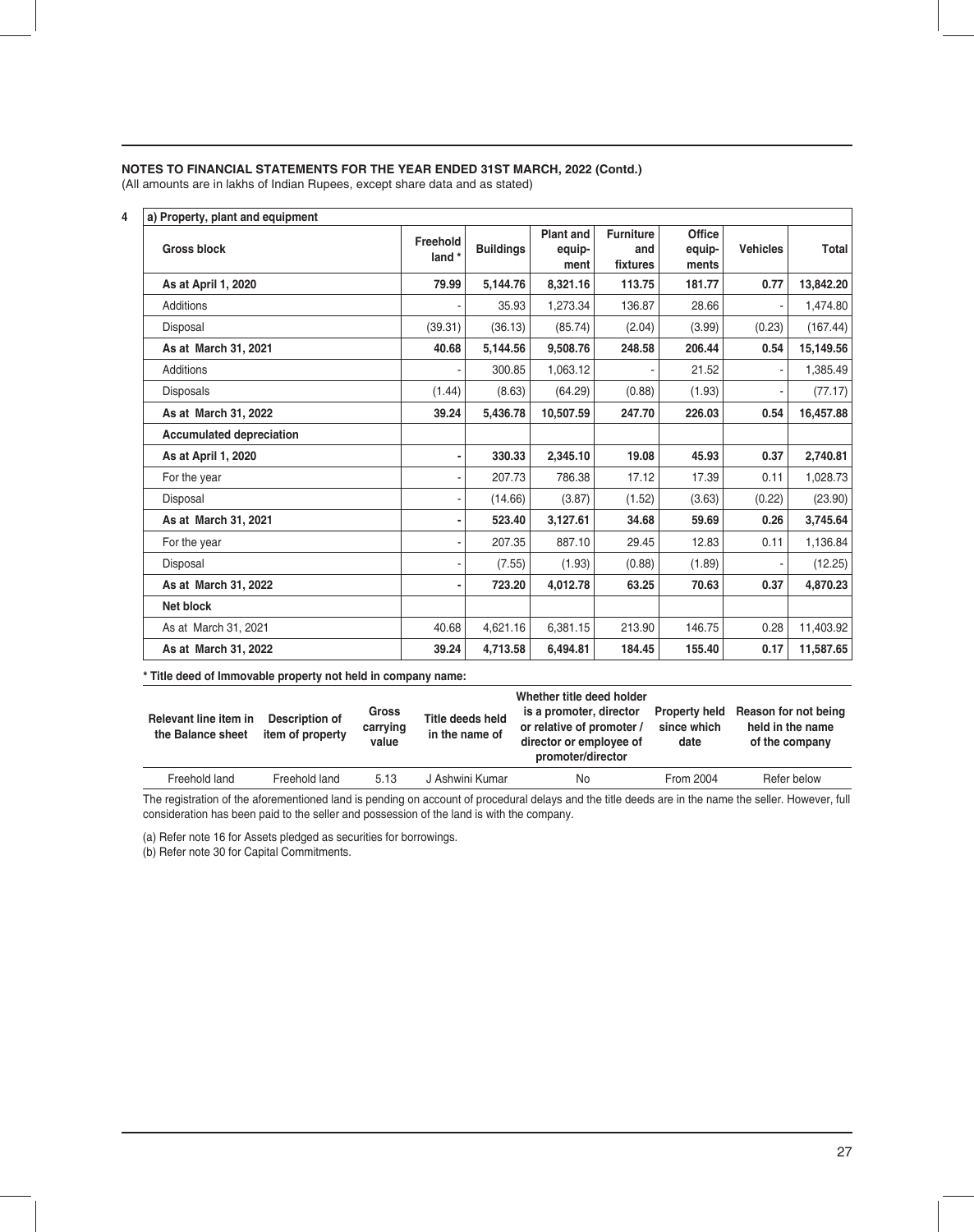(All amounts are in lakhs of Indian Rupees, except share data and as stated)

## **4 (b)(i) Capital work-in-progress (CWIP)**

| .                      |        |
|------------------------|--------|
| As at March 31, 2021   | 80.59  |
| As at March 31, 2022   | 181.53 |
| (b)(ii) Ageing details |        |

**As at March 31, 2022**

|                                | Amount in CWIP for a period of |                          |                |                      |        |  |
|--------------------------------|--------------------------------|--------------------------|----------------|----------------------|--------|--|
|                                | Less than<br>l vear            | 1-2 years                | 2-3 years      | More than<br>3 years | Total  |  |
| Projects in progress           | 181.53                         | $\overline{\phantom{0}}$ | -              | ٠                    | 181.53 |  |
| Projects temporarily suspended |                                |                          | <b>.</b>       | -                    |        |  |
| <b>Total</b>                   | 181.53                         | $\blacksquare$           | $\blacksquare$ | $\blacksquare$       | 181.53 |  |
| As at March 31, 2021           |                                |                          |                |                      |        |  |

|                                | Amount in CWIP for a period of |                |                |                          |              |  |  |
|--------------------------------|--------------------------------|----------------|----------------|--------------------------|--------------|--|--|
|                                | Less than<br>vear              | 1-2 years      | 2-3 years      | More than<br>3 years     | <b>Total</b> |  |  |
| Projects in progress           | 80.59                          | $\sim$         |                | $\overline{\phantom{a}}$ | 80.59        |  |  |
| Projects temporarily suspended |                                | ۰              | ٠              | $\overline{\phantom{a}}$ | ٠            |  |  |
| Total                          | 80.59                          | $\blacksquare$ | $\blacksquare$ |                          | 80.59        |  |  |

The Company does not have any CWIP which is overdue or has exceeded its cost compared to its original plan and hence CWIP completion schedule is not applicable.

## **(c) Right of use assets**

| <b>Gross block</b>              | <b>Land under</b><br>long term<br>lease | <b>Total</b>   |
|---------------------------------|-----------------------------------------|----------------|
| As at April 1, 2020             | 2,545.42                                | 2,545.42       |
| <b>Additions</b>                |                                         |                |
| Disposal                        |                                         | -              |
| As at March 31, 2021            | 2,545.42                                | 2,545.42       |
| Additions                       |                                         |                |
| Disposal                        |                                         | -              |
| As at March 31, 2022            | 2,545.42                                | 2,545.42       |
| <b>Accumulated amortisation</b> |                                         |                |
| As at April 1, 2020             | 25.94                                   | 25.94          |
| For the year                    | 54.88                                   | 54.88          |
| Disposals                       |                                         | $\blacksquare$ |
| As at March 31, 2021            | 80.82                                   | 80.82          |
| For the year                    | 33.55                                   | 33.55          |
| <b>Disposals</b>                |                                         | $\blacksquare$ |
| As at March 31, 2022            | 114.37                                  | 114.37         |
| <b>Net block</b>                |                                         |                |
| As at March 31, 2021            | 2,464.60                                | 2,464.60       |
| As at March 31, 2022            | 2,431.05                                | 2,431.05       |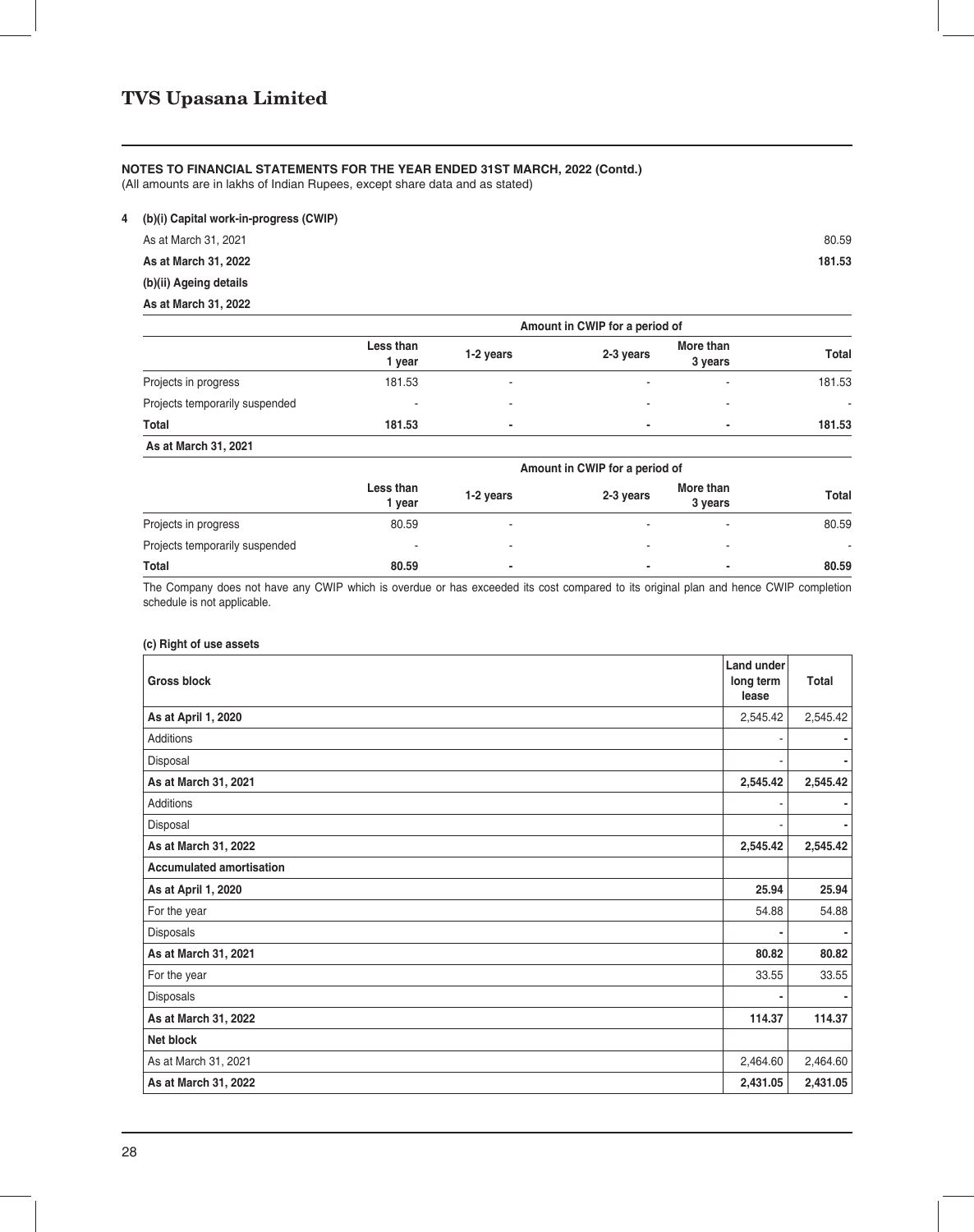(All amounts are in lakhs of Indian Rupees, except share data and as stated)

| 5   |    | Intangible assets                                                                                                                             |                            |                            |
|-----|----|-----------------------------------------------------------------------------------------------------------------------------------------------|----------------------------|----------------------------|
|     |    | <b>Gross block</b>                                                                                                                            | <b>Software</b>            | Total                      |
|     |    | As at April 1, 2020                                                                                                                           | 20.52                      | 20.52                      |
|     |    | Additions                                                                                                                                     | 10.20                      | 10.20                      |
|     |    | Disposal                                                                                                                                      | (0.64)                     | (0.64)                     |
|     |    | As at March 31, 2021                                                                                                                          | 30.08                      | 30.08                      |
|     |    | Additions                                                                                                                                     | 1.38                       | 1.38                       |
|     |    | Disposal                                                                                                                                      | L.                         |                            |
|     |    | As at March 31, 2022                                                                                                                          | 31.46                      | 31.46                      |
|     |    | <b>Accumulated amortisation</b>                                                                                                               |                            |                            |
|     |    | As at April 1, 2020                                                                                                                           | 14.86                      | 14.86                      |
|     |    | For the year                                                                                                                                  | 2.58                       | 2.58                       |
|     |    | <b>Disposals</b>                                                                                                                              | (0.60)                     | (0.60)                     |
|     |    | As at March 31, 2021                                                                                                                          | 16.84                      | 16.84                      |
|     |    | For the year                                                                                                                                  | 4.72                       | 4.72                       |
|     |    | <b>Disposals</b>                                                                                                                              |                            |                            |
|     |    | As at March 31, 2022                                                                                                                          | 21.56                      | 21.56                      |
|     |    | <b>Net Block</b>                                                                                                                              |                            |                            |
|     |    | As at March 31, 2021                                                                                                                          | 13.24                      | 13.24                      |
|     |    | As at March 31, 2022                                                                                                                          | 9.90                       | 9.90                       |
|     |    |                                                                                                                                               |                            |                            |
|     |    |                                                                                                                                               | As at<br>March 31,<br>2022 | As at<br>March 31,<br>2021 |
| 6   |    | <b>Investments</b>                                                                                                                            |                            |                            |
|     |    | Investments measured at fair value<br>through statement of profit and loss                                                                    |                            |                            |
| (I) |    | <b>Non-current investments</b>                                                                                                                |                            |                            |
|     |    | Unquoted*                                                                                                                                     |                            |                            |
|     | a) | 55,000 (March 31, 2021: 55,000)<br>Class B equity shares of $\bar{z}$ 10/- each<br>fully paid in Clean Switch India<br><b>Private Limited</b> | 5.50                       | 5.50                       |
|     | b) | 4,85,574 (March 31, 2021: 4,85,574)<br>equity shares of ₹10/- each fully<br>paid in Gamma Green Power Private<br>I imited                     | 48.56                      | 48.56                      |
|     |    | <b>Total non-current investments</b>                                                                                                          | 54.06                      | 54.06                      |
|     |    | * The right to sell / transfer these shares<br>are subject to terms and conditions of the                                                     |                            |                            |

respective shareholder agreement.

|    |                                                                                                                                                                                 | As at<br>March 31,<br>2022 | As at<br>March 31,<br>2021 |
|----|---------------------------------------------------------------------------------------------------------------------------------------------------------------------------------|----------------------------|----------------------------|
|    | (II) Current investments                                                                                                                                                        |                            |                            |
|    | Investments in equity instruments                                                                                                                                               |                            |                            |
|    | Quoted                                                                                                                                                                          |                            |                            |
| a) | 1,000 (March 31, 2021: 1,000) equity<br>shares of ₹ 2/- each, fully paid up in<br><b>Sterling Tools Limited</b>                                                                 | 1.37                       | 1.96                       |
| b) | 83 (March 31, 2021: 83) equity<br>shares of ₹10/- each, fully paid up in<br>Lakshmi Precision Screws Limited**                                                                  | 0.00                       | 0.00                       |
| c) | 500 (March 31, 2021: 500) equity<br>shares of ₹ 2/- each, fully paid up in<br>Simmonds-Marshall Limited                                                                         | 0.19                       | 0.15                       |
| d) | 50 (March 31, 2021: 50) equity<br>shares of $\bar{z}$ 2/- each, fully paid up in<br><b>Bharat Forge Limited</b>                                                                 | 0.35                       | 0.30                       |
| e) | 13,900 (March 31, 2021: 13,900)<br>equity shares of ₹ 10/- each, fully<br>paid up in Sundaram Brake Linings<br>Limited                                                          | 47.41                      | 48.80                      |
| f) | 660 (March 31, 2021: 660) equity<br>shares of ₹ 1/- each, fully paid up in<br>State Bank of India                                                                               | 3.26                       | 2.40                       |
| g) | 1,994 (March 31, 2021: 1,994) equity<br>shares of ₹ 5/- each, fully paid up in<br>Sundaram Clayton Limited                                                                      | 71.30                      | 61.44                      |
| h) | 1,994 (March 31, 2021: 1,994) equity<br>shares of ₹ 5/- each, fully paid up<br>in ZF Commercial Vehicle Control<br>Systems India Ltd (formerly known as<br>WABCO India Limited) | 152.18                     | 131.41                     |
| i) | 2,952 (March 31, 2021: 2,952) equity<br>shares of ₹ 10/- each, fully paid up<br>in India Motor Parts and Accessories<br>I imited                                                | 22.29                      | 20.10                      |
|    | <b>Total current investments</b>                                                                                                                                                | 298.35                     | 266.56                     |
|    | Total (I+II)                                                                                                                                                                    | 352.41                     | 320.62                     |
|    | Aggregate amount of guoted investments<br>and market value thereof                                                                                                              | 298.35                     | 266.56                     |
|    | Aggregate value of unquoted investments                                                                                                                                         | 54.06                      | 54.06                      |
|    | Aggregate amount of impairment in value<br>of investments                                                                                                                       |                            |                            |
|    | * Amount less than ₹ 0.01.                                                                                                                                                      |                            |                            |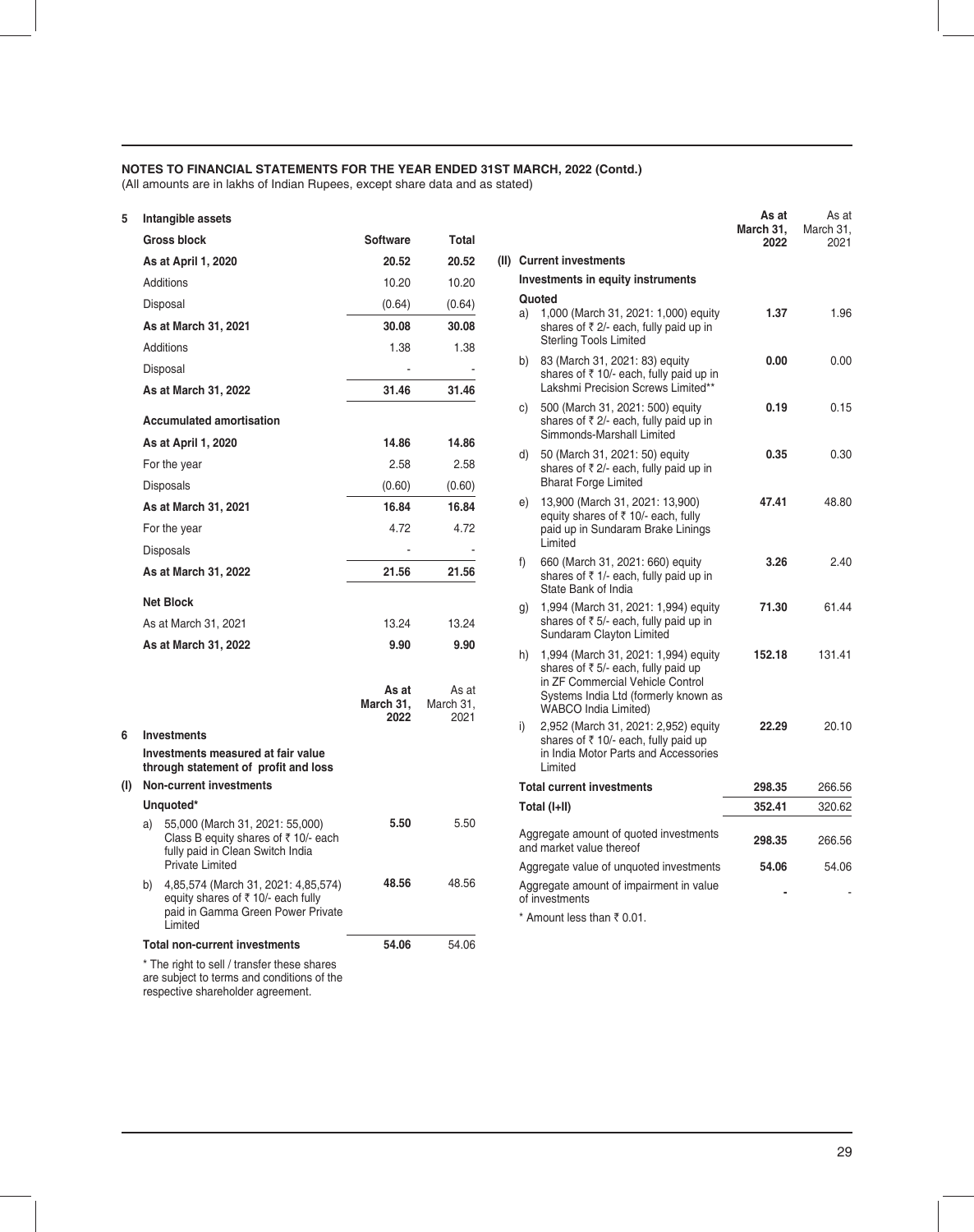(All amounts are in lakhs of Indian Rupees, except share data and as stated)

|   |                                                                                    |                           |      | As at March 31, 2022 |                              | As at March 31, 2021              |                                 |
|---|------------------------------------------------------------------------------------|---------------------------|------|----------------------|------------------------------|-----------------------------------|---------------------------------|
|   |                                                                                    |                           |      | Non-current          | Current                      | Non-current                       | Current                         |
| 7 | Loans                                                                              |                           |      |                      |                              |                                   |                                 |
|   | (Unsecured considered good, unless otherwise stated)                               |                           |      |                      |                              |                                   |                                 |
|   | Loans to employees                                                                 |                           |      | 10.22                | 11.65                        | 10.19                             | 8.78                            |
|   |                                                                                    |                           |      | 10.22                | 11.65                        | 10.19                             | 8.78                            |
|   | The Company's exposure to credit risks and market risks are disclosed in note 29.  |                           |      |                      |                              |                                   |                                 |
| 8 | <b>Other financial assets</b>                                                      |                           |      |                      |                              |                                   |                                 |
|   | (Unsecured considered good, unless otherwise stated)                               |                           |      |                      |                              |                                   |                                 |
|   | Security deposits                                                                  |                           |      | 435.49               |                              | 406.56                            |                                 |
|   | Interest receivable                                                                |                           |      |                      | 0.04                         |                                   | 0.05                            |
|   |                                                                                    |                           |      | 435.49               | 0.04                         | 406.56                            | 0.05                            |
|   | The Company's exposure to credit risk ad loss allowances are disclosed in Note 29. |                           |      |                      |                              |                                   |                                 |
| 9 | <b>Income Tax</b>                                                                  |                           |      |                      |                              |                                   |                                 |
|   |                                                                                    |                           |      |                      |                              | Year ended<br>March 31,<br>2022   | Year ended<br>March 31,<br>2021 |
| А | Amount recognised in statement of profit and loss                                  |                           |      |                      |                              |                                   |                                 |
|   | Current tax (a)                                                                    |                           |      |                      |                              | 118.83                            | 331.61                          |
|   | Deferred tax (b)                                                                   |                           |      |                      |                              | 139.54                            | 76.74                           |
|   | Tax expense $(a) + (b)$                                                            |                           |      |                      |                              | 258.37                            | 408.35                          |
| в | Income tax recognised in other comprehensive income                                |                           |      |                      |                              |                                   |                                 |
|   |                                                                                    | Year emded March 31, 2022 |      |                      |                              | Year ended March 31, 2021         |                                 |
|   |                                                                                    | Amount Tax benefit        |      | Net of tax           | Amount                       | Tax benefit                       | Net of tax                      |
|   | Re-measurement gain / (loss) on defined benefit plan                               | (21.73)                   | 5.47 | (16.26)              | 11.88                        | (2.99)                            | 8.89                            |
|   | Total                                                                              | (21.73)                   | 5.47 | (16.26)              | 11.88                        | (2.99)                            | 8.89                            |
| C | Reconciliation of effective tax rate                                               |                           |      |                      |                              |                                   |                                 |
|   |                                                                                    |                           |      |                      | Year ended<br>March 31, 2022 | Year ended<br>March 31, 2021      |                                 |
|   |                                                                                    |                           |      | %                    | Amount                       | $\%$                              | Amount                          |
|   | Profit before tax                                                                  |                           |      |                      | 833.53                       |                                   | 1,543.56                        |
|   | Tax using the Company's domestic tax rate                                          |                           |      | 27.82%               | 231.89                       | 29.12%                            | 449.48                          |
|   | Effect of:                                                                         |                           |      |                      |                              |                                   |                                 |
|   | - Fair valuation of investments                                                    |                           |      | (1.01%)              | (8.45)                       | (0.86%)                           | (13.24)                         |
|   | - CSR expenditure disallowance, net                                                |                           |      | 0.97%                | 8.12                         | 0.56%                             | 8.65                            |
|   | - Tax relating to earlier years                                                    |                           |      | 0.00%                |                              | 1.08%<br>$\overline{\phantom{a}}$ | 16.69                           |
|   | - Long term capital gain on sale of land                                           |                           |      | $(4.94\%)$           | (41.16)                      | (2.57%)                           | (39.73)                         |
|   | - Impact on account of rate change (refer note F)                                  |                           |      | 6.49%                | 54.07                        | 0.00%                             |                                 |
|   | - Others                                                                           |                           |      | 1.67%                | 13.90                        | (0.86%)                           | (13.50)                         |
|   | Effective tax rate / tax expense                                                   |                           |      | 31.00%               | 258.37                       | 26.47%                            | 408.35                          |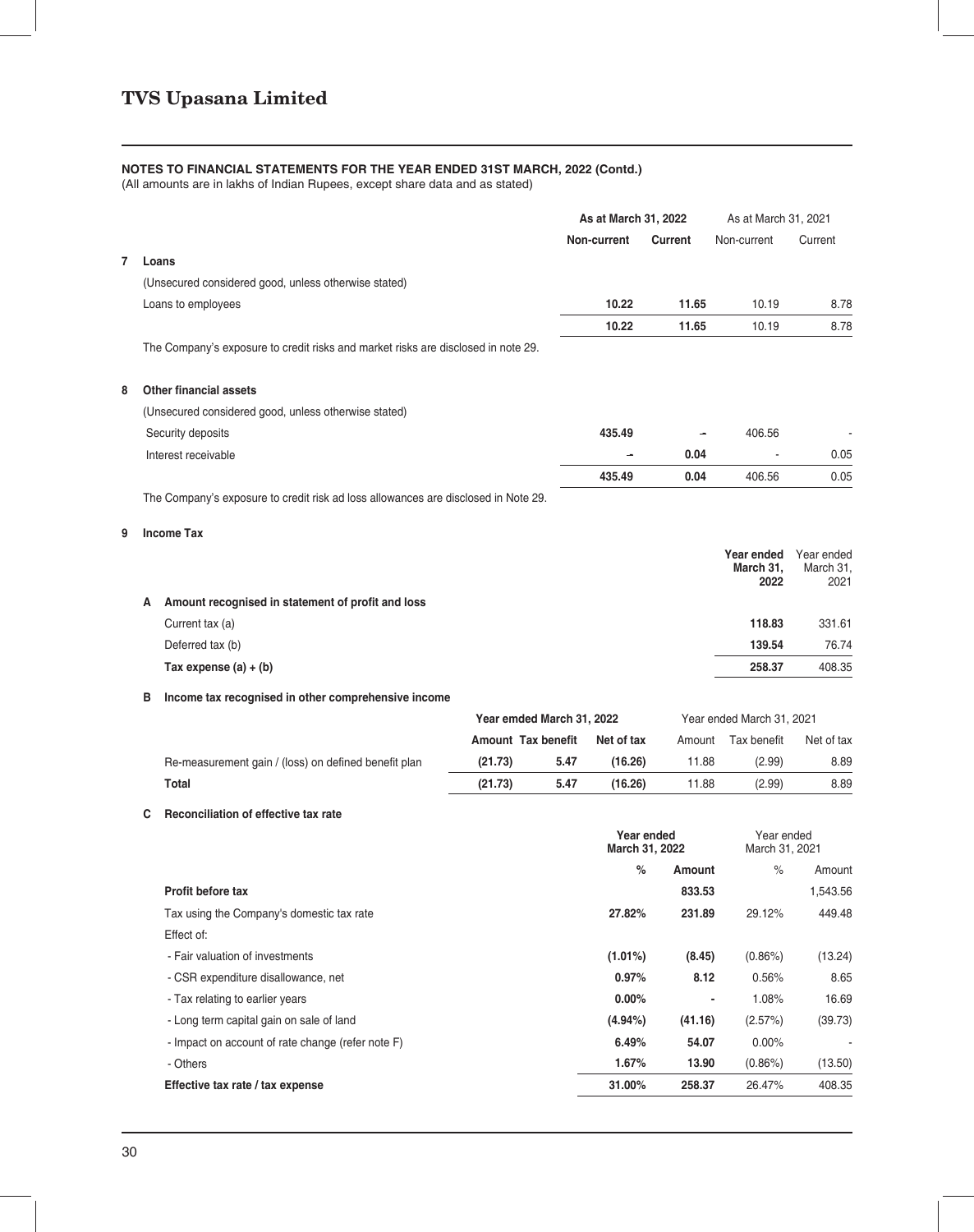(All amounts are in lakhs of Indian Rupees, except share data and as stated)

## **D Recognised deferred tax assets and liabilities**

Deferred tax assets and liabilities are attributable to the following:

|                                                           | Deferred tax assets        |                            | <b>Deferred tax liabilities</b> |                            | Net deferred tax (assets) /<br>liabilities |                            |
|-----------------------------------------------------------|----------------------------|----------------------------|---------------------------------|----------------------------|--------------------------------------------|----------------------------|
|                                                           | As at<br>March 31.<br>2022 | As at<br>March 31,<br>2021 | As at<br>March 31,<br>2022      | As at<br>March 31,<br>2021 | As at<br>March 31,<br>2022                 | As at<br>March 31,<br>2021 |
| Property, plant and equipment and other intangible assets |                            | $\overline{\phantom{a}}$   | 840.99                          | 728.70                     | 840.99                                     | 728.70                     |
| Unamortised leasehold land                                |                            | $\overline{\phantom{a}}$   | 506.12                          | 495.77                     | 506.12                                     | 495.77                     |
| Prepaid expense on finance quarantee                      |                            | $\overline{a}$             | 24.08                           | 19.41                      | 24.08                                      | 19.41                      |
| Fair valuation of investments                             | $\blacksquare$             | 10.72                      | 0.66                            | -                          | 0.66                                       | (10.72)                    |
| Provision for employee benefits                           | 43.35                      | 36.02                      |                                 | -                          | (43.35)                                    | (36.02)                    |
| Loss allowance on trade receivables                       | 6.08                       | 6.08                       |                                 | $\overline{\phantom{a}}$   | (6.08)                                     | (6.08)                     |
| <b>Others</b>                                             | 6.34                       | 13.72                      |                                 | ۰                          | (6.34)                                     | (13.72)                    |
| Sub-total                                                 | 55.77                      | 66.54                      | 1,371.85                        | 1,243.88                   | 1,316.08                                   | 1,177.34                   |
| Minimum alternate tax                                     | 395.10                     | 365.94                     |                                 | $\blacksquare$             | (395.10)                                   | (365.94)                   |
|                                                           | 450.87                     | 432.48                     | 1.371.85                        | 1.243.88                   | 920.98                                     | 811.40                     |

# **Movement in temporary differences for the year ended March 31, 2022**

|                                                           | Balance as at<br>April 1, 2021 | Recognized in<br>profit and loss<br>during 2021-22 | Recognized in<br><b>OCI</b> during<br>2021-22 | <b>Others</b>            | <b>Balance as</b><br>at March 31,<br>2022 |
|-----------------------------------------------------------|--------------------------------|----------------------------------------------------|-----------------------------------------------|--------------------------|-------------------------------------------|
| Property, plant and equipment and other intangible assets | 728.70                         | 112.29                                             |                                               | $\blacksquare$           | 840.99                                    |
| Unamortised leasehold land                                | 495.77                         | 10.35                                              |                                               | $\overline{\phantom{a}}$ | 506.12                                    |
| Prepaid expense on finance quarantee                      | 19.41                          | $\blacksquare$                                     | $\blacksquare$                                | 4.67                     | 24.08                                     |
| Fair valuation of investments                             | (10.72)                        | 11.38                                              |                                               | -                        | 0.66                                      |
| Provision for employee benefits                           | (36.02)                        | (1.86)                                             | (5.47)                                        | $\blacksquare$           | (43.35)                                   |
| Loss allowance on trade receivables                       | (6.08)                         |                                                    |                                               | $\blacksquare$           | (6.08)                                    |
| <b>Others</b>                                             | (13.72)                        | 7.38                                               |                                               |                          | (6.34)                                    |
| Sub-total                                                 | 1.177.34                       | 139.54                                             | (5.47)                                        | 4.67                     | 1,316.08                                  |
| Minimum alternate tax                                     | (365.94)                       | (20.48)                                            |                                               | (8.68)                   | (395.10)                                  |
| <b>Total</b>                                              | 811.40                         | 119.06                                             | (5.47)                                        | (4.01)                   | 920.98                                    |

# **Movement in temporary differences for the year ended March 31, 2021**

|                                                           | Balance as at<br>April 1, 2020 | Recognized in<br>profit and loss<br>during 2020-21 | Recognized in<br>OCI during<br>2020-21 | <b>Others</b>            | Balance as<br>at March 31.<br>2020 |
|-----------------------------------------------------------|--------------------------------|----------------------------------------------------|----------------------------------------|--------------------------|------------------------------------|
| Property, plant and equipment and other intangible assets | 644.83                         | 83.87                                              |                                        | $\overline{\phantom{a}}$ | 728.70                             |
| Umamortised leasehold land                                | 501.20                         | (5.43)                                             |                                        | ٠                        | 495.77                             |
| Prepaid expense on finance quarantee                      | 19.94                          |                                                    | ٠                                      | (0.53)                   | 19.41                              |
| Fair valuation of investments                             | (19.55)                        | 8.83                                               |                                        | ٠                        | (10.72)                            |
| Provision for employee benefits                           | (41.55)                        | 2.54                                               | 2.99                                   | $\overline{\phantom{0}}$ | (36.02)                            |
| Loss allowance on trade receivables                       | (6.73)                         | 0.65                                               |                                        | $\overline{\phantom{a}}$ | (6.08)                             |
| <b>Others</b>                                             |                                | (13.72)                                            |                                        | ٠                        | (13.72)                            |
| Sub-total                                                 | 1.098.14                       | 76.74                                              | 2.99                                   | (0.53)                   | 1,177.34                           |
| Minimum alternate tax                                     | (427.56)                       | 27.06                                              |                                        | 34.56                    | (365.94)                           |
| <b>Total</b>                                              | 670.58                         | 103.80                                             | 2.99                                   | 34.03                    | 811.40                             |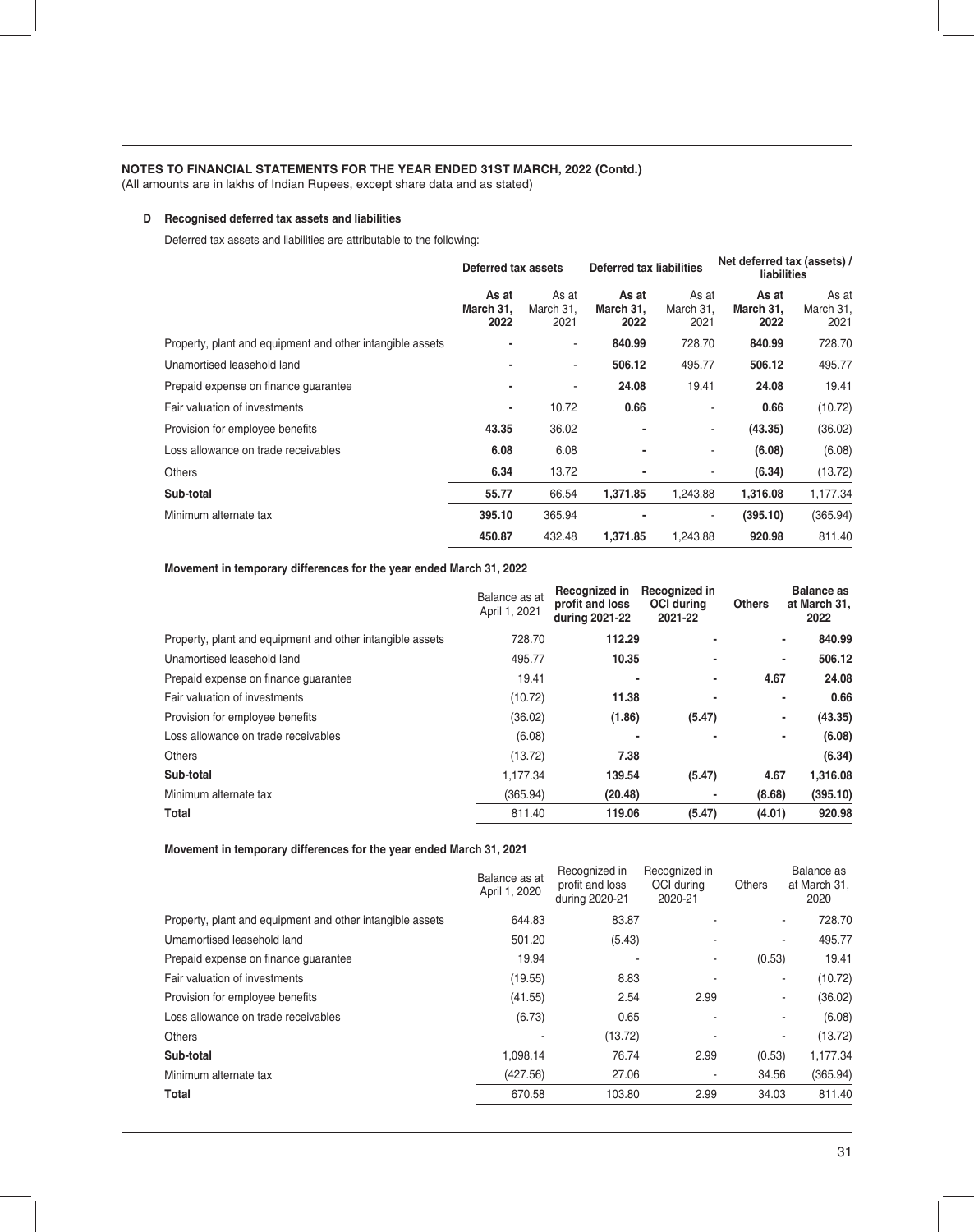(All amounts are in lakhs of Indian Rupees, except share data and as stated)

# **E Other tax assets, net**

|                  | As at March 31, 2022 |         | As at March 31, 2021 |         |
|------------------|----------------------|---------|----------------------|---------|
|                  | Non-current          | Current | Non-current          | Current |
| Advance tax, net | 237.60               | 84.30   | 237.60               | 15.55   |
|                  | 237.60               | 84.30   | 237.60               | 15.55   |
|                  |                      |         |                      |         |

**F** Pursuant to the Taxation Laws (Amendment) Ordinance, 2019 issued on September 20, 2019, which is effective from April 1, 2019, domestic companies have the option to apply a lower income tax rate with effect from April 1, 2019 subject to certain conditions specified there in. The Company based on an internal evaluation performed, has not exercised this option during the current year and accordingly, has continued to recognise provision for income tax for the year ended March 31, 2022 based on old rates and deferred taxes based on applicable income-tax rates in force at the time of reversal of applicable temporary differences.

|                                                      | As at March 31, 2022 |        | As at March 31, 2021       |                          |
|------------------------------------------------------|----------------------|--------|----------------------------|--------------------------|
|                                                      | Non-current          |        | <b>Current</b> Non-current | Current                  |
| 10 Other assets                                      |                      |        |                            |                          |
| (Unsecured considered good, unless otherwise stated) |                      |        |                            |                          |
| Prepaid expenses                                     | 140.26               | 63.04  | 67.58                      | 60.46                    |
| Capital advances                                     | 210.54               | ۰      | 44.85                      | $\overline{\phantom{a}}$ |
| Claims receivable                                    | ٠                    | 100.95 | ۰                          | 11.44                    |
| Balance with statutory/government authorities        | 46.08                | ٠      | 49.51                      | $\overline{\phantom{a}}$ |
| Advances to suppliers                                | ٠                    | 48.56  | ٠                          | 47.56                    |
|                                                      | 396.88               | 212.55 | 161.94                     | 119.46                   |

|    |                                                                                               | As at<br>March 31,<br>2022 | As at<br>March 31,<br>2021 |
|----|-----------------------------------------------------------------------------------------------|----------------------------|----------------------------|
| 11 | <b>Inventories</b>                                                                            |                            |                            |
|    | (Valued at lower of cost and net<br>realizable value)                                         |                            |                            |
|    | Raw materials and components<br>(includes goods in transit ₹ 47.78)<br>(March 31, 2021: Nil)) | 447.57                     | 416.48                     |
|    | Work-in-progress                                                                              | 620.01                     | 682.12                     |
|    | Finished goods (includes goods in<br>transit of ₹332.91 (March 31, 2021:<br>₹ 227.47))        | 902.34                     | 641.56                     |
|    | Stores and spares                                                                             | 134.95                     | 149.99                     |
|    | Loose tools                                                                                   | 335.35                     | 266.54                     |
|    | Packing materials                                                                             | 16.80                      | 17.63                      |
|    |                                                                                               | 2.457.02                   | 2.174.32                   |

|    |                                                                       | March 31,<br>2022 | March 31,<br>2021 |
|----|-----------------------------------------------------------------------|-------------------|-------------------|
| 12 | <b>Trade receivables</b>                                              |                   |                   |
|    | Trade receivables considered good -<br>Secured                        |                   |                   |
|    | Trade receivables considered good -<br>Unsecured                      | 4,075.62          | 4,437.45          |
|    | Trade receivables which have significant<br>increase in credit risk   |                   |                   |
|    | Trade receivables credit impaired                                     |                   |                   |
|    |                                                                       | 4,075.62          | 4,437.45          |
|    | Less: Loss allowance                                                  | (24.18)           | (24.18)           |
|    | Net trade receivables                                                 | 4,051.44          | 4,413.27          |
|    | Of the above, trade receivables from<br>related parties are as below: |                   |                   |
|    | Receivables from related parties (refer<br>note 33)                   | 50.97             | 314.10            |
|    | Less: Loss allowance                                                  |                   |                   |
|    | Movement in loss allowance of trade<br>receivables                    |                   |                   |
|    | Opening balance                                                       | 24.18             | 24.18             |
|    | Amount written off                                                    |                   |                   |
|    | Loss allowance                                                        |                   |                   |
|    | <b>Closing balance</b>                                                | 24.18             | 24.18             |
|    | The Company's exposure to credit risks and loss allowances are        |                   |                   |

 **As at**

As at

The Company's exposure to credit risks and loss allowances are disclosed in note 29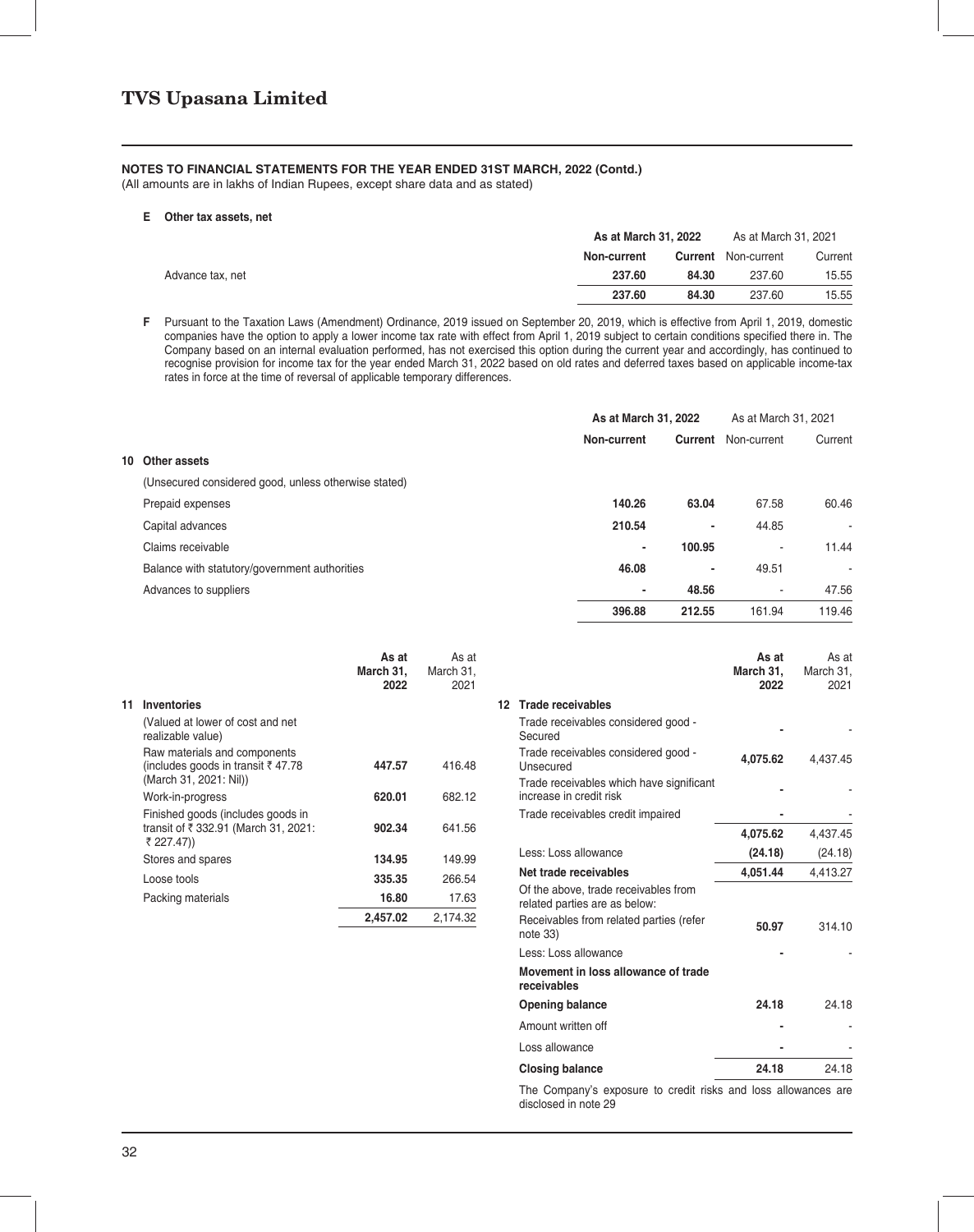(All amounts are in lakhs of Indian Rupees, except share data and as stated)

## **12(a) Ageing schedule**

**As at March 31, 2022**

|                                                     | Outstanding for following periods from the due date of payment |                       |                          |                          |                          |                          |          |
|-----------------------------------------------------|----------------------------------------------------------------|-----------------------|--------------------------|--------------------------|--------------------------|--------------------------|----------|
| <b>Particulars</b>                                  | Not due                                                        | Less than<br>6 months | 6 months<br>-1 year      | 1-2 years                | 2-3 years                | More than<br>3 years     | Total    |
| <b>Undisputed Trade receivables</b>                 |                                                                |                       |                          |                          |                          |                          |          |
| (i) Considered good                                 | 2.700.94                                                       | 1,275.94              | 93.23                    | 5.46                     | 0.05                     | $\blacksquare$           | 4,075.62 |
| (ii) Which have significant increase in credit risk | $\overline{\phantom{0}}$                                       | ٠                     | $\overline{\phantom{0}}$ | $\overline{\phantom{a}}$ | $\blacksquare$           | $\overline{\phantom{a}}$ |          |
| (iii) Credit impaired                               |                                                                |                       |                          |                          | ٠                        |                          |          |
| <b>Disputed Trade receivables</b>                   |                                                                |                       |                          |                          |                          |                          |          |
| (i) Considered good                                 |                                                                |                       |                          | $\tilde{\phantom{a}}$    | $\blacksquare$           |                          |          |
| (ii) Which have significant increase in credit risk |                                                                |                       |                          | ۰                        | $\blacksquare$           |                          |          |
| (iii) Credit impaired                               | -                                                              |                       | -                        | $\overline{\phantom{a}}$ | $\overline{\phantom{a}}$ | ٠                        |          |
| <b>Total</b>                                        | 2,700.94                                                       | 1,275.94              | 93.23                    | 5.46                     | 0.05                     | $\blacksquare$           | 4,075.62 |
| Less: Loss Allowance                                |                                                                |                       |                          |                          |                          |                          | 24.18    |
| <b>Total Trade receivables</b>                      |                                                                |                       |                          |                          |                          |                          | 4,051.44 |

## **As at March 31, 2021**

|                    |                                                     |               | Outstanding for following periods from the due date of payment |                     |                                                                             |           |                      |                |                                      |
|--------------------|-----------------------------------------------------|---------------|----------------------------------------------------------------|---------------------|-----------------------------------------------------------------------------|-----------|----------------------|----------------|--------------------------------------|
| <b>Particulars</b> |                                                     | Not due       | Less than<br>6 months                                          | 6 months<br>-1 year | 1-2 years                                                                   | 2-3 years | More than<br>3 years | <b>Total</b>   |                                      |
|                    | <b>Undisputed Trade receivables</b>                 |               |                                                                |                     |                                                                             |           |                      |                |                                      |
|                    | (i) Considered good                                 |               | 3,886.96                                                       | 494.68              | 17.82                                                                       | 17.50     | 20.49                |                | 4,437.45                             |
|                    | (ii) Which have significant increase in credit risk |               |                                                                |                     | ä,                                                                          |           |                      |                |                                      |
|                    | (iii) Credit impaired                               |               |                                                                |                     |                                                                             |           |                      |                |                                      |
|                    | <b>Disputed Trade receivables</b>                   |               |                                                                |                     |                                                                             |           |                      |                |                                      |
|                    | (i) Considered good                                 |               |                                                                |                     |                                                                             |           |                      |                |                                      |
|                    | (ii) Which have significant increase in credit risk |               |                                                                |                     |                                                                             |           |                      |                |                                      |
|                    | (iii) Credit impaired                               |               |                                                                |                     |                                                                             |           |                      |                |                                      |
|                    | <b>Total</b>                                        |               | 3,886.96                                                       | 494.68              | 17.82                                                                       | 17.50     | 20.49                | $\blacksquare$ | 4,437.45                             |
|                    | Less: Loss Allowance                                |               |                                                                |                     |                                                                             |           |                      |                | 24.18                                |
|                    | <b>Total Trade receivables</b>                      |               |                                                                |                     |                                                                             |           |                      |                | 4,413.27                             |
|                    |                                                     | As at<br>2022 | As at<br>March 31, March 31,<br>2021                           |                     |                                                                             |           |                      | As at<br>2022  | As at<br>March 31, March 31,<br>2021 |
|                    | 13 Cash and cash equivalents                        |               |                                                                | 14                  | Share capital and other equity                                              |           |                      |                |                                      |
|                    | Balances with banks                                 | 2.06          | 11.31                                                          | А                   | Share capital                                                               |           |                      |                |                                      |
|                    | Cash on hand                                        | 0.14          | 0.23                                                           |                     | Authorized                                                                  |           |                      |                |                                      |
|                    |                                                     | 2.20          | 11.54                                                          |                     | 11,999,000 (March 31, 2021: 11,999,000)<br>equity shares of ₹10/- each      |           |                      | 1.199.90       | 1.199.90                             |
|                    |                                                     |               |                                                                |                     | 1,000 (March 31, 2021: 1,000) redeemable<br>preference shares of ₹10/- each |           |                      | 0.10           | 0.10                                 |
|                    |                                                     |               |                                                                |                     |                                                                             |           |                      | 1.200.00       | 1.200.00                             |
|                    |                                                     |               |                                                                |                     | Issued, subscribed and fully paid up                                        |           |                      |                |                                      |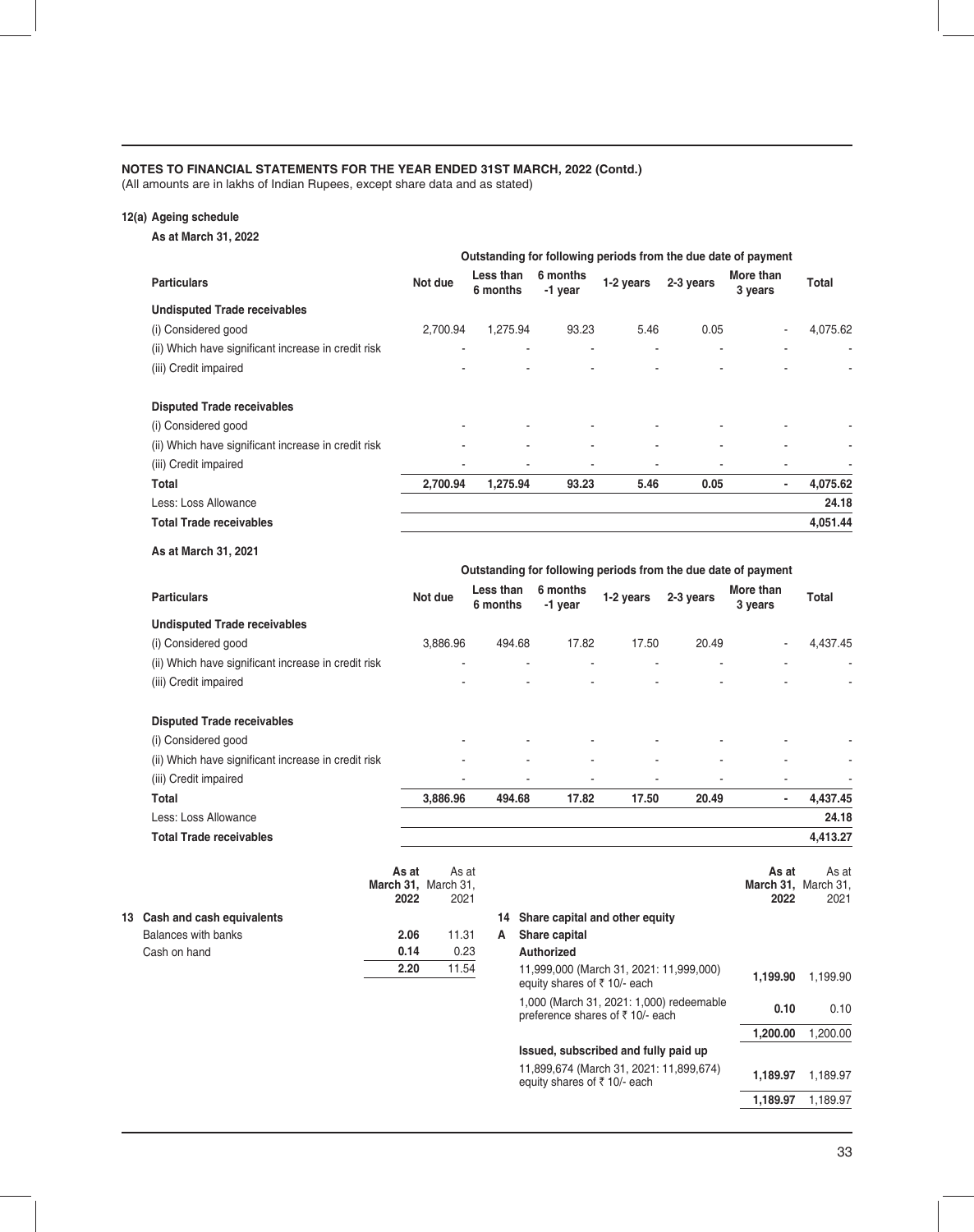## **NOTES TO FINANCIAL STATEMENTS FOR THE YEAR ENDED 31ST MARCH, 2022 (Contd.)**

(All amounts are in lakhs of Indian Rupees, except share data and as stated)

#### **(a) Reconciliation of shares outstanding at the beginning and at the end of the reporting period**

|                                                  | As at March 31, 2022 As at March 31, 2021 |        |                  |        |
|--------------------------------------------------|-------------------------------------------|--------|------------------|--------|
|                                                  | No. of<br>shares                          | Amount | No. of<br>shares | Amount |
| Equity shares of<br>₹ 10/- each fully<br>paid up |                                           |        |                  |        |

At the commencement and end of the year **11,899,674 1,189.97** 11,899,674 1,189.97

#### **(b) Rights, preferences and restrictions attached to equity shares**

The Company has two class of shares viz., equity shares of face value of  $\bar{z}$  10/- each and redeemable preference shares of face value of  $\bar{\tau}$  10/- each . Each holder of equity share is entitled to one vote per share. The equity shares are entitled to receive dividend as declared from time to time the same is declared. The voting rights of an equity shareholder on a poll (not on show of hands) are in proportion to its share of the paid-up equity capital of the Company. In the event of liquidation of the Company, the holders of equity shares will be entitled to receive remaining assets of the Company, after distribution of all preferential amounts. The distribution will be in proportion to the number of equity shares held by the shareholders. The terms and conditions of redeemable preference shares will be determined at the time of issue of such shares. The Company has not issued any redeemable preference shares and paid up capital consists only of equity shares.

#### **(c) Details of shareholders holding more than 5% shares in the Company**

|                                                                      | <b>As at March 31, 2022</b> As at March 31, 2021 |             |                    |           |  |
|----------------------------------------------------------------------|--------------------------------------------------|-------------|--------------------|-----------|--|
|                                                                      | Nos.                                             | $%$ holding | Nos.               | % holding |  |
| Equity shares of<br>₹10/- each fully paid<br>up held by              |                                                  |             |                    |           |  |
| Sundram Fasteners<br>Limited and its<br>nominees, Holding<br>company | 11.899.674                                       |             | 100.00% 11.899.674 | 100.00%   |  |

#### **(d) Details of Promoters of the Company**

|                                               | No. of shares % of total<br>held | shares  | during the<br>vear | % of change No. of shares % of total<br>held | shares | % of change<br>during the<br>vear |
|-----------------------------------------------|----------------------------------|---------|--------------------|----------------------------------------------|--------|-----------------------------------|
| Sundram Fasteners Limited and<br>its nominees | 11.899.674                       | 100.00% |                    | $-11.899.674$                                | 100%   |                                   |

(e) The Company does not have any shares reserved for a subsequent issuance.

f) There are no bonus shares or buy back of shares or shares issued for consideration other than cash during the five years immediately preceding the financial year ended March 31, 2022.

## **(g) Capital management**

The Company's capital management objectives are to ensure the Company's ability to continue as a going concern and to provide an adequate return to shareholders by pricing products and services that are commensurate with the level of risk.

For the purpose of the Company's capital management, capital includes issued equity capital and all other equity reserves attributable to the equity holders of the Company. The primary objective of the Company's capital management is to maximise the shareholder value.

Management assesses the Company's capital requirements in order to maintain an efficient overall financing structure while avoiding excessive leverage. The Company manages the capital structure and makes adjustments to it in the light of changes in economic conditions and the risk characteristics of the underlying assets.

|                                        |                 | As at                                      | As at                       |
|----------------------------------------|-----------------|--------------------------------------------|-----------------------------|
|                                        |                 | 2022                                       | March 31, March 31,<br>2021 |
| Total debt (bank and other borrowings) |                 | 9,252.89                                   | 8,678.36                    |
| Cash and cash equivalents              |                 | (2.20)                                     | (11.54)                     |
| Net debt                               | А               | 9,250.69                                   | 8,666.82                    |
| Total equity                           |                 | 9.881.84                                   | 9,262.89                    |
| Equity                                 | в               | 9,881.84                                   | 9,262.89                    |
| Net debt to equity                     | $C = (A/B)*100$ | 93.61%                                     | 93.57%                      |
|                                        |                 | Year ended Year ended<br>March 31.<br>2022 | March 31.<br>2021           |
| $A + b - c - c - c$                    |                 |                                            |                             |

#### **B Other equity** (i) **Dividends**

No dividend was paid by the company.

## ii) **Nature and purpose of other reserves**

## **Deemed equity**

Deemed equity represents fair value of finance guarantee given by parent company without consideration recognised in accordance with Ind AS 109 on Financial Instruments.

|                                                                              |                         | <b>Year ended</b> Year ended<br>March 31.<br>2022 | March 31.<br>2021     |
|------------------------------------------------------------------------------|-------------------------|---------------------------------------------------|-----------------------|
| 15 Earnings per share (EPS)                                                  |                         |                                                   |                       |
| Net profit attributable to equity shareholders                               | (A)                     | 575.16                                            | 1.135.21              |
| Weighted average number of equity shares<br>outstanding as at reporting date | (B)                     |                                                   | 11,899,674 11,899,674 |
| Basic earnings per equity share                                              | $(A/B)$ (in $\bar{z}$ ) | 4.83                                              | 9.54                  |

#### **Diluted EPS**

The Company does not have any potential equity shares and accordingly basic and diluted EPS would remain the same.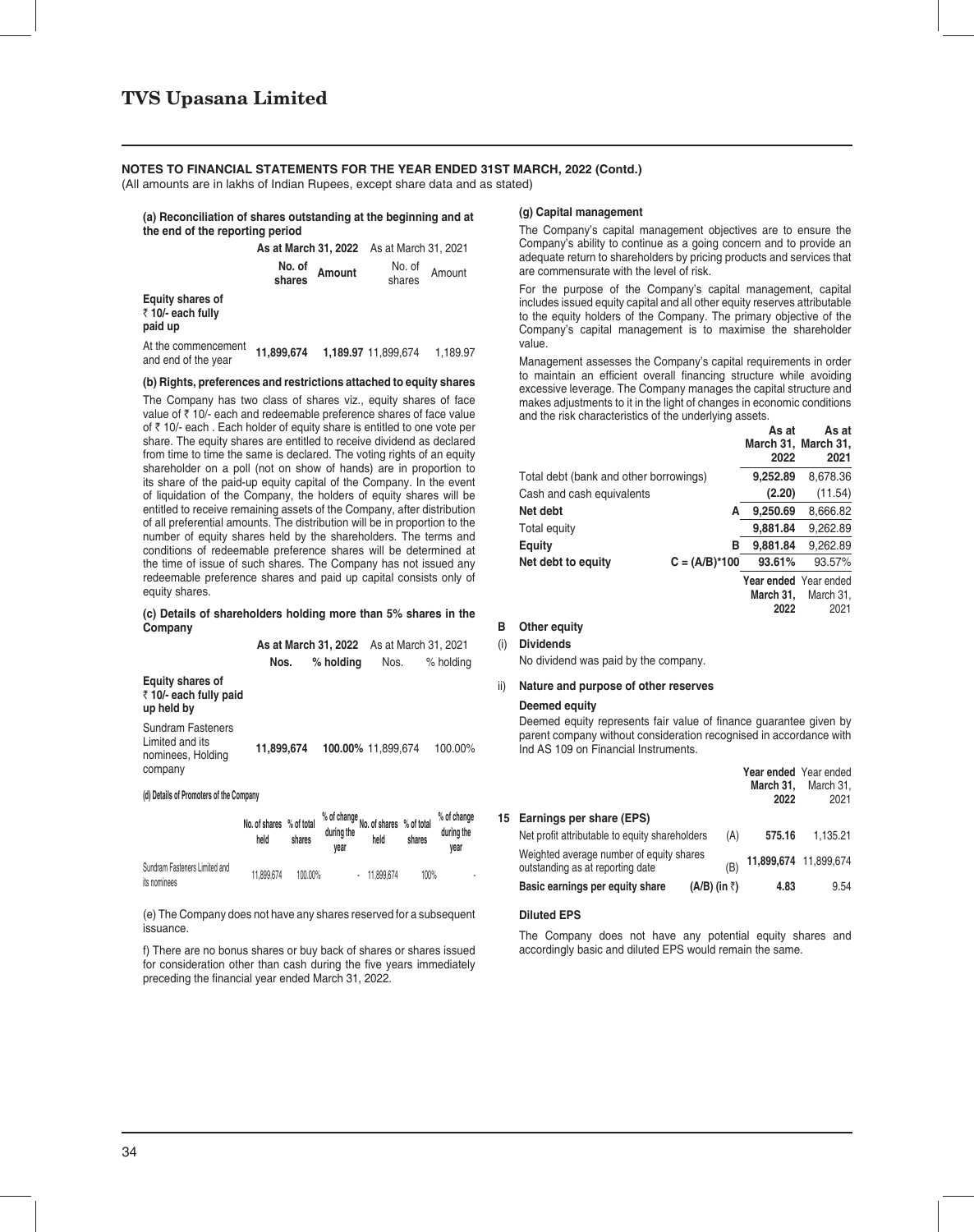(All amounts are in lakhs of Indian Rupees, except share data and as stated)

|    |                                                                      | As at March 31, 2022 |          | As at March 31, 2021 |          |
|----|----------------------------------------------------------------------|----------------------|----------|----------------------|----------|
|    |                                                                      | Non-current          | Current  | Non-current          | Current  |
| 16 | <b>Borrowings</b>                                                    |                      |          |                      |          |
|    | <b>Financial liabilities</b><br>at amortised cost                    |                      |          |                      |          |
| a) | <b>Secured</b>                                                       |                      |          |                      |          |
|    | <b>Term loan</b>                                                     |                      |          |                      |          |
|    | From bank in local<br>currency (refer note 4<br>below)               | 6,097.59             |          | 5,355.56             |          |
|    | <b>Working Capital</b><br>Loans                                      |                      |          |                      |          |
|    | Working capital<br>facilities from banks<br>(refer note 5 below)     |                      | 2,580.30 |                      | 2,747.80 |
|    |                                                                      | 6,097.59             | 2.580.30 | 5,355.56             | 2,747.80 |
|    | Less: Current<br>maturities of long term (2,157.09)<br>borrowings    |                      |          | 2,157.09 (1,933.33)  | 1,933.33 |
|    |                                                                      | 3.940.50             | 4,737.39 | 3,422.23             | 4,681.13 |
|    | b) Unsecured                                                         |                      |          |                      |          |
|    | Working capital loan<br>from holding company<br>(refer note 6 below) |                      | 575.00   |                      | 575.00   |
|    |                                                                      | $\overline{a}$       | 575.00   |                      | 575.00   |
|    | <b>Total</b>                                                         | 3,940.50             | 5,312.39 | 3,422.23             | 5,256.13 |

#### **Note:**

- (1) Term loans were applied for the purpose they were obtained. Further, short term loans availed have not been utilised for long term purposes by the Company.
- (2) Quarterly returns or statements of current assets filed by the Company for the sanctioned working capital loans with banks or financial institutions are not materially different with that of books of account.
- (3) The Company has not been declared as a willfil defaulter by any Bank or Financial Institutions or Government or Government Authority.

## **(4) Term loan from banks include**

The Company has outstanding term loan froms bank carrying interest rate ranging from 7.00% to 8.20% (March 31, 2021: 8.10% to 9.00%) p.a. The loans are secured by exclusive mortgage on the factory land and building at SIPCOT, Oragadam-Vallam, first pari pasu charge on movable fixed assets of the Company and corporate guarantee given by the holding company. During the year, the Company has availed a Guaranteed Emergency Credit Line (GECL) from HDFC bank with a principal repayment moratorium period of 12 months, which is secured by guarantee from NCGTC Ministry of Finance, Government of India and second charge on current assets.

## **(5) Working capital loan from banks include**

The Company has availed various working capital facilities from banks carrying interest rates in the range of 4.50% to 7.80% (March 31, 2021: 5.00% to 10.00%) p.a. The facilities are repayable on demand and secured by hypothecation of current assets consisting of receivables, raw materials, work-in-progress and finished goods.

#### **(6) Working capital loan from holding company**

The Company has availed an unsecured working capital loan from its holding company which carries an interest rate of 8.25 % p.a which is repayable on demand.

#### (7) Reconciliation of cashflows from financing activities

|                           | As at               |          |
|---------------------------|---------------------|----------|
|                           | March 31, March 31, |          |
|                           | 2022                | 2021     |
| Cash and cash equivalents | (2.20)              | (11.54)  |
| Current borrowings        | 3.155.30            | 3.322.80 |
| Non-current borrowings    | 6,097.59            | 5.355.56 |
| Net debt                  | 9,250.69            | 8.666.82 |

|                                                                | Other assets                    | Liabilities from financing<br>activities |                           |          |  |
|----------------------------------------------------------------|---------------------------------|------------------------------------------|---------------------------|----------|--|
|                                                                | Cash<br>and cash<br>equivalents | Current<br>borrowings                    | Non-current<br>borrowings | Total    |  |
| Net debt as at<br>April 1, 2020                                | (5.98)                          | 3,364.52                                 | 5,600.00                  | 8,958.54 |  |
| Net cash flows                                                 | (5.56)                          | (41.72)                                  | (244.44)                  | (291.72) |  |
| Net debt as at<br>April 1, 2021                                | (11.54)                         | 3,322.80                                 | 5,355.56                  | 8,666.82 |  |
| Net cash flows                                                 | 9.34                            | (167.50)                                 | 742.03                    | 583.87   |  |
| Net debt as at<br>March 31, 2022                               | (2.20)                          | 3,155.30                                 | 6,097.59                  | 9,250.69 |  |
|                                                                |                                 | As at March 31, 2022                     | As at March 31, 2021      |          |  |
|                                                                | Non-current                     | Current                                  | Non-current               | Current  |  |
| <b>Provisions</b><br><b>Provision for</b><br>employee benefits |                                 |                                          |                           |          |  |
| Gratuity (refer note<br>(i)(a))                                | 149.99                          | 22.27                                    | 117.59                    | 25.55    |  |
| Compensated<br>absences (refer                                 | 82.88                           | 10.29                                    | 76.07                     | 9.94     |  |

#### **Total 232.87 32.56** 193.66 35.49 **(i) Defi ned Benefi t Plan**

note (i)(b))

**17 Provisions**

**1) Chennai unit**

Retirement benefit in the form of gratuity liability is a defined benefit obligation and is provided on the basis of an actuarial valuation made at the end of each financial year for unit located at Chennai. The gratuity scheme is unfunded and the actuarial liability is shown in the balance sheet.

The following tables summarise the components of net benefit expenses recognised and the amounts recognised in the balance sheet for the gratuity.

|                                                      |           | <b>Year ended</b> Year ended |
|------------------------------------------------------|-----------|------------------------------|
| <b>Particulars</b>                                   | March 31, | March 31,                    |
|                                                      | 2022      | 2021                         |
| Amount recognised in statement of profit<br>and loss | 18.63     | 18.13                        |
| Amount recognised in other<br>comprehensive income   | 24.25     | (11.11)                      |
| <b>Total expense</b>                                 | 42.88     | 7.02                         |

**<sup>(</sup>a) Gratuity**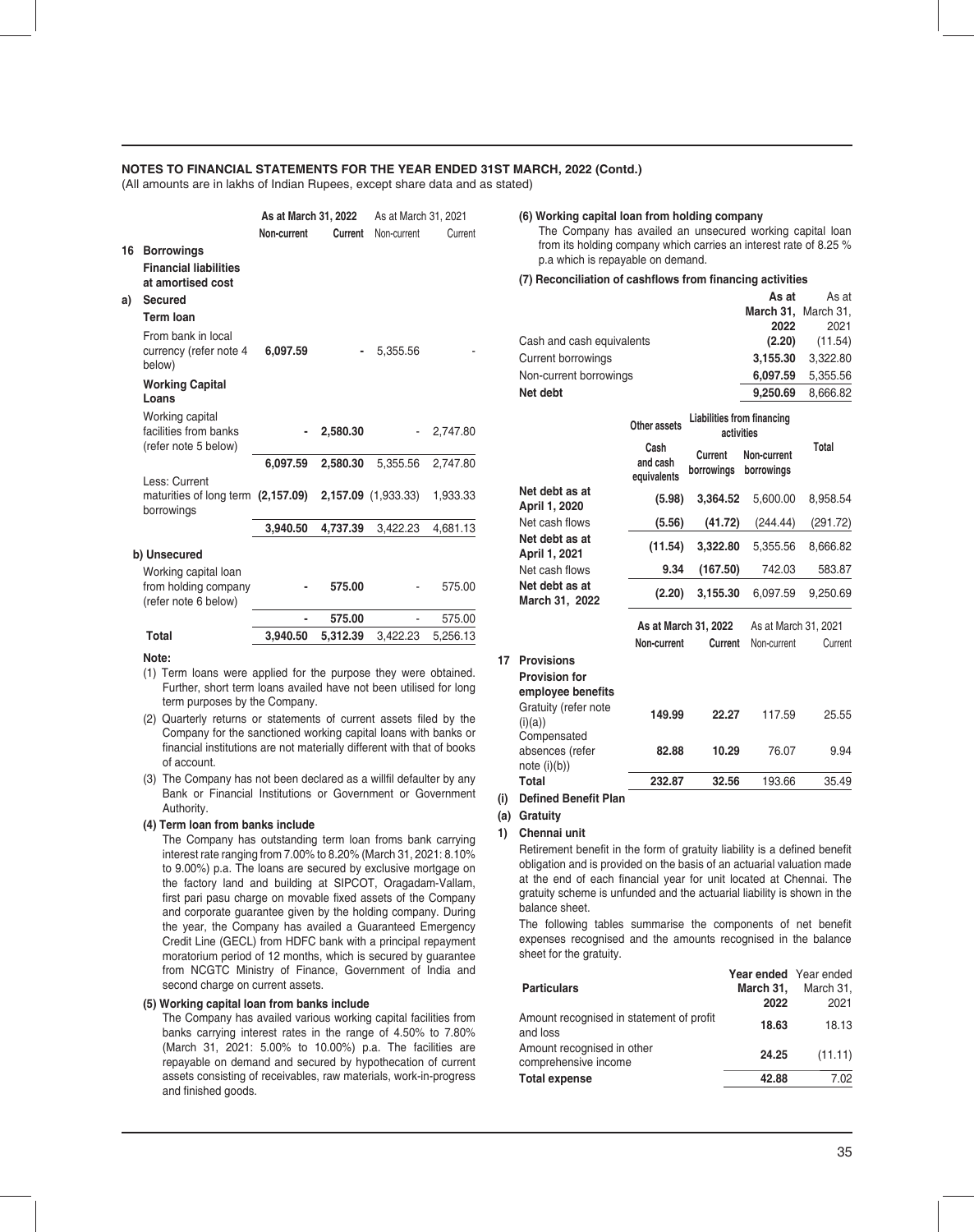(All amounts are in lakhs of Indian Rupees, except share data and as stated)

| <b>Particulars</b>                                                                                                                              |             | Year ended<br>March 31,<br>2022 | Year ended<br>March 31,<br>2021 |
|-------------------------------------------------------------------------------------------------------------------------------------------------|-------------|---------------------------------|---------------------------------|
| Net employee benefit expense                                                                                                                    |             |                                 |                                 |
| Recognised in statement of profit and loss                                                                                                      |             |                                 |                                 |
| <b>Current Service cost</b>                                                                                                                     |             | 10.42                           | 10.53                           |
| Interest cost on benefit obligation                                                                                                             |             | 8.21                            | 7.60                            |
|                                                                                                                                                 | (A)         | 18.63                           | 18.13                           |
| Recognised in other comprehensive<br>income                                                                                                     |             |                                 |                                 |
| Net actuarial (gain) / loss<br>recognized in the year                                                                                           | (B)         | 24.25                           | (11.11)                         |
| Net benefit expense                                                                                                                             | $(A) + (B)$ | 42.88                           | 7.02                            |
|                                                                                                                                                 |             | As at<br>March 31,<br>2022      | As at<br>March 31,<br>2021      |
| Net defined obligation                                                                                                                          |             |                                 |                                 |
| Present value of defined benefit obligation                                                                                                     |             | 166.56                          | 128.98                          |
| Fair value of plan assets                                                                                                                       |             |                                 |                                 |
|                                                                                                                                                 |             | 166.56                          | 128.98                          |
| Changes in present value of the<br>defined benefit obligation are as<br>follows:                                                                |             |                                 |                                 |
| Balance at the beginning of the year                                                                                                            |             | 128.98                          | 127.30                          |
| Interest expense                                                                                                                                |             | 8.21                            | 7.60                            |
| Current service cost                                                                                                                            |             | 10.30                           | 10.53                           |
| Benefits paid                                                                                                                                   |             | (5.30)                          | (5.34)                          |
| Actuarial loss on obligation                                                                                                                    |             | 24.37                           | (11.11)                         |
| Balance at the end of the year                                                                                                                  |             | 166.56                          | 128.98                          |
| Principal actuarial assumptions used :                                                                                                          |             |                                 |                                 |
| Discount rate                                                                                                                                   |             | 6.90%                           | $6.50\%$                        |
| Salary escalation rate                                                                                                                          |             | $8.00\%$                        | $8.00\%$                        |
| Attrition rate                                                                                                                                  |             | 8.00%                           | $8.00\%$                        |
| The estimates of future salary increases, considered in actuarial<br>valuation takes into account of inflation, seniority, promotion, attrition |             |                                 |                                 |

and relevant factors, such as supply and demand in the employment market.

A quantitative sensitivity analysis for significant assumption as at the reporting dates are as shown below:

## **2) Hosur unit**

With respect to Hosur unit, the Company participates in the gratuity policy maintained by the holding company with Life Insurance Corporation of India. The net defined benefit cost is recognised based on the contribution payable, as determined by the holding company in respect of this unit based on actuarial valuation obtained centrally by holding company. The contribution made in this regard are as follows:  **As at** As at

|                                                                                                                                                                                      | March 31, March 31,<br>2022 | 2021  |
|--------------------------------------------------------------------------------------------------------------------------------------------------------------------------------------|-----------------------------|-------|
| Contribution made to the defined benefit plan<br>(including (₹ 2.51) (March 31, 2021 : (₹ 0.77)<br>recognised in other comprehensive income)<br>(including balances carried forward) | 5.70                        | 14.16 |
| Nata: The Compony holiouse that those is                                                                                                                                             |                             |       |

**Note:** The Company believes that there is no further payment/ refund expected towards its employees out of fund remittances made centrally by the holding company.

## **Classifi cation**

| - Current     | 22.27  | 25.55  |
|---------------|--------|--------|
| - Non-current | 149.99 | 117.59 |
|               | 172.26 | 143.14 |

## **(b) Compensated absences**

The Company's net obligation in respect of compensated absences is the amount of future benefit that employees have earned in return for their service in current and prior periods. Such benefit is discounted to determine its present value, and fair value of any related assets is deducted. The obligation is measured on the basis of an annual independent actuarial valuation obtained using the projected unit credit method.

|                                          |         | Year ended Year ended               |
|------------------------------------------|---------|-------------------------------------|
|                                          |         | March 31, March 31,                 |
|                                          | 2022    | 2021                                |
| Recognised in Statement of Profit & Loss |         |                                     |
| Current service cost                     | 19.45   | 21.36                               |
| Interest cost on benefit obligation      | 5.78    | 5.72                                |
| Net actuarial gain recognised            | (15.00) | (27.15)                             |
|                                          | 10.23   | (0.07)                              |
|                                          | As at   | As at                               |
|                                          |         | March 31, March 31,                 |
|                                          | 2022    | 2021                                |
| Principal actuarial assumptions used:    |         |                                     |
| Discount rate                            |         | $6.90\% - 7.40\%$ 6.50% - 7.00%     |
| Salary escalation rate                   |         | 8.00% - 10.00% 8.00% - 10.00%       |
| Attrition rate                           |         | $1.00\% - 8.00\% - 1.00\% - 8.00\%$ |

|                                        |          | Discount rate |          | Salary escalation rate |          | <b>Attrition rate</b> |  |
|----------------------------------------|----------|---------------|----------|------------------------|----------|-----------------------|--|
| March 31, 2022                         | Increase | Decrease      | Increase | Decrease               | Increase | <b>Decrease</b>       |  |
| - Sensitivity Level (%)                | $1.00\%$ | $1.00\%$      | $1.00\%$ | $1.00\%$               | $1.00\%$ | 1.00%                 |  |
| - Impact on defined benefit obligation | (10.82)  | 12.18         | 10.33    | (9.40)                 | (0.66)   | 0.73                  |  |
| March 31, 2021                         |          |               |          |                        |          |                       |  |
| - Sensitivity Level (%)                | $0.00\%$ | $1.00\%$      | $0.00\%$ | $1.00\%$               | $1.00\%$ | $1.00\%$              |  |
| - Impact on defined benefit obligation | (8.85)   | 10.00         | 8.49     | (7.70)                 | (0.82)   | 0.75                  |  |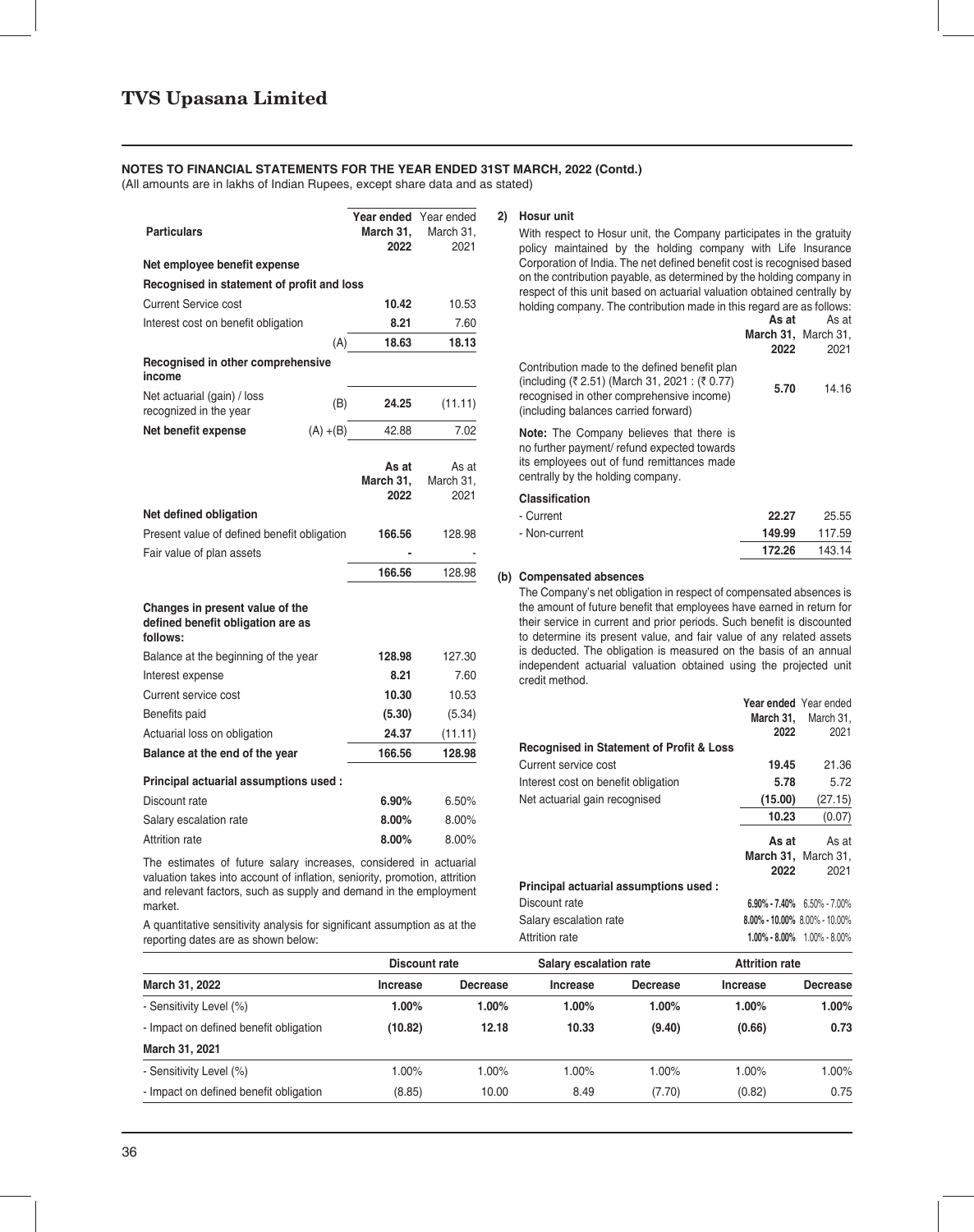(All amounts are in lakhs of Indian Rupees, except share data and as stated)

| 18 | Trade payables                                                                               | As at<br>March 31, March 31,<br>2022 | As at<br>2021 |
|----|----------------------------------------------------------------------------------------------|--------------------------------------|---------------|
|    | Total outstanding dues of micro enterprises<br>and small enterprises; and (refer note below) | 162.21                               | 285.14        |
|    | Total outstanding dues of creditors other than<br>micro enterprises and small enterprises    | 1.426.31                             | 1.949.10      |
|    |                                                                                              | 1.588.52                             | 2.234.24      |
|    | Of the above, trade payables to related<br>parties (refer note 33)                           | 24.27                                | 87.45         |

#### **Disclosure required under Clause 22 of Micro, Small and Medium Enterprise Development ('MSMED') Act, 2006**

| <b>Particulars</b>                                                                                                                                                                                                                                                      | As at<br>March 31, March 31, | As at          | 23 of the Micro, Small and Medium<br>Enterprises Development Act, 2006.                                                                                                              |
|-------------------------------------------------------------------------------------------------------------------------------------------------------------------------------------------------------------------------------------------------------------------------|------------------------------|----------------|--------------------------------------------------------------------------------------------------------------------------------------------------------------------------------------|
| the principal amount and the interest<br>(a)<br>due thereon (to be shown separately)<br>remaining unpaid to any supplier at the<br>end of each accounting year;                                                                                                         | 2022<br>162.21               | 2021<br>285.14 | The above disclosures have been provided<br>by the Company based on the information<br>available with the Company in respect of the<br>registration status of its vendors/suppliers. |
| the amount of interest paid by the buyer<br>(b)<br>in terms of section 16 of the Micro, Small<br>and Medium Enterprises Development Act,<br>2006, along with the amount of the payment<br>made to the supplier beyond the appointed<br>day during each accounting year; |                              |                | payables are 'current'.<br>The<br>All trade<br>Company's exposure to currency and liquidity<br>risks related to trade payables are disclosed<br>in note 29.                          |

# **(a) Ageing schedule**

## **As at March 31, 2022**

| <b>Particulars</b><br>Outstanding for following periods from the due date of payment |          |                     |                          |                          |                          |              |
|--------------------------------------------------------------------------------------|----------|---------------------|--------------------------|--------------------------|--------------------------|--------------|
|                                                                                      | Not due  | Less than<br>1 year | 1-2 years                | 2-3 years                | More than<br>3 years     | <b>Total</b> |
| <b>Undisputed dues</b>                                                               |          |                     |                          |                          |                          |              |
| (i) MSME                                                                             | 162.21   | -                   | $\overline{\phantom{a}}$ | ٠                        | $\blacksquare$           | 162.21       |
| (ii) Others                                                                          | 1.189.06 | 20.13               | 0.85                     | $\overline{\phantom{a}}$ | 49.75                    | 1,259.79     |
| <b>Disputed dues</b>                                                                 |          |                     |                          |                          |                          |              |
| (i) MSME                                                                             | ٠        | ٠                   | ٠                        | ٠                        | $\overline{\phantom{a}}$ | -            |
| (ii) Others                                                                          | ۰        | ٠                   |                          | $\blacksquare$           | $\overline{\phantom{a}}$ | -            |
| <b>Unbilled dues</b>                                                                 | 166.52   | ٠                   | $\overline{\phantom{0}}$ | ٠                        | $\blacksquare$           | 166.52       |
| <b>Total</b>                                                                         | 1.517.79 | 20.13               | 0.85                     | ٠                        | 49.75                    | 1.588.52     |

(c) the amount of interest due and payable for the period of delay in making payment (which have been paid but beyond the appointed day during the year) but without adding the interest specified under the Micro, Small and Medium Enterprises

- -

- -

- -

Development Act, 2006;

accounting year; and

(d) the amount of interest accrued and remaining unpaid at the end of each

(e) the amount of further interest remaining due and payable even in the succeeding years, until such date when the interest dues above are actually paid to the small enterprise, for the purpose of disallowance of a deductible expenditure under section 23 of the Micro, Small and Medium Enterprises Development Act, 2006.

#### **(a) Ageing schedule As at March 31, 2021**

| AS AL MARCII 31, 2021  |                                                                |                   |                          |       |                      |              |  |
|------------------------|----------------------------------------------------------------|-------------------|--------------------------|-------|----------------------|--------------|--|
| <b>Particulars</b>     | Outstanding for following periods from the due date of payment |                   |                          |       |                      |              |  |
|                        | Not due                                                        | Less than<br>vear | 1-2 years                |       | More than<br>3 years | <b>Total</b> |  |
| <b>Undisputed dues</b> |                                                                |                   |                          |       |                      |              |  |
| (i) MSME               | 285.14                                                         |                   | $\overline{\phantom{a}}$ |       | ٠                    | 285.14       |  |
| (ii) Others            | 953.69                                                         | 668.55            | 1.89                     | 95.46 | 80.27                | 1,799.86     |  |
| <b>Disputed dues</b>   |                                                                |                   |                          |       |                      |              |  |
| (i) MSME               | -                                                              | $\blacksquare$    | $\overline{\phantom{a}}$ |       | ۰                    |              |  |
| (ii) Others            |                                                                |                   | $\overline{\phantom{a}}$ |       | ۰                    |              |  |
| <b>Unbilled dues</b>   | 149.24                                                         | -                 | $\overline{\phantom{0}}$ | ۰     | ٠                    | 149.24       |  |
| <b>Total</b>           | 1.388.07                                                       | 668.55            | 1.89                     | 95.46 | 80.27                | 2,234.24     |  |
|                        |                                                                |                   |                          |       |                      |              |  |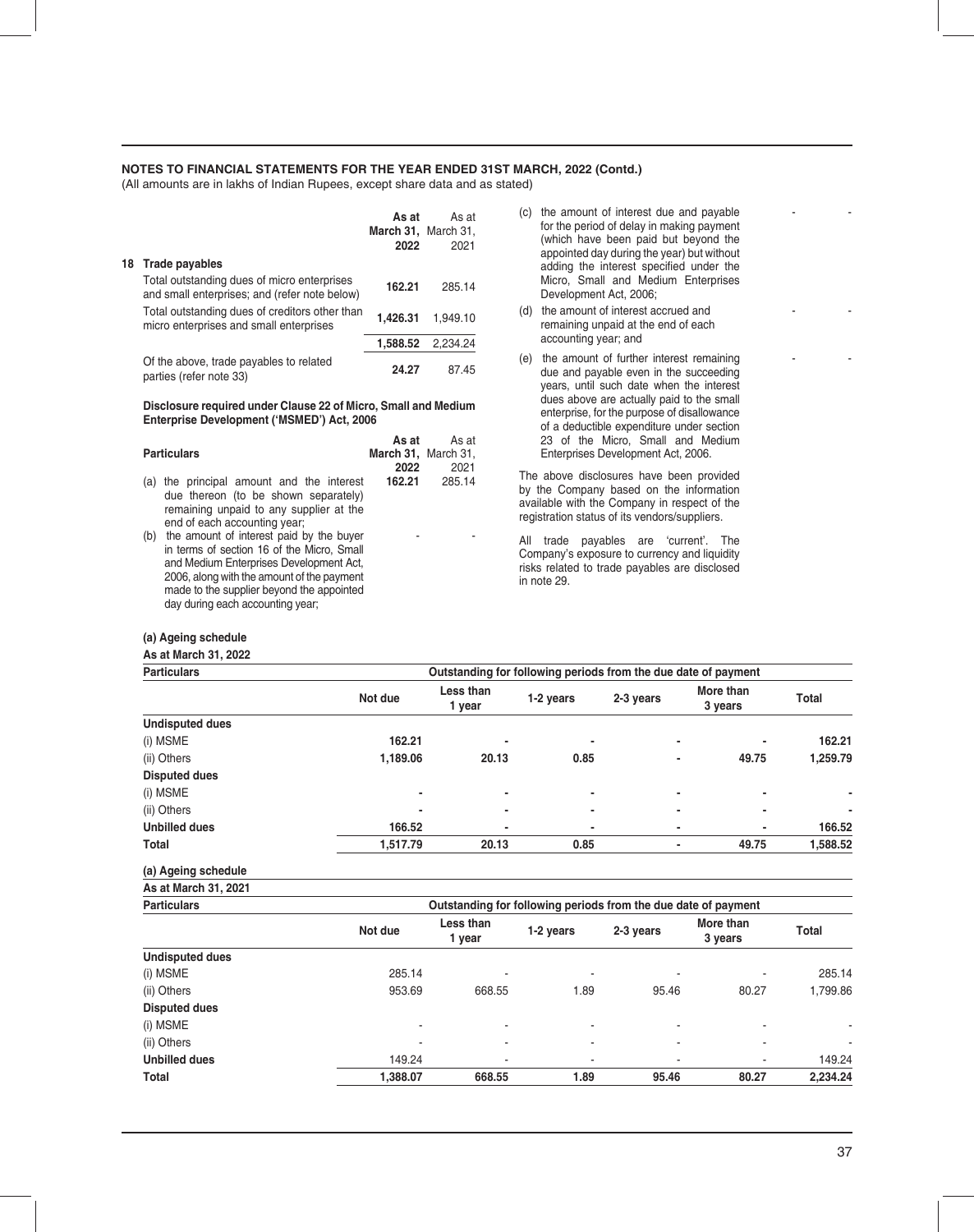(All amounts are in lakhs of Indian Rupees, except share data and as stated)

|    | <b>Particulars</b>                                                                                                             | As at<br>2022         | As at<br>March 31, March 31,<br>2021 |                                                                        | March 31,<br>2022 | Year ended Year ended<br>March 31.<br>2021 |
|----|--------------------------------------------------------------------------------------------------------------------------------|-----------------------|--------------------------------------|------------------------------------------------------------------------|-------------------|--------------------------------------------|
|    | 19 Other financial liabilities                                                                                                 |                       |                                      | (iii) Contract assets / contract liabilities                           |                   |                                            |
|    | <b>Financial liabilities at amortised cost</b>                                                                                 |                       |                                      | The following disclosure provides                                      |                   |                                            |
|    | Interest accrued but not due on borrowings                                                                                     | 48.35                 | 37.48                                | information about receivables, contract                                |                   |                                            |
|    | Payable towards purchase of capital goods                                                                                      | 261.80                | 209.14                               | assets and liabilities from contracts with<br>customers                |                   |                                            |
|    | Employee benefits payable                                                                                                      | 144.90                | 204.88                               |                                                                        | As at             | As at                                      |
|    | Other payables                                                                                                                 | 1.75                  | 76.75                                |                                                                        | March 31.         | March 31.                                  |
|    |                                                                                                                                | 456.80                | 528.25                               |                                                                        | 2022              | 2021                                       |
| 20 | Other current liabilities                                                                                                      |                       |                                      | Receivables which are included in trade<br>receivables (refer note 12) | 4,051.44          | 4,413.27                                   |
|    | Advance from customers                                                                                                         | 0.94                  | 5.37                                 | Advance from customers (refer note 20)                                 | 0.94              | 5.37                                       |
|    | Statutory dues                                                                                                                 | 94.53                 | 92.57                                |                                                                        |                   |                                            |
|    |                                                                                                                                | 95.47                 | 97.94                                | 22 Other income                                                        |                   |                                            |
|    |                                                                                                                                |                       |                                      | Interest income                                                        | 14.50             | 22.36                                      |
|    |                                                                                                                                | Year ended Year ended |                                      | Net foreign exchange gain                                              | 101.44            | 34.64                                      |
|    |                                                                                                                                | March 31,<br>2022     | March 31,<br>2021                    | Fair value gain on financial instruments                               |                   |                                            |
|    | 21 Revenue from operations                                                                                                     |                       |                                      | measured at fair value through profit or<br>loss                       | 31.78             | 75.78                                      |
|    | a) Revenue from sale of products                                                                                               | 15,205.82             | 13,886.85                            | Dividend income                                                        | 0.69              | 0.30                                       |
|    | b) Rendering of services                                                                                                       | 140.05                | 92.90                                | Profit on sale of property, plant and                                  |                   |                                            |
|    | c) Other operating revenues (refer note<br>(i) below)                                                                          | 739.46                | 469.77                               | equipment, net<br>Miscellaneous income                                 | 313.35<br>19.91   | 390.51<br>62.96                            |
|    | <b>Total</b>                                                                                                                   | 16.085.33             | 14,449.52                            |                                                                        | 481.67            | 586.55                                     |
|    |                                                                                                                                |                       |                                      |                                                                        |                   |                                            |
|    | Note:                                                                                                                          |                       |                                      | 23 Cost of materials consumed                                          |                   |                                            |
|    | (i) Other operating revenues                                                                                                   |                       |                                      | Opening stock of raw materials and                                     |                   |                                            |
|    | Scrap sales                                                                                                                    | 536.30                | 289.49                               | components                                                             | 416.48            | 294.49                                     |
|    | Export incentives                                                                                                              | 182.01                | 168.09                               | Add: Purchases made during the year                                    | 6,891.99          | 5,566.57                                   |
|    | <b>Others</b>                                                                                                                  | 21.15                 | 12.19                                | Less: Closing stock of raw materials and                               |                   |                                            |
|    |                                                                                                                                | 739.46                | 469.77                               | components                                                             | 399.80            | 416.48                                     |
|    | (ii) Disaggregaton of revenue from<br>contracts with Customers                                                                 |                       |                                      |                                                                        | 6,908.67          | 5,444.58                                   |
|    | In the following disclosure, revenue from<br>contract with customers have been disag-<br>gregated based on type of revenue and |                       |                                      | 24 Changes in inventories of finished<br>goods and work-in-progress    |                   |                                            |
|    | customers markets:                                                                                                             |                       |                                      | A) Opening stock:                                                      |                   |                                            |
|    | a) Revenue from sale products                                                                                                  |                       |                                      | Work-in-progress                                                       | 682.12            | 574.73                                     |
|    | (i) Domestic (including retail sales)                                                                                          | 10,658.78             | 9,390.38                             | Finished goods                                                         | 641.56            | 689.33                                     |
|    | (ii) Exports                                                                                                                   | 4,547.04              | 4,496.47                             |                                                                        | 1,323.68          | 1,264.06                                   |
|    |                                                                                                                                | 15,205.82             | 13,886.85                            |                                                                        |                   |                                            |
|    | b) Rendering of services                                                                                                       | 140.05                | 92.90                                | B) Closing stock:                                                      |                   |                                            |
|    | c) Total revenue from contracts with<br>customers (a+b)                                                                        | 15,345.87             | 13,979.75                            | Work-in-progress<br>Finished goods                                     | 620.01<br>902.34  | 682.12<br>641.56                           |
|    | d) Other operating revenues                                                                                                    |                       |                                      |                                                                        | 1,522.35          | 1,323.68                                   |
|    | - Scrap sale                                                                                                                   | 536.30                | 289.49                               | Total (A-B)                                                            | (198.67)          | (59.62)                                    |
|    | - Export incentives                                                                                                            | 182.01                | 168.09                               |                                                                        |                   |                                            |
|    | - Others                                                                                                                       | 21.15                 | 12.19                                |                                                                        |                   |                                            |
|    | - Total other operating revenue                                                                                                | 739.46                | 469.77                               |                                                                        |                   |                                            |
|    | Total revenue from operations (c+d)                                                                                            | 16,085.33             | 14,449.52                            |                                                                        |                   |                                            |
|    |                                                                                                                                |                       |                                      |                                                                        |                   |                                            |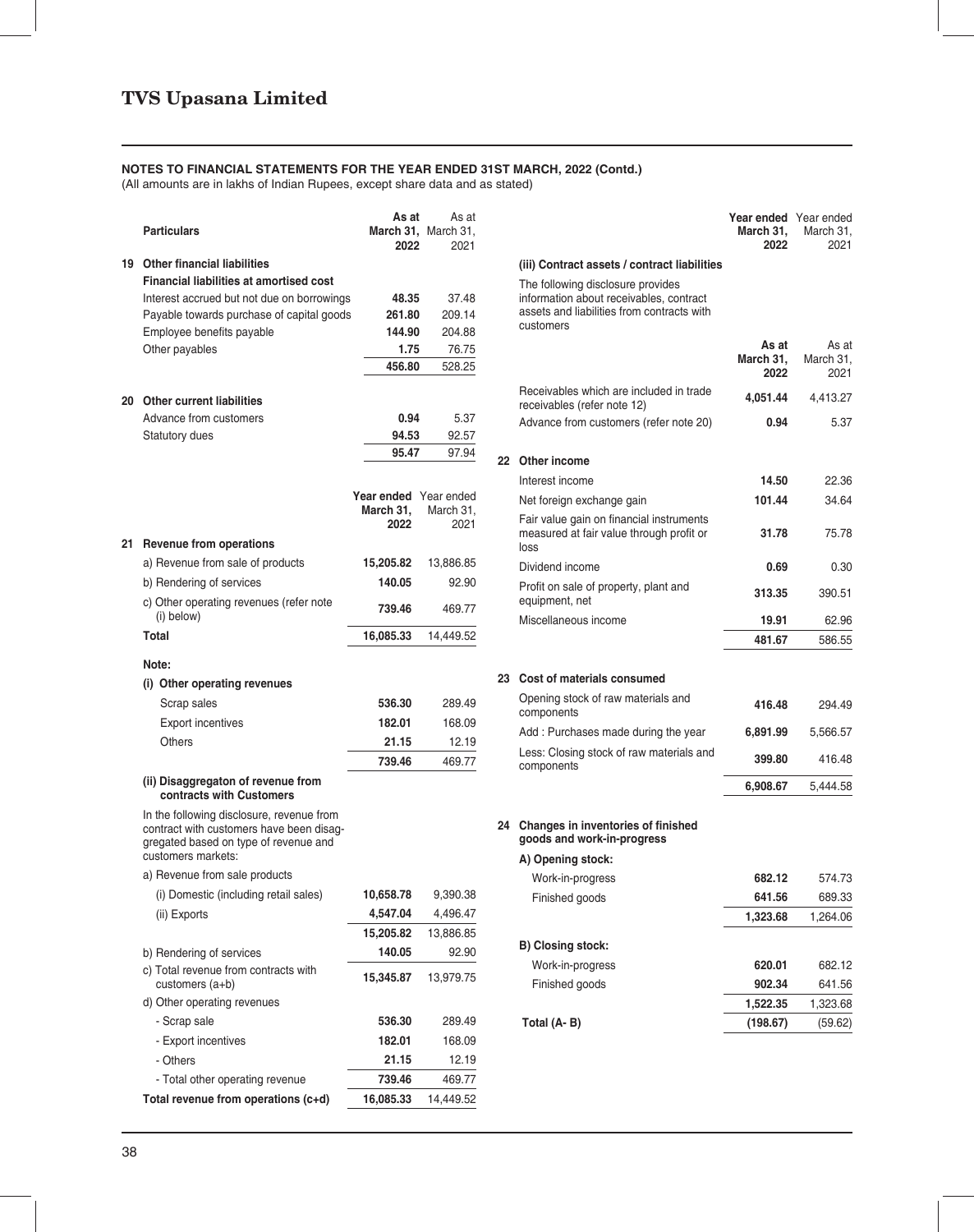(All amounts are in lakhs of Indian Rupees, except share data and as stated)

|    |                                                                                                                                                                                                                                                                                                                                                                                                                                 | Year ended Year ended<br>March 31.<br>2022 | March 31,<br>2021 |
|----|---------------------------------------------------------------------------------------------------------------------------------------------------------------------------------------------------------------------------------------------------------------------------------------------------------------------------------------------------------------------------------------------------------------------------------|--------------------------------------------|-------------------|
| 25 | <b>Employee benefits expense</b>                                                                                                                                                                                                                                                                                                                                                                                                |                                            |                   |
|    | Salaries and wages                                                                                                                                                                                                                                                                                                                                                                                                              | 1,801.05                                   | 1,502.34          |
|    | Expenses related to post-employment<br>defined benefit plan (refer note 17)                                                                                                                                                                                                                                                                                                                                                     | 24.55                                      | 30.38             |
|    | Contribution to provident and other funds<br>(refer note below)                                                                                                                                                                                                                                                                                                                                                                 | 60.01                                      | 54.46             |
|    | Staff welfare expenses                                                                                                                                                                                                                                                                                                                                                                                                          | 132.37                                     | 122.90            |
|    | Note: The Company makes contributions,<br>determined as a specified percentage of<br>employee salaries, in respect of qualifying<br>employee provident fund, which is a<br>derived contribution plan. The same is<br>charged to Statement of Profit and Loss<br>as and when it is accrued. The amount<br>recognise as expense towards<br>such<br>Provident Fund contribution aggregated to<br>₹ 58.89 (March 31, 2021: ₹ 52.11) | 2,017.98                                   | 1,710.08          |
| 26 | <b>Finance costs</b>                                                                                                                                                                                                                                                                                                                                                                                                            |                                            |                   |
|    | Interest expense                                                                                                                                                                                                                                                                                                                                                                                                                |                                            |                   |
|    | - on financial liabilities measured at<br>amortised cost                                                                                                                                                                                                                                                                                                                                                                        | 635.94                                     | 623.73            |
|    | - on others                                                                                                                                                                                                                                                                                                                                                                                                                     |                                            | 5.28              |
|    |                                                                                                                                                                                                                                                                                                                                                                                                                                 | 635.94                                     | 629.01            |
|    |                                                                                                                                                                                                                                                                                                                                                                                                                                 |                                            |                   |
| 27 | Depreciation and amortisation expense<br>Depreciation on property, plant and<br>equipment (refer note 4(a))                                                                                                                                                                                                                                                                                                                     | 1,136.84                                   | 1,028.73          |
|    | Amortisation on right of use assets (refer<br>note $4(c)$                                                                                                                                                                                                                                                                                                                                                                       | 33.55                                      | 54.88             |
|    | Amortisation on other intangible assets<br>(refer note 5)                                                                                                                                                                                                                                                                                                                                                                       | 4.72                                       | 2.58              |
|    |                                                                                                                                                                                                                                                                                                                                                                                                                                 | 1,175.11                                   | 1,086.19          |
|    |                                                                                                                                                                                                                                                                                                                                                                                                                                 |                                            |                   |
| 28 | Other expenses                                                                                                                                                                                                                                                                                                                                                                                                                  |                                            |                   |
|    | Consumption of stores, tools and spares                                                                                                                                                                                                                                                                                                                                                                                         | 3,270.96<br>847.84                         | 2,790.82          |
|    | Power and fuel                                                                                                                                                                                                                                                                                                                                                                                                                  |                                            | 759.85            |
|    | Repairs and maintenance<br>- building                                                                                                                                                                                                                                                                                                                                                                                           | 19.01                                      | 22.63             |
|    | - plant and equipment                                                                                                                                                                                                                                                                                                                                                                                                           | 60.89                                      | 37.14             |
|    | - other assets                                                                                                                                                                                                                                                                                                                                                                                                                  | 3.63                                       | 6.87              |
|    | Rates and taxes                                                                                                                                                                                                                                                                                                                                                                                                                 | 35.16                                      | 50.57             |
|    | Insurance                                                                                                                                                                                                                                                                                                                                                                                                                       | 44.66                                      | 28.78             |
|    | Freight and cartage outward                                                                                                                                                                                                                                                                                                                                                                                                     | 594.65                                     | 666.82            |
|    | Advertisement and sales promotion                                                                                                                                                                                                                                                                                                                                                                                               | 0.09                                       | 0.06              |
|    | Payment to auditors (refer (a) below)                                                                                                                                                                                                                                                                                                                                                                                           | 9.60                                       | 11.22             |
|    | Bank charges                                                                                                                                                                                                                                                                                                                                                                                                                    | 5.36                                       | 4.62              |
|    | Printing and stationery                                                                                                                                                                                                                                                                                                                                                                                                         | 15.70                                      | 12.81             |
|    |                                                                                                                                                                                                                                                                                                                                                                                                                                 |                                            |                   |

|     |                                                                                                                                                                                                | <b>Year ended</b> Year ended<br>March 31,<br>2022 | March 31,<br>2021 |
|-----|------------------------------------------------------------------------------------------------------------------------------------------------------------------------------------------------|---------------------------------------------------|-------------------|
|     | Travel expenses                                                                                                                                                                                | 86.83                                             | 72.36             |
|     | Postage and telecom expenses                                                                                                                                                                   | 12.55                                             | 9.59              |
|     | Consultancy charges                                                                                                                                                                            | 47.68                                             | 62.38             |
|     | Corporate social responsibility<br>expenditure (refer (b) below)                                                                                                                               | 29.19                                             | 38.40             |
|     | Miscellaneous expenses                                                                                                                                                                         | 110.64                                            | 107.35            |
|     |                                                                                                                                                                                                | 5,194.44                                          | 4,682.27          |
|     |                                                                                                                                                                                                |                                                   |                   |
| (a) | <b>Payment to auditors</b>                                                                                                                                                                     |                                                   |                   |
|     | a) Statutory audit                                                                                                                                                                             | 7.00                                              | 7.00              |
|     | b) Taxation matters                                                                                                                                                                            | 1.00                                              | 1.00              |
|     | c) Other services (including certifications)                                                                                                                                                   | 1.00                                              | 3.00              |
|     | d) Reimbursement of expenses                                                                                                                                                                   | 0.60                                              | 0.22              |
|     |                                                                                                                                                                                                | 9.60                                              | 11.22             |
| (b) | Details of corporate social<br>responsibility expenditure (CSR)                                                                                                                                |                                                   |                   |
|     | Amount required to be spent by the<br>Company during the year                                                                                                                                  | 28.90                                             | 38.01             |
|     | Amount spent during the year (in cash)                                                                                                                                                         |                                                   |                   |
|     | (i) Construction/acquisition of any asset                                                                                                                                                      |                                                   |                   |
|     | (ii) On purposes other than (i) above                                                                                                                                                          |                                                   |                   |
|     | a) Education                                                                                                                                                                                   |                                                   |                   |
|     | b) Healthcare                                                                                                                                                                                  |                                                   |                   |
|     | c) Mental Health Education                                                                                                                                                                     |                                                   |                   |
|     | d) Eradication poverty                                                                                                                                                                         |                                                   |                   |
|     | e) Protection of national heritage, art and<br>culture including restoration of buildings<br>and sites of historical importance and<br>works of art                                            | 29.19                                             | 38.40             |
| c)  | Shortfall at the end of the year                                                                                                                                                               |                                                   |                   |
| d)  | Total of previous years shortfall                                                                                                                                                              |                                                   |                   |
| e)  | Reason for shortfall                                                                                                                                                                           | NA                                                | NA.               |
| f)  | Details of related party transactions                                                                                                                                                          | Nil                                               | Nil               |
| g)  | Where a provision is made with respect<br>to a liability incurred by entering into a<br>contractual obligation, the movements<br>in the provision during the year shall be<br>shown separately | <b>NA</b>                                         | <b>NA</b>         |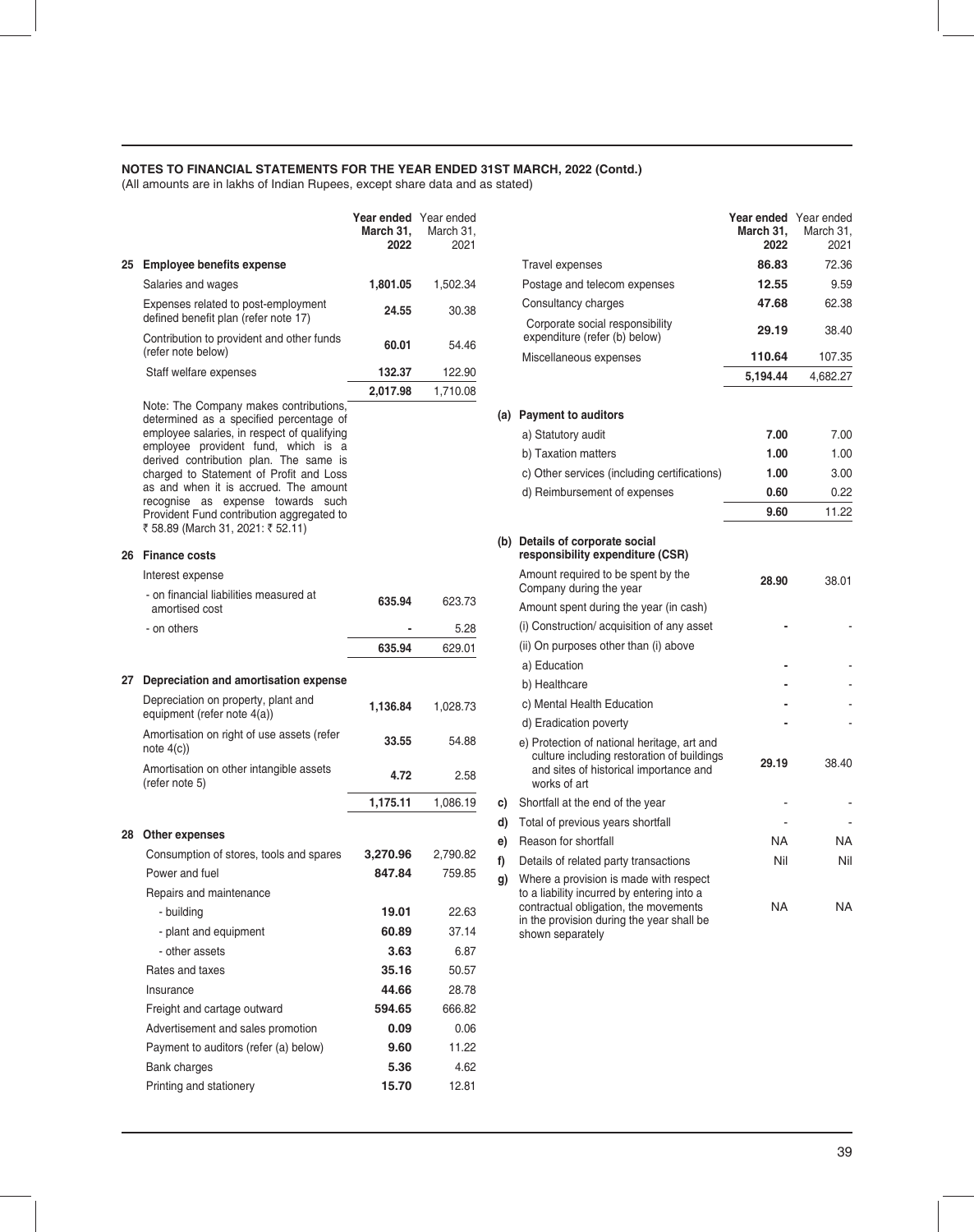(All amounts are in lakhs of Indian Rupees, except share data and as stated)

### **29 Financial instruments - Fair values and risk management**

## A Accounting classification and fair values

The following table shows the carrying amounts and fair values of financial assets and financial liabilities, including their levels in the fair value hierarchy

| <b>Particulars</b>                            | March 31, 2022 |                |                          | March 31, 2021 |                          |                          |                   |           |
|-----------------------------------------------|----------------|----------------|--------------------------|----------------|--------------------------|--------------------------|-------------------|-----------|
|                                               | <b>FVTPL</b>   | <b>FVOCI</b>   | <b>Amortised</b><br>Cost | Total          | <b>FVTPL</b>             | <b>FVOCI</b>             | Amortised<br>Cost | Total     |
| <b>Financial assets</b>                       |                |                |                          |                |                          |                          |                   |           |
| Investments                                   | 352.41         |                | ٠                        | 352.41         | 320.62                   |                          |                   | 320.62    |
| Trade receivables                             | ٠              | $\blacksquare$ | 4,051.44                 | 4,051.44       | $\overline{\phantom{a}}$ | $\sim$                   | 4,413.27          | 4,413.27  |
| Loans                                         |                |                | 21.87                    | 21.87          |                          |                          | 18.97             | 18.97     |
| Cash and cash equivalents                     |                |                | 2.20                     | 2.20           |                          | $\sim$                   | 11.54             | 11.54     |
| Security deposits                             | $\blacksquare$ | -              | 435.49                   | 435.49         |                          | $\overline{\phantom{a}}$ | 406.56            | 406.56    |
| Interest receivable                           | $\blacksquare$ | $\blacksquare$ | 0.04                     | 0.04           |                          |                          | 0.05              | 0.05      |
| <b>Total financial assets</b>                 | 352.41         |                | 4,511.03                 | 4,863.44       | 320.62                   |                          | 4,850.39          | 5,171.01  |
| <b>Financial liabilities</b>                  |                |                |                          |                |                          |                          |                   |           |
| <b>Borrowings</b>                             |                |                | 9,252.89                 | 9,252.89       | - -                      |                          | 8,678.36          | 8,678.36  |
| Trade payables                                |                |                | 1,588.52                 | 1,588.52       |                          |                          | 2,234.24          | 2,234.24  |
| Interest accrued but not due on<br>borrowings |                |                | 48.35                    | 48.35          |                          |                          | 37.48             | 37.48     |
| Payable towards purchase of capital<br>goods  |                |                | 261.80                   | 261.80         |                          |                          | 209.14            | 209.14    |
| Employee benefits payable                     |                |                | 144.90                   | 144.90         |                          |                          | 204.88            | 204.88    |
| Other payables                                |                |                | 1.75                     | 1.75           |                          |                          | 76.75             | 76.75     |
| <b>Total Financial Liabilities</b>            |                |                | 11,298.21                | 11,298.21      |                          |                          | 11,440.85         | 11,440.85 |

## **Fair value measurement hierarchy**

The company uses the following hierarchy for determining and disclosing the fair value of financial instruments by valuation technique:

Level 1: quoted (unadjusted) prices in active markets for identical assets or liabilities

Level 2: other techniques for which all inputs which have a significant effect on the recorded fair value are observable, either directly or indirectly Level 3: techniques which use inputs that have a significant effect on the recorded fair value that are not based on observable market data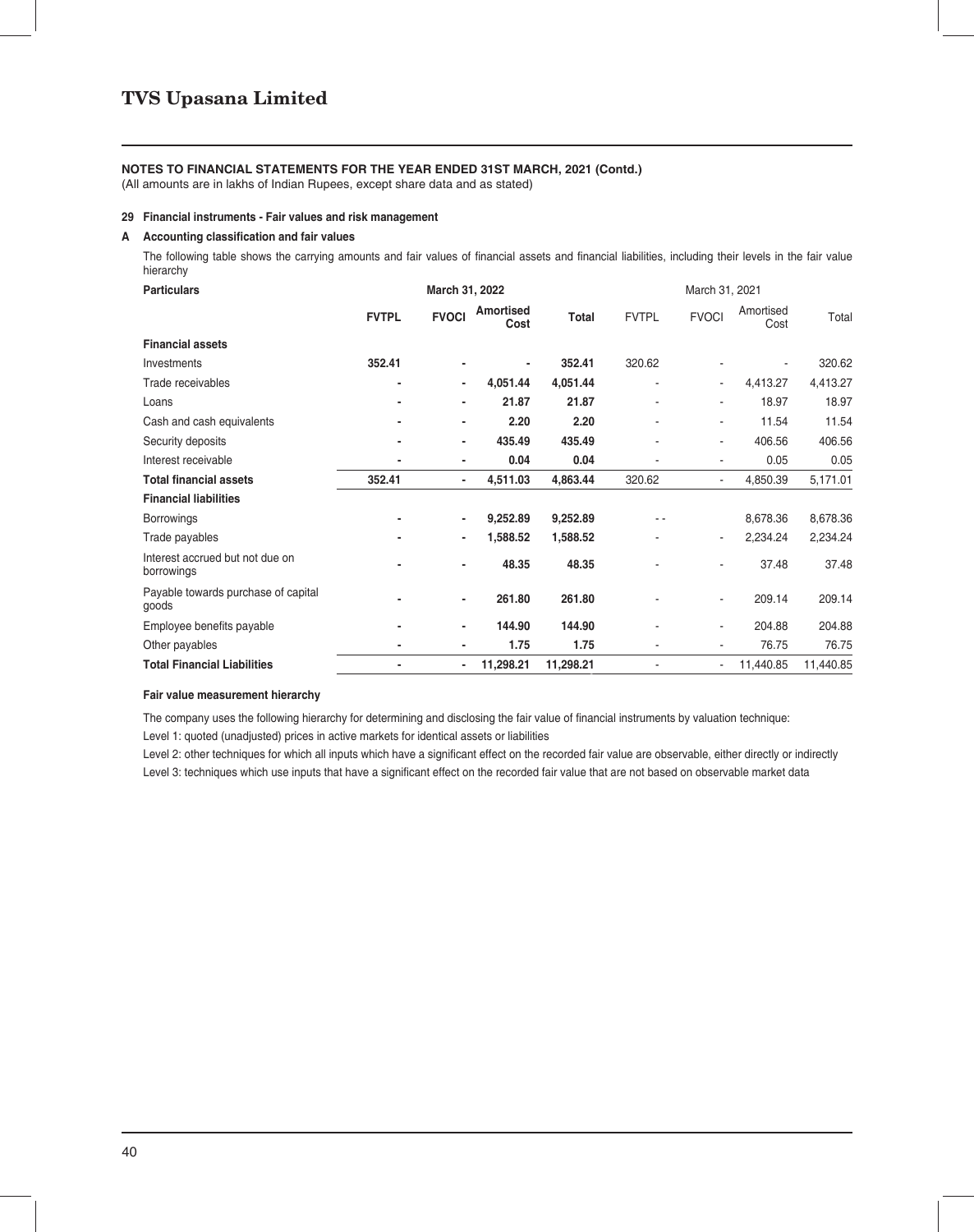(All amounts are in lakhs of Indian Rupees, except share data and as stated)

#### **29 Financial instruments - Fair values and risk management (continued)**

## **B** Accounting classification and fair values (continued)

This section explains the judgements and estimates made in determining the fair values of the financial instruments that are (a) recognised and measured at fair value and (b) measured at amortised cost and for which fair values are disclosed in the financial statements. To provide an indication about the reliability of the inputs used in determining fair value, the Company has classified its financial instruments into the three levels prescribed under the accounting standard.

|                                                 | March 31, 2022 |                   |                          | March 31, 2021           |                   |         |         |                |
|-------------------------------------------------|----------------|-------------------|--------------------------|--------------------------|-------------------|---------|---------|----------------|
| <b>Particulars</b>                              | Carrying       | <b>Fair Value</b> |                          | Carrying                 | <b>Fair Value</b> |         |         |                |
|                                                 | amount         | Level 1           | Level 2                  | Level 3                  | amount            | Level 1 | Level 2 | Level 3        |
| <b>Financial Assets</b>                         |                |                   |                          |                          |                   |         |         |                |
| Investments                                     | 352.41         | 298.35            | $\blacksquare$           | 54.06                    | 320.62            | 266.56  | ٠       | 54.06          |
| Trade receivables #                             | 4,051.44       |                   |                          | ٠                        | 4,413.27          |         |         |                |
| Loans#                                          | 21.87          |                   |                          | $\overline{\phantom{a}}$ | 18.97             |         |         |                |
| Cash and cash equivalents #                     | 2.20           |                   |                          | ٠                        | 11.54             |         |         |                |
| Security deposits #                             | 435.49         | ٠                 |                          | ٠                        | 406.56            |         |         | $\overline{a}$ |
| Interest receivable #                           | 0.04           |                   |                          |                          | 0.05              |         |         |                |
| <b>Total financial assets</b>                   | 4,863.45       | 298.35            | $\overline{\phantom{a}}$ | 54.06                    | 5,171.01          | 266.56  | ٠       | 54.06          |
| <b>Financial liabilities</b>                    |                |                   |                          |                          |                   |         |         |                |
| Borrowings #                                    | 9,252.89       |                   |                          | $\overline{\phantom{a}}$ | 8,678.36          |         |         |                |
| Trade payables #                                | 1,588.52       |                   |                          | ٠                        | 2,234.24          |         |         |                |
| Interest accrued but not due on<br>borrowings # | 48.35          |                   |                          | $\overline{\phantom{0}}$ | 37.48             |         |         |                |
| Payable towards purchase of capital<br>goods #  | 261.80         |                   |                          | ٠                        | 209.14            |         |         |                |
| Employee benefits payable #                     | 144.90         |                   |                          | $\blacksquare$           | 204.88            |         |         |                |
| Other payables #                                | 1.75           |                   | $\blacksquare$           | ٠                        | 76.75             |         |         |                |
| <b>Total financial liabilities</b>              | 11,298.21      |                   |                          | $\overline{\phantom{a}}$ | 11,440.85         |         |         |                |

# For those financial assets and liabilities, which are not carried at its fair value, disclosure of fair value is not required as the carrying amounts approximates the fair values.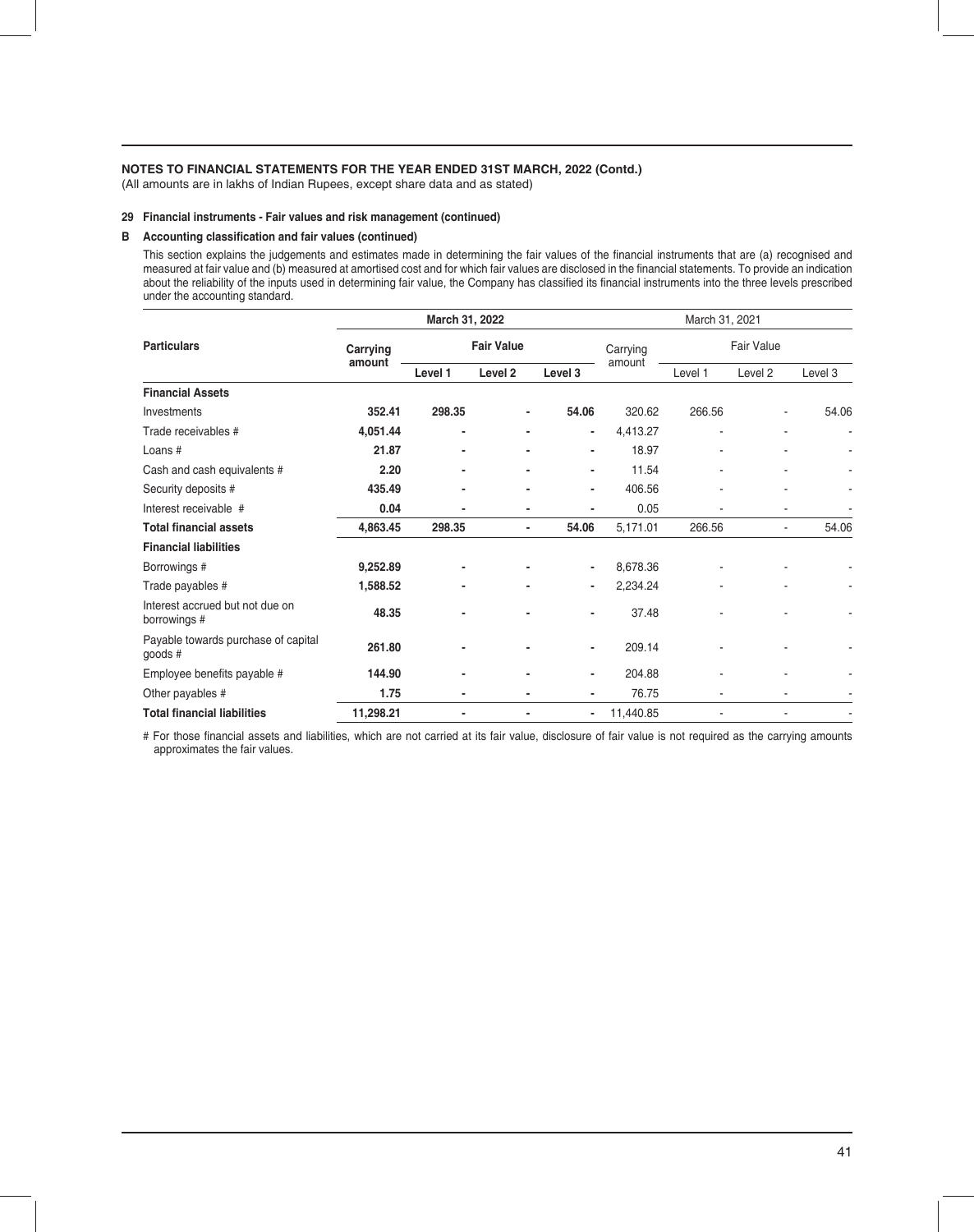## **NOTES TO FINANCIAL STATEMENTS FOR THE YEAR ENDED 31ST MARCH, 2022 (Contd.)**

(All amounts are in lakhs of Indian Rupees, except share data and as stated)

#### **C Financial risk management**

The Company has exposure to the following risks arising from financial instruments:

- Market risk
- Credit risk
- Liquidity risk

#### **Financial risk management framework**

The Company's board of directors has overall responsibility for the establishment and oversight of the Company's risk management framework. The board of directors along with the top management are responsible for developing and monitoring the Company's risk management policies. The Company's senior management advises on financial risks and the appropriate financial risk governance framework for the Company.

The Company's risk management policies established to identify and analyse the risks faced by the Company, to set appropriate risk limits and controls and to monitor risks and adherence to limits. Risk management systems are reviewed regularly to reflect changes in market conditions and the Company's activities. The Company, through its training and management standards and procedures, aims to maintain a disciplined and constructive control environment in which all employees understand their roles and obligations.

The Company's senior management oversees how management monitors compliance with the Company's risk management policies and procedures, and reviews the adequacy of the risk management framework in relation to the risks faced by the Company.

The Company's principal financial liabilities primarily comprise borrowings, trade and other payables. The main purpose of these financial liabilities is to finance the Company's operations. The Company's principal financial assets include loans, trade and other receivables, investments and cash and cash equivalents that derive directly from its operations.

The Company is exposed to market risk, credit risk and liquidity risk. The Company's overall risk management focuses on the unpredictability of financial markets and seeks to minimise potential adverse effects on the financial performance of the company.

The sources of risks which the company is exposed to and their management is given below:

### **(i) Market risk**

Market risk is the risk of loss of future earnings, fair values or future cash flows that may result from a change in the price of a financial instrument. The value of a financial instrument may change as a result of changes in the interest rates, foreign currency exchange rates, commodity prices, equity prices and other market changes that affect market risk sensitive instruments. Market risk is attributable to all market risk sensitive financial instruments including investments and deposits, foreign currency receivables, payables and borrowings. The Company is exposed to market risk through its use of financial instruments and specifically to currency risk, interest rate risk and certain other price risks, which result from both its operating and investing activities.

#### **a) Interest rate risk**

Interest rate risk is the risk that the fair value or future cash flows of a financial instrument will fluctuate because of changes in market interest rates. The Company's exposure to the risk of changes in market interest rates relates primarily to the Company's debt obligations with floating interest rates

The Company constantly monitors the credit markets and rebalances its financing strategies to achieve an optimal maturity profile and financing cost. The Company manages its interest rate risk by having a balanced portfolio of fixed and variable rate borrowings. As at March 31, 2022, approximately 25% (March 31, 2021: 26%) of the Company's borrowings are at a fixed rate of interest.

#### **Interest rate sensitivity**

The following table illustrates the sensitivity to profits and equity to a reasonably possible change in interest rates of +/- 1% for the year ended March 31, 2022 (March 31, 2021: +/- 1%). These changes are considered to be reasonably possible based on observation of current market conditions. The calculations are based on a change in the average market interest rate for each period, and the financial instruments held at each reporting date that are sensitive to changes in interest rates. All other variables are held constant.

#### **Interest rate exposure**

| <b>Particulars</b>   | <b>Floating</b><br>rate | <b>Fixed rate</b>          | Total<br>borrowings        |
|----------------------|-------------------------|----------------------------|----------------------------|
| As at March 31, 2022 | 6,977.89                | 2,275.00                   | 9,252.89                   |
| As at March 31, 2021 | 6,403.36                | 2.275.00                   | 8,678.36                   |
|                      |                         | As at<br>March 31,<br>2022 | As at<br>March 31,<br>2021 |
| Increase             | $+1%$                   | (69.78)                    | (64.03)                    |
| Decrease             | $-1%$                   | 69.78                      | 64.03                      |

The Company does not expect any change in interest rates on fixed rate borrowings and accordingly have not presented any sensitivities on such borrowings.

The Company does not expect any significant impact of changes in the market interest rates on account of COVID-19.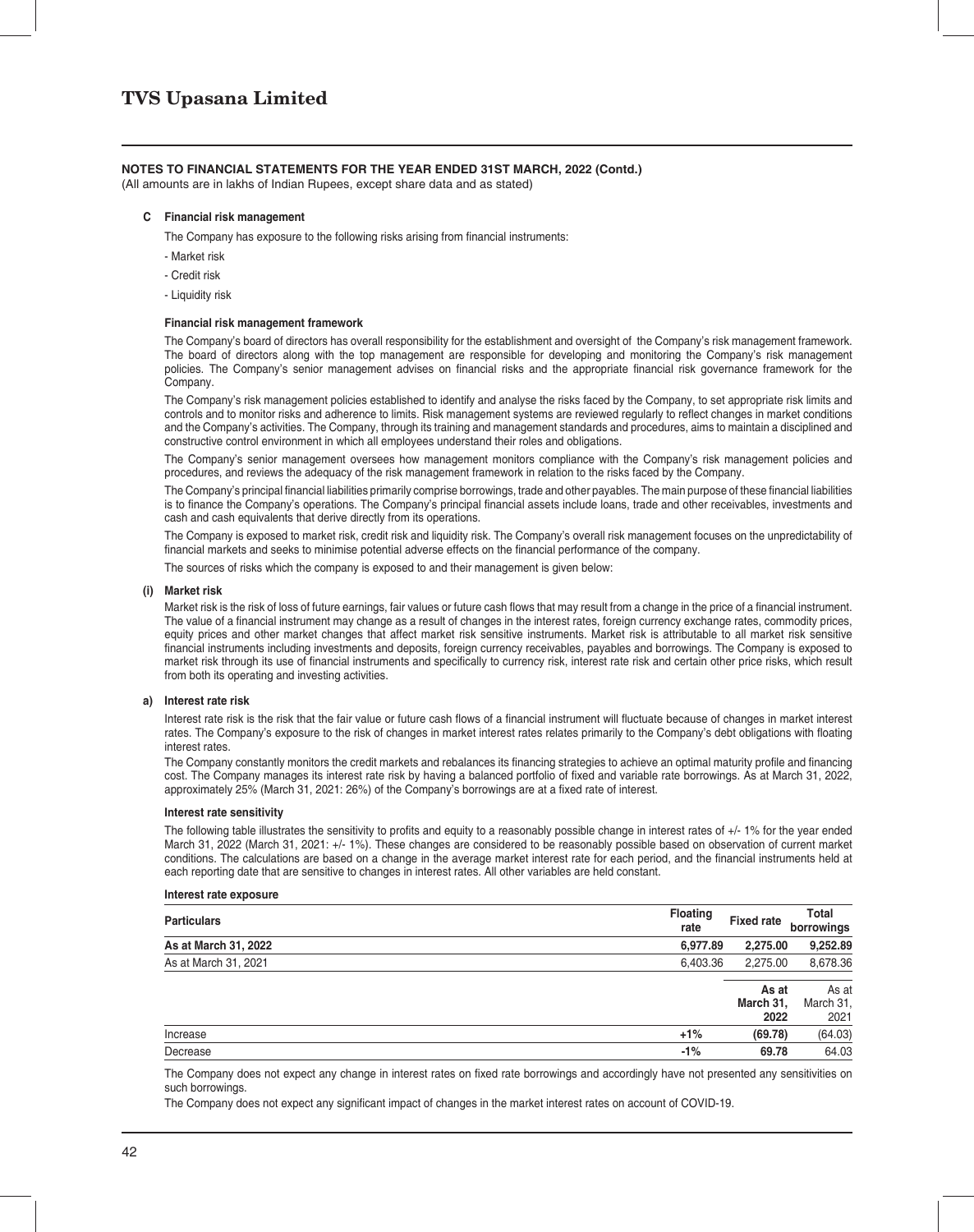(All amounts are in lakhs of Indian Rupees, except share data and as stated)

#### **Financial risk management (continued)**

#### **b) Foreign currency risk**

Foreign currency risk is the risk that the fair value or future cash flows of an exposure will fluctuate because of changes in foreign exchange rates. The Company's exposure to the risk of changes in foreign exchange rates relates primarily to the Company's operating activities (when revenue or expense is denominated in a foreign currency).

Currency risk (or foreign exchange risk) arises on financial instruments that are denominated in a foreign currency, i.e. in a currency other than the functional currency in which they are measured. For the purpose of this Ind AS, currency risk does not arise from financial instruments that are non-monetary items or from financial instruments denominated in the functional currency.

Where the amounts to be paid and received in a specific currency are expected to largely offset one another, no further hedging activity is undertaken.

Foreign currency denominated financial assets and liabilities which expose the Company to currency risk are disclosed below. The amounts shown are those reported translated at the closing rate. Unhedged foreign currency risk exposure at the end of the reporting period has been expressed in *Rupees.*

|                              |            | Short term exposure |                          | Long-term exposure       |             |               |
|------------------------------|------------|---------------------|--------------------------|--------------------------|-------------|---------------|
|                              | <b>USD</b> | <b>EURO</b>         | <b>Others</b>            | <b>USD</b>               | <b>EURO</b> | <b>Others</b> |
| March 31, 2022               |            |                     |                          |                          |             |               |
| Financial assets             | 1,924.58   | 306.15              | $\overline{\phantom{0}}$ | -                        |             |               |
| <b>Financial liabilities</b> | (23.21)    | (45.18)             | (1.99)                   | $\overline{\phantom{a}}$ | ۰           |               |
|                              | 1,901.37   | 260.97              | (1.99)                   | ۰                        | -           |               |
| March 31, 2021               |            |                     |                          |                          |             |               |
| Financial assets             | 1,363.93   | 262.52              | ٠                        | -                        |             |               |
| <b>Financial liabilities</b> | (5.11)     | (196.58)            | $\overline{\phantom{a}}$ | $\overline{\phantom{a}}$ | ۰           |               |
|                              | 1.358.82   | 65.94               | $\overline{\phantom{a}}$ | ٠                        | ٠           | ٠             |

## **Foreign currency sensitivity**

The following table illustrates the sensitivity of profit and equity with respect to the Company's financial assets and financial liabilities in relation to the fluctuation in the respective currency with 'all other things being equal'. If the Indian Rupee had strengthened/ weakened against the respective currency 5% during the year ended March 31, 2022 (March 31, 2021: 5%), then this would have had the following impact on profit before tax and equity:

|                                            |                   | Strengthening            |                                                       | Weakening                       |
|--------------------------------------------|-------------------|--------------------------|-------------------------------------------------------|---------------------------------|
|                                            | March 31.<br>2022 | March 31,<br>2021        | Year ended Year ended Year ended<br>March 31,<br>2022 | Year ended<br>March 31,<br>2021 |
| Increase / (decrease) in profit and equity |                   |                          |                                                       |                                 |
| <b>USD</b>                                 | (95.07)           | (67.94)                  | 95.07                                                 | 67.94                           |
| <b>EURO</b>                                | (13.05)           | (3.30)                   | 13.05                                                 | (3.30)                          |
| <b>Others</b>                              | 0.10              | $\overline{\phantom{a}}$ | (0.10)                                                | $\overline{\phantom{a}}$        |
|                                            | (108.02)          | (71.24)                  | 108.02                                                | 64.64                           |

## **c) Equity price risk**

The Company's investments in listed equity securities are current and unlisted equity securities are non-current. All the investments in the equity portfolio are reviewed and approved by the Board of Directors. As at the reporting date the investments in equity instruments amounted to ₹ 352.41 (March 31, 2021: ₹ 320.62)

#### **(ii) Credit risk**

Credit risk is the risk that a counterparty will not meet its obligations under a financial instrument or customer contract, leading to a financial loss. The Company is exposed to credit risk from its operating activities (primarily trade receivables) and from its financing activities, including, foreign exchange transactions and other financial instruments.

Credit risk is managed through credit approvals, establishing credit limits and continuously monitoring the credit worthiness of customers to which the Company grants credit terms in the normal course of business. The Company establishes an allowance for doubtful debts and impairment that represents its estimate of incurred losses in respect of the Company's trade receivables, certain loans and advances and other financial assets. The Company enters into long term contracts with its customers whereby it mitigates the risk exposure on high risk customers. Further, 2 customers (March 31, 2021: 3) each individually contribute to more than 10% of the Company's total revenues. Outstanding customer receivables are regularly monitored and reviewed by the Management periodically.

The carrying amount of financial assets represents the maximum credit exposure.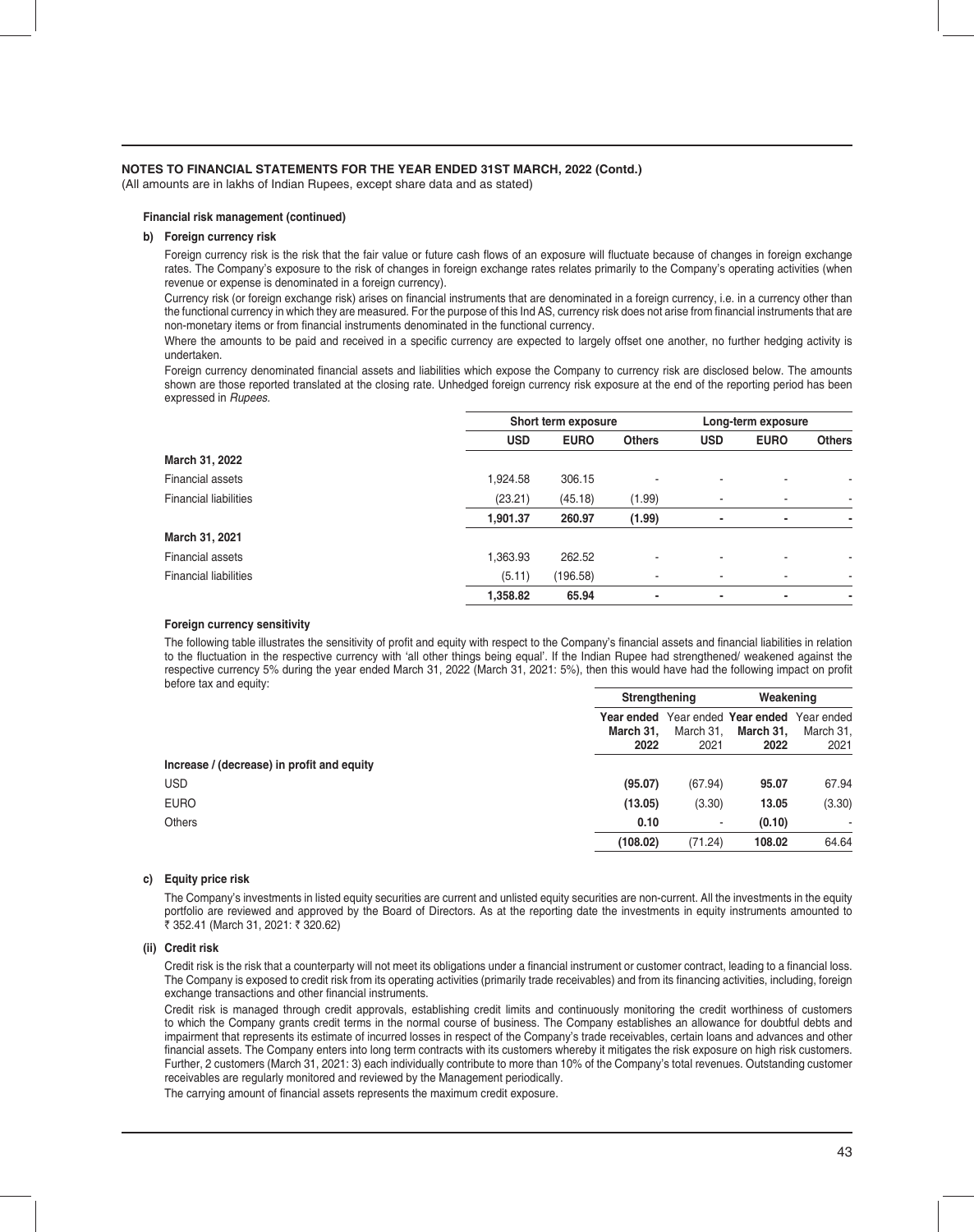(All amounts are in lakhs of Indian Rupees, except share data and as stated)

| <b>Particulars</b>        | Reference | As at<br>31 March<br>2022 | As at<br>31 March<br>2021 |
|---------------------------|-----------|---------------------------|---------------------------|
| Investments               | (i)       | 352.41                    | 320.62                    |
| Trade receivables         | (ii)      | 4,051.44                  | 4,413.27                  |
| Loans                     | (iii)     | 21.87                     | 18.97                     |
| Cash and cash equivalents | (iv)      | 2.20                      | 11.54                     |
| Security deposits         | (v)       | 435.49                    | 406.56                    |
| Interest receivable       | (v)       | 0.04                      | 0.05                      |
| Total                     |           | 4,863.45                  | 5,171.01                  |

## **(i) Investments**

This balance represents investments made by the Company in instruments of certain listed companies and power generation companies in the past. The listed companies investments are liquid in nature as the same is freely transferable in the stock exchange. Reconciliation of Level 3 fair values

|                                                         | Amount |
|---------------------------------------------------------|--------|
| Balance as at April 1, 2020                             | 52.76  |
| Investments made during the year                        | 1.30   |
| Gains / (loss) included in statement of profit and loss | ٠      |
| Balance as at March 31, 2021                            | 54.06  |
| Investments made during the year                        | ٠      |
| Gains / (loss) included in statement of profit and loss |        |
| Balance as at March 31, 2022                            | 54.06  |
|                                                         |        |

### **(ii) Trade receivables**

The Company's exposure to credit risk is influenced mainly by the individual characteristics of each customer. However, management also considers the factors that may influence the credit risk of its customer base, including the default risk associated with the industry and country in which customers operate. In monitoring customer credit risk, customers are grouped according to their credit characteristics, including end-user customers, their geographic location, industry, trading history with the Company and existence of previous financial difficulties. With respect to other financial assets, the Company does not expect any credit risk against such assets except as already assessed. The Company is monitoring the economic environment in the country and is taking actions to limit its exposure to customers with customers experiencing particular economic volatility.

Exposures to customers outstanding at the end of each reporting period are reviewed by the Company to determine incurred and expected credit losses. Historical trends of impairment of trade receivables do not reflect any significant credit losses. The Company has used a practical expedient by computing the expected credit loss allowance for trade receivable and other financial assets, which comprise large number of small balances, based on a provision matrix. The provision matrix takes into account historical credit loss experience and adjusted for forward-looking information including considerations for the likelihood of increased credit risks and consequential default on account of the emerging situations due to Covid - 19. Further, the Company also makes an allowance for doubtful debts on a case to case basis.

The maximum exposure to credit risk for trade and other receivables are as follows:

|                                                                    | As at<br>March 31,<br>2022 | As at<br>March 31,<br>2021 |
|--------------------------------------------------------------------|----------------------------|----------------------------|
| Not more than 180 days                                             | 3.976.88                   | 4.381.64                   |
| More than 180 days                                                 | 98.74                      | 55.81                      |
| Sub-total                                                          | 4.075.62                   | 4.437.45                   |
| Less: Loss allowance in accordance with expected credit loss model | (24.18)                    | (24.18)                    |
| Total                                                              | 4.051.44                   | 4.413.26                   |

#### **(iii) Loans**

This balance is primarily constituted by loans given to employees. The Company does not expect any loss from non-performance by these counter parties.

| Net carrying amount | 21.87     | 18.97     |
|---------------------|-----------|-----------|
| Loans to employees  | 21.87     | 18.97     |
|                     | 2022      | 2021      |
|                     | March 31, | March 31, |
|                     | As at     | As at     |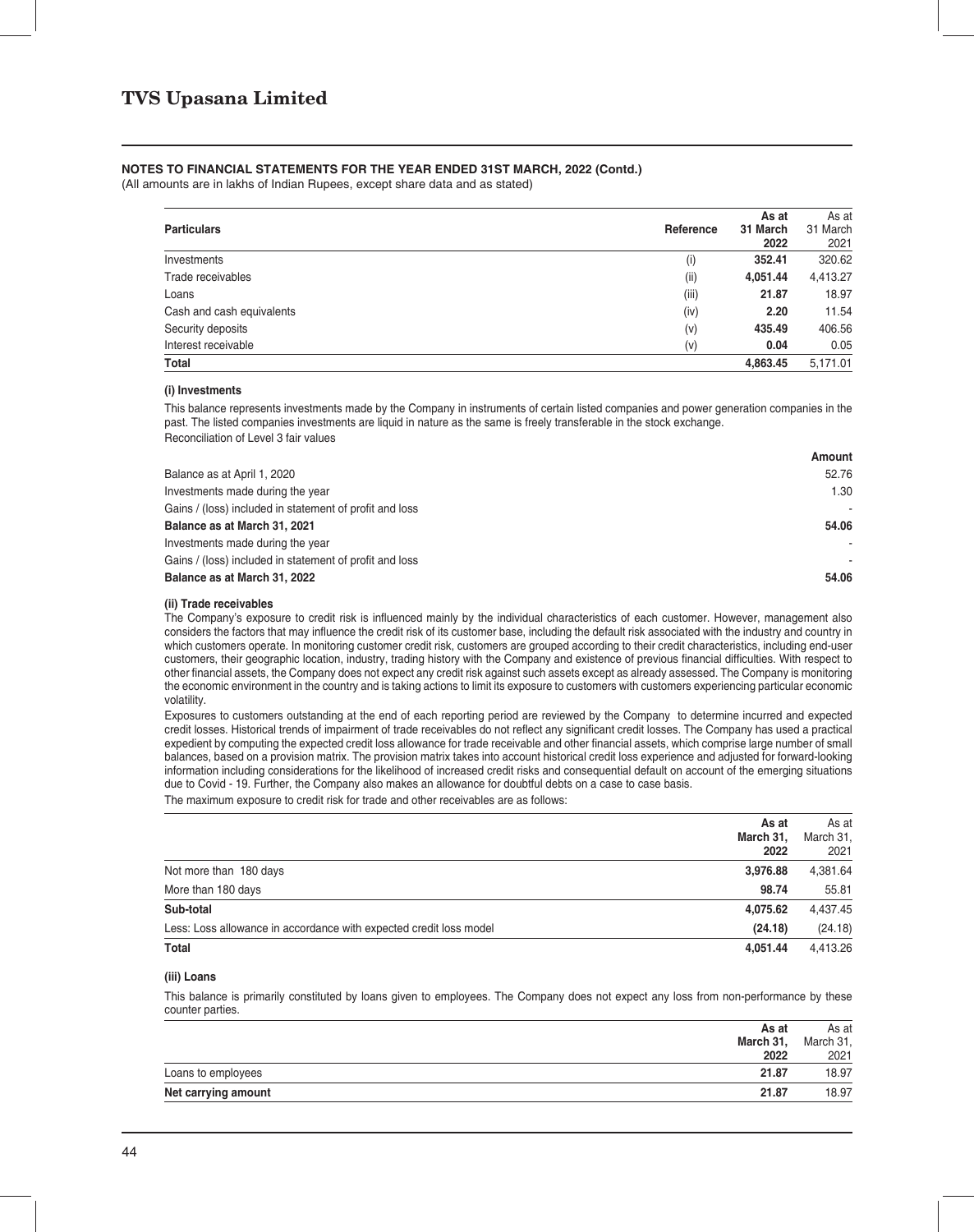(All amounts are in lakhs of Indian Rupees, except share data and as stated)

#### **(iv) Cash and cash equivalents**

The Company has its cash and bank balances deposited with credit worthy banks as at the reporting date. The credit worthiness of these banks are evaluated by the management on an ongoing basis and is considered to be good with low credit risk.

## **(v) Others**

Other financial assets comprising of security deposits and advance recoverable primarily consists of deposits with TNEB for obtaining Electricity connections, rental deposits given for lease of premises. The Company does not expect any loss from non-performance by these counterparties.

# **(iii) Liquidity risk**

Liquidity risk is defined as the risk that the Company will not be able to settle or meet its obligations on time or at reasonable price. Prudent liquidity risk management implies maintaining sufficient cash and marketable securities and the availability of funding through an adequate amount of credit facilities to meet obligations when due. The Company's treasury team is responsible for liquidity, funding as well as settlement management. In addition, processes and policies related to such risks are overseen by senior management. Management monitors the Company's liquidity position through rolling forecasts on the basis of expected cash flows.

The Company's objective is to maintain a current ratio with an optimal mix of short term loans and long term loans. The Company assessed the concentration of risk with respect to refinancing its debt and concluded it to be low. The Company has access to a sufficient variety of sources of funding and debt maturing within 12 months can be rolled over with existing lenders. The Board of Directors periodically reviews the Company's business requirements vis-a-vis the source of funding.

The table below provides details regarding the remaining contractual maturities of financial liabilities at the reporting date based on contractual undiscounted payments:

|                                            |                    | As at March 31, 2022  |                       |                    | As at March 31, 2021  |                       |
|--------------------------------------------|--------------------|-----------------------|-----------------------|--------------------|-----------------------|-----------------------|
| <b>Particulars</b>                         | Carrving<br>amount | Less than<br>180 days | More than<br>180 days | Carrving<br>amount | Less than<br>180 days | More than<br>180 days |
| Borrowings*                                | 9.252.89           | 3.673.16              | 5.579.73              | 8.678.36           | 4.289.46              | 4.388.90              |
| Trade payables                             | 1,588.52           | .588.52               |                       | 2.234.24           | 2,234.24              |                       |
| Interest accrued but not due on borrowings | 48.35              | 48.35                 | ٠                     | 37.48              | 37.48                 |                       |
| Payable towards purchase of capital goods  | 261.80             | 261.80                | $\blacksquare$        | 209.14             | 209.14                |                       |
| Employee benefits payable                  | 144.90             | 144.90                | $\blacksquare$        | 204.88             | 204.88                |                       |
| Other payables                             | 1.75               | 1.75                  | $\blacksquare$        | 76.75              | 76.75                 |                       |
| <b>Total</b>                               | 11.298.21          | 5.718.48              | 5.579.73              | 11.440.85          | 7.051.95              | 4.388.90              |

\*excluding contractual interest payments

#### (iv) Offsetting financial assets and financial liabilities

The Company does not have any financial instruments that are offset or are subject to enforceable master netting arrangements and other similar agreements.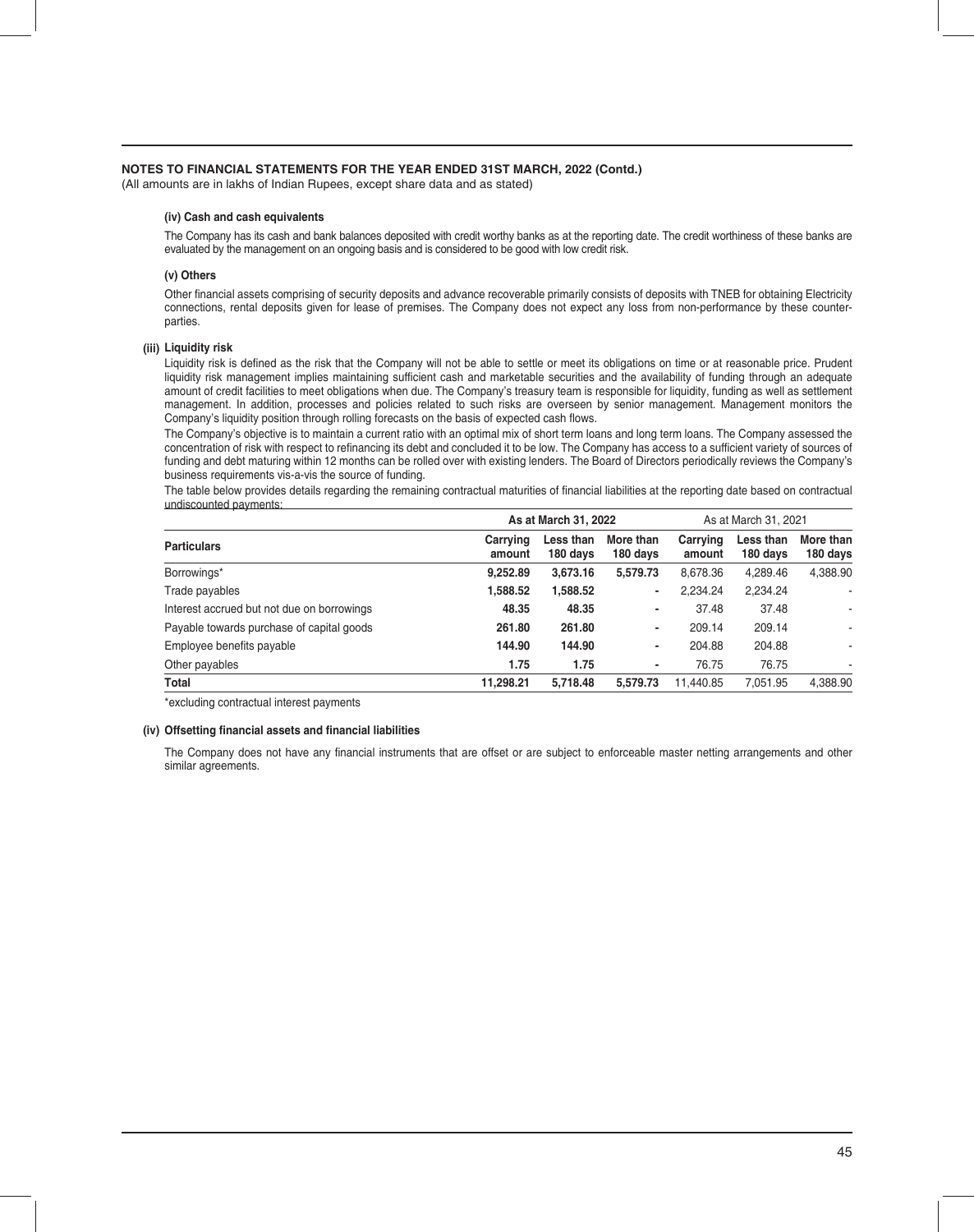(All amounts are in lakhs of Indian Rupees, except share data and as stated)

#### **30 Contingent liabilities and commitments**

| <b>Contingent liabilities</b>                           | As at<br>March 31,<br>2022 | As at<br>March 31,<br>2021 |
|---------------------------------------------------------|----------------------------|----------------------------|
| (a) Claims against the company not acknowledged as debt |                            |                            |
| - Sales tax / Entry Tax - under appeal                  | 50.22                      | 431.98                     |
| - Income-tax - under appeal                             | 3.64                       | 104.51                     |
|                                                         | 53.86                      | 536.49                     |

Note:

- (i) The Hon'ble Supreme Court in its ruling dated February 28, 2019 held that the allowances paid to employees are essentially a part of the basic wage, which are necessarily and ordinarily paid to all employees and are to be treated as wages for the purpose of ('PF') Provident Fund contribution, with fewer exception to the same. Based on legal advice, considering the interpretative challenges surrounding the retrospective application of the judgement and absence of reliable measurement of provisions relating to earlier periods, this matter has been disclosed as a contingent liability.
- (ii) The Company has reviewed all its pending litigations and proceedings and has adequately provided for where provisions are required and disclosed as contingent liabilities where applicable, in the financial statements. The Company does not expect the outcome of these proceedings to have a materially adverse effect on its financial positions.

| (b) Other money for which the company is contingently liable comprising of letter of credit    | 88.45  | 183.51 |
|------------------------------------------------------------------------------------------------|--------|--------|
| <b>Capital commitments</b>                                                                     |        |        |
| Estimated amount of contracts remaining to be executed on capital account and not provided for | 527.44 | 748.03 |

#### **31 Other statutory information**

- (i) The Company does not have any Benami property, where any proceeding has been initiated or pending against the Company for holding any Benami property.
- (ii) The Company has not traded or invested in Crypto currency or virtual currency during the financial year.
- (iii) The Company has not advanced or loaned or invested funds to any other persons or entities, including foreign entities (Intermediaries) during the year with the understanding that the Intermediary shall:
	- a) directly or indirectly lend or invest in other persons or entities identified in any manner whatsoever by or on behalf of the company (Ultimate Beneficiaries) or
	- b) provide any guarantee, security or the like to or on behalf of the Ultimate Beneficiaries.
- (iv) The Company has not received any fund from any persons or entities, including foreign entities (Funding Party) with the understanding (whether recorded in writing or otherwise) that the Company shall:
	- a) directly or indirectly lend or invest in other persons or entities identified in any manner whatsoever by or on behalf of the Funding Party (Ultimate Beneficiaries) or
	- b) provide any guarantee, security or the like on behalf of the Ultimate Beneficiaries.
- (v) The Company does not have any transaction which is not recorded in the books of account that has been surrendered or disclosed as income during the year in the tax assessments under the Income Tax Act, 1961 (such as, search or survey or any other relevant provisions of the Income Tax Act, 1961).
- (vi) The Company does not have any charges or satisfaction which is yet to be registered with Registrar of Companies (ROC) beyond statutory period.
- (vii) There are no transactions with companies struck off under section 248 of the Companies Act, 2013 or section 560 of Companies Act, 1956.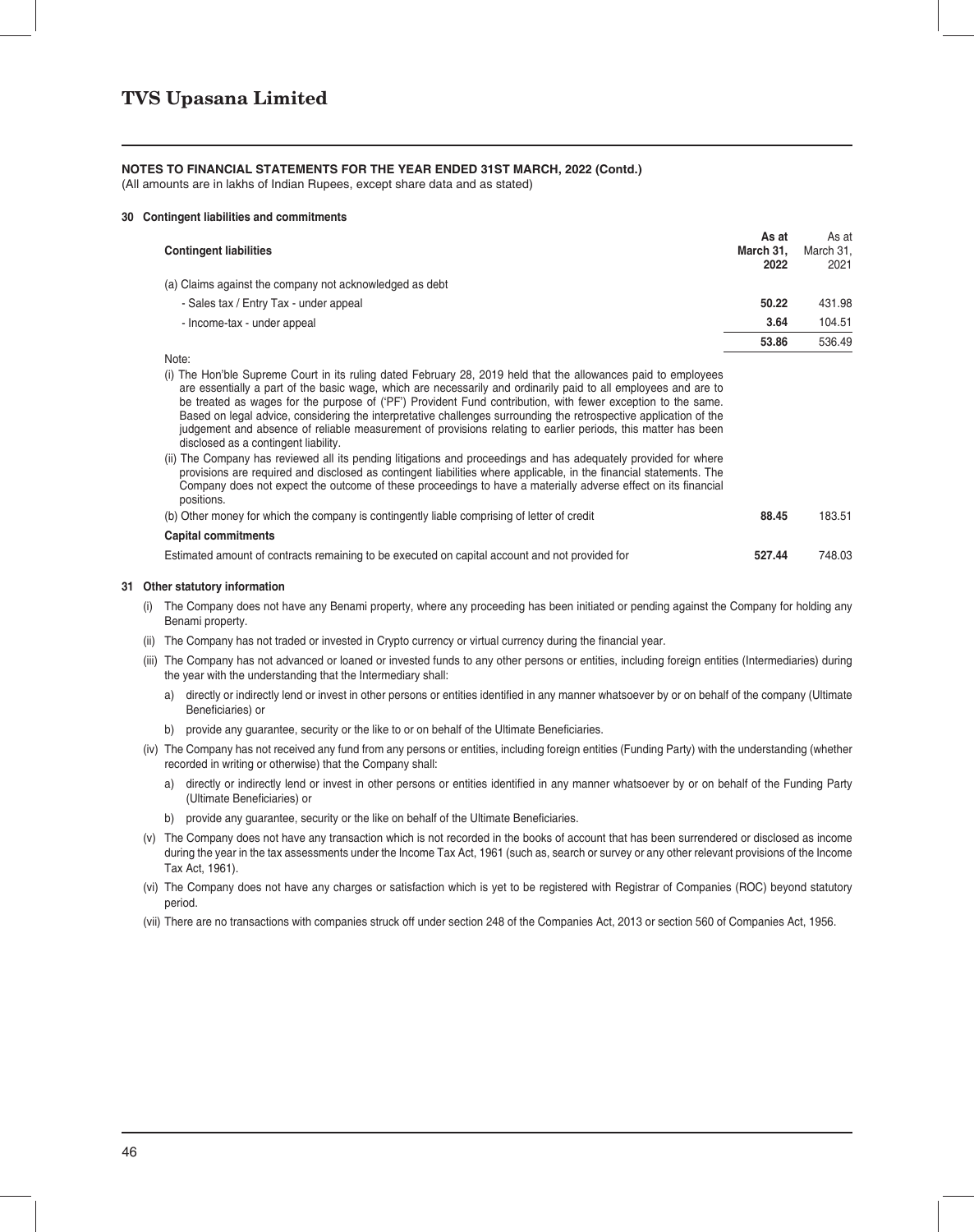(All amounts are in lakhs of Indian Rupees, except share data and as stated)

## **32 Ratios as per the schedule III requirements:**

a) Current ratio = Current assets divided by Current liabilities

| <b>Particulars</b>          | March 31, 2022 March 31, 2021 |          |
|-----------------------------|-------------------------------|----------|
| Current assets              | 7.117.55                      | 7,009.53 |
| <b>Current liabilities</b>  | 7.485.74                      | 8,152.05 |
| Ratio                       | 0.95                          | 0.86     |
| % change from previous year | 10.6%                         |          |

Reason for change more than 25% : Not applicable

#### b) Debt-Equity Ratio = Total debt divided by total equity where total debt represents aggregate of current and

| non-current borrowings      |                               |          |
|-----------------------------|-------------------------------|----------|
| <b>Particulars</b>          | March 31, 2022 March 31, 2021 |          |
| Total debt                  | 9,252.89                      | 8,678.36 |
| Total equity                | 9.881.84                      | 9,262.89 |
| Ratio                       | 0.94                          | 0.94     |
| % change from previous year | $(0.1\%)$                     |          |

Reason for change more than 25% : Not applicable

renayments

c) Debt Service Coverage Ratio = Earnings available for debt services divided by total interest and principal

| <b>Particulars</b>                                                                                      |          | March 31, 2022 March 31, 2021 |
|---------------------------------------------------------------------------------------------------------|----------|-------------------------------|
| Profit after tax                                                                                        | 575.16   | 1,135.21                      |
| Add:                                                                                                    |          |                               |
| Depreciation and amortisation expense                                                                   | 1,175.11 | 1,086.19                      |
| Finance cost                                                                                            | 635.94   | 629.01                        |
| Earnings available for debt services                                                                    | 2,386.21 | 2,850.41                      |
| Interest payment on borrowings                                                                          | 635.94   | 623.73                        |
| Principal repayments                                                                                    | 1.937.34 | 1.244.44                      |
| Total interest and principal repayments                                                                 | 2.573.28 | 1.868.18                      |
| Ratio                                                                                                   | 0.93     | 1.53                          |
| % change from previous year                                                                             | (39.2%)  |                               |
| Beason for change more than 25% : The decrease is on account of the decrease in profit after tax of the |          |                               |

Reason for change more than 25% : The decrease is on account of the decrease in profit after tax of the Company during the current year combined with increase in principal repayments.

d) Return on equity ratio  $=$  Profit after tax divided by average total equity

| <b>Particulars</b>                                                                                                          | March 31, 2022 March 31, 2021 |          |
|-----------------------------------------------------------------------------------------------------------------------------|-------------------------------|----------|
| Profit after tax                                                                                                            | 575.16                        | 1.135.21 |
| Average total equity (refer note below)                                                                                     | 9.572.37                      | 8,673.36 |
| Ratio                                                                                                                       | 6.01%                         | 13.09%   |
| % change from previous year                                                                                                 | $(54.1\%)$                    |          |
| $\mathbf{a}$ , and the set of $\mathbf{a}$ , and $\mathbf{a}$ , and $\mathbf{a}$ , and $\mathbf{a}$ , and $\mathbf{a}$<br>. |                               |          |

Note: Average total equity = (Total shareholder's equity as at beginning of respective year + total shareholder's equity as at end of respective year) divided by 2.

Reason for change more than 25% : During the current year, the profit after tax has reduced as compared to previous year leading to a reduction in the return on equity ratio.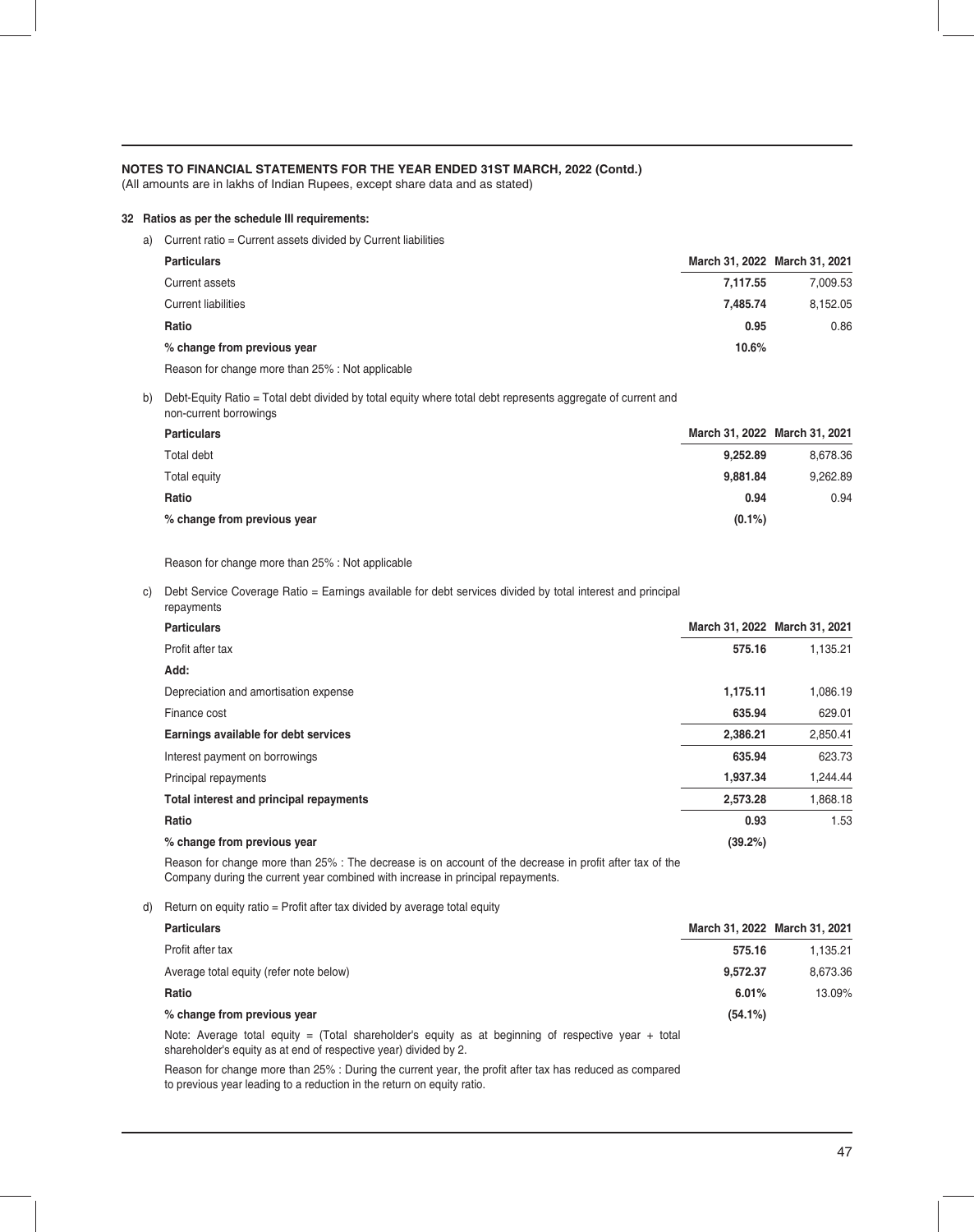(All amounts are in lakhs of Indian Rupees, except share data and as stated)

## **32 Ratios as per the schedule III requirements (Contd.):**

e) Inventory turnover ratio = Cost of goods sold divided by average inventory

| <b>Particulars</b>                      |          | March 31, 2022 March 31, 2021 |
|-----------------------------------------|----------|-------------------------------|
| Cost of goods sold (refer note 1 below) | 9.980.97 | 8,175.77                      |
| Average inventory (refer note 2 below)  | 2.315.67 | 2,039.58                      |
| Ratio                                   | 4.31     | 4.01                          |
| % change from previous year             | 7.5%     |                               |

Note:

Note:

1. Cost of goods sold includes cost of materials consumed and changes in inventories of finished goods and work-in-progress and consumption of stores, tools and spares.

2. Average inventory = (Total inventory as at beginning of respective year + total inventory as at end of respective year) divided by 2

Reason for change more than 25% : Not applicable

f) Trade receivables turnover ratio = Sales divided by average trade receivables

| <b>Particulars</b>                             |           | March 31, 2022 March 31, 2021 |
|------------------------------------------------|-----------|-------------------------------|
| Turnover (refer note 1 below)                  | 15.903.32 | 14.281.43                     |
| Average trade receivables (refer note 2 below) | 4.232.36  | 3.549.18                      |
| Ratio                                          | 3.76      | 4.02                          |
| % change from previous year                    | $(6.6\%)$ |                               |

1. Turnover represents revenue from operations excluding export incentives

2. Average trade receivables = (Total trade receivables as at beginning of respective year + total trade receivables as at end of respective year) divided by 2

Reason for change more than 25% : Not applicable

## g) Trade payables turnover ratio = Purchases divided by average trade payables

| <b>Particulars</b>                          | March 31, 2022 March 31, 2021 |          |
|---------------------------------------------|-------------------------------|----------|
| Purchases (refer note 1 below)              | 10.162.95                     | 8,357.38 |
| Average trade payables (refer note 2 below) | 1.911.38                      | .780.32  |
| Ratio                                       | 5.32                          | 4.69     |
| % change from previous year                 | 13.3%                         |          |

Note:

1. Purchases includes purchases made during the year and consumption of stores, tools and spares.

2. Average trade payables = (Total trade payables as at beginning of respective year + Total trade payables as at end of respective year) divided by 2

Reason for change more than 25% : Not applicable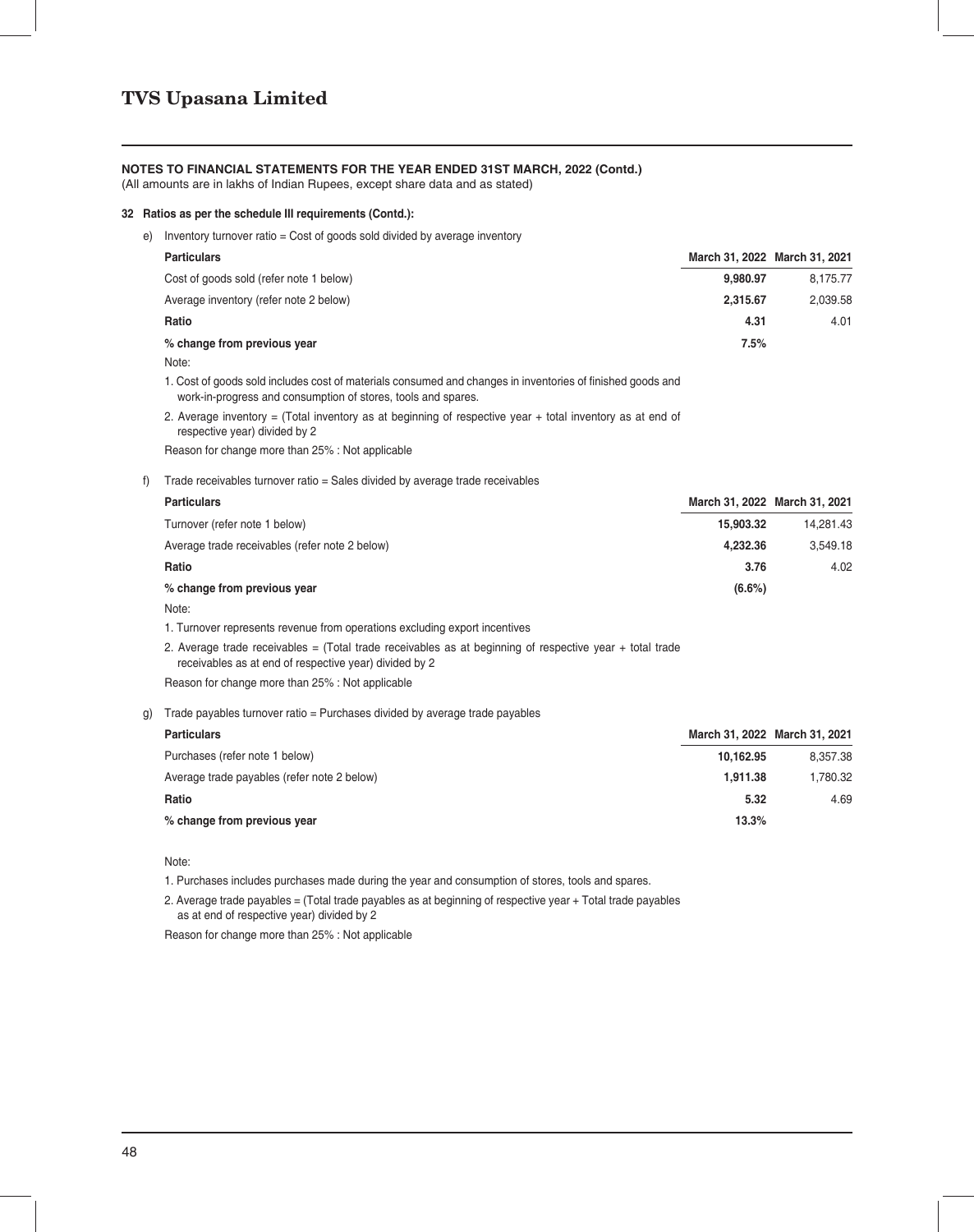(All amounts are in lakhs of Indian Rupees, except share data and as stated)

## **32 Ratios as per the schedule III requirements (Contd.):**

h) Net capital turnover ratio = Revenue from operations divided by working capital

| <b>Particulars</b>                   |           | March 31, 2022 March 31, 2021 |
|--------------------------------------|-----------|-------------------------------|
| Revenue from operations              | 16.085.33 | 14,449.52                     |
| Working capital (refer note 2 below) | (368.19)  | (1, 142.52)                   |
| Ratio                                | (43.69)   | (12.65)                       |
| % change from previous year          | 245.4%    |                               |

Note:

1. Working capital = Current assets - Current liabilities

Reason for change more than 25%: The increase is on account of increase in revenue from operations and corresponding decrease in current liabilities.

 $i)$  Net profit ratio = Net profit after tax divided by revenue from operations

| <b>Particulars</b>                                                                                     |           | March 31, 2022 March 31, 2021 |
|--------------------------------------------------------------------------------------------------------|-----------|-------------------------------|
| Net profit after tax                                                                                   | 575.16    | 1.135.21                      |
| Revenue from operations                                                                                | 16.085.33 | 14.449.52                     |
| Ratio                                                                                                  | 3.58%     | 7.86%                         |
| % change from previous year                                                                            | (54.5%)   |                               |
| Reason for change more than 25%: The increase is on account of increase in revenue from operations and |           |                               |

corresponding decrease net profit during the year compared to the previous year.

j) Return on capital employed = Earnings before interest and taxes (EBIT) divided by capital employed

| <b>Particulars</b>                                      |           | March 31, 2022 March 31, 2021 |
|---------------------------------------------------------|-----------|-------------------------------|
| Earnings before interest and taxes (refer note 1 below) | 1.469.47  | 2.172.57                      |
| Capital employed (refer note 2 below)                   | 20.055.71 | 18.752.65                     |
| Ratio                                                   | 7.33%     | 11.59%                        |
| % change from previous year                             | (36.8%)   |                               |

Note:

1.  $EBIT = Profit before taxes + finance cost$ 

2. Capital employed = Total equity + total debt + deferred tax liabilities

Reason for change more than 25% : The decrease is on account of decrease in EBIT with corresponding decrease in the capital employed (increase in Equity and total debt).

k) Return on investments = Income generated from invested funds divided by average funds in treasury investments

| <b>Particulars</b>                     | March 31, 2022 March 31, 2021 |        |
|----------------------------------------|-------------------------------|--------|
| Income generated from invested funds   | 0.69                          | 0.30   |
| Invested funds in treasury investments | 282.45                        | 228.67 |
| Ratio                                  | 0.00                          | 0.00   |
|                                        | 0.88                          |        |

Reason for share more than 25%:- The Company invests its funds in equity market instruments. The increase in ratio is on account of higher returns (dividend), received in the current year in comparison to the previous year.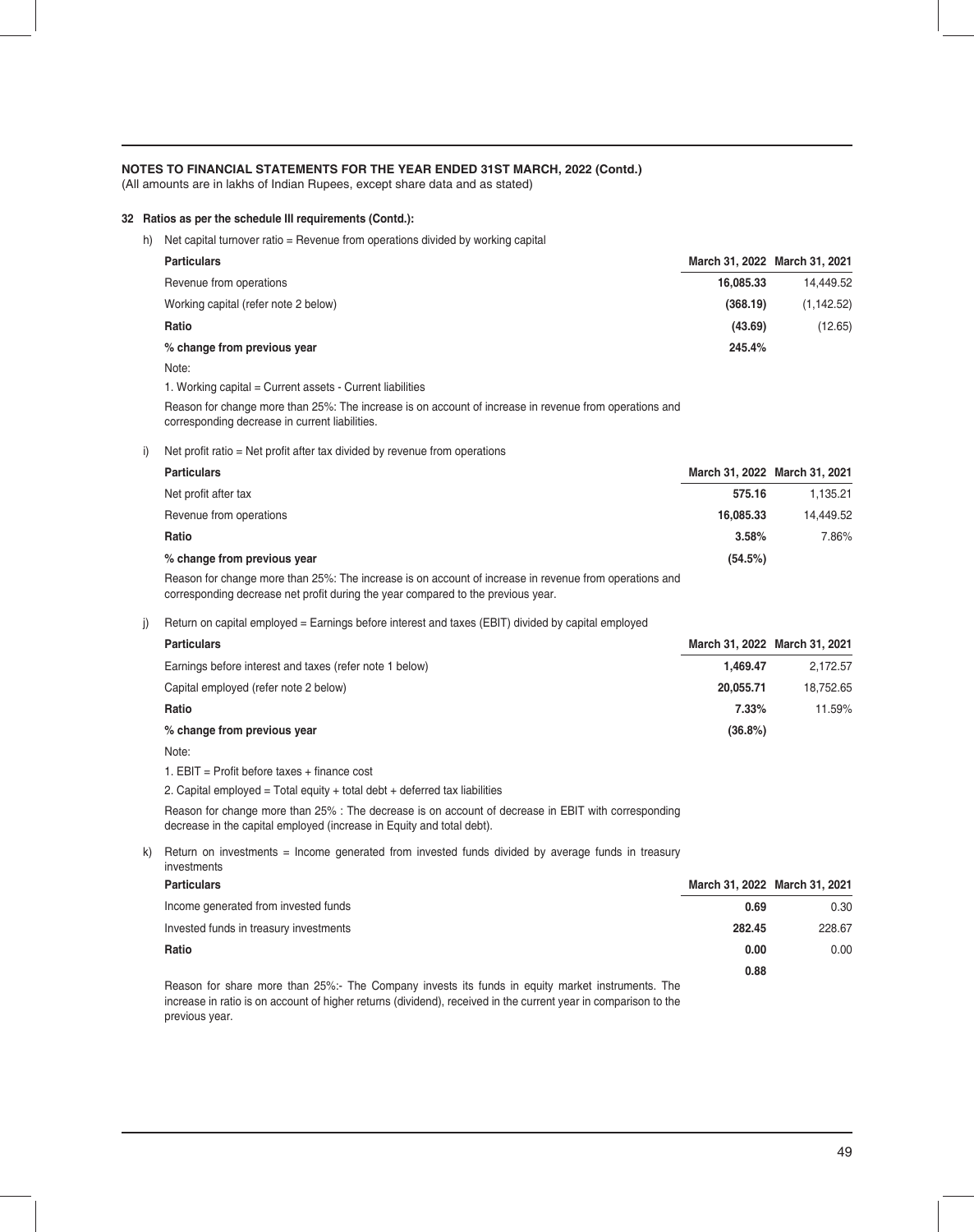## **NOTES TO FINANCIAL STATEMENTS FOR THE YEAR ENDED 31ST MARCH, 2022 (Contd.)**

(All amounts are in lakhs of Indian Rupees, except share data and as stated)

#### **33 Related party disclosures**

Parties are considered to be related if one party has the ability to control the other party or exercise significant influence over the other party in making financial and operating decisions.

# **I Related Parties with whom transactions have taken place during the year: Ultimate Holding Company** TV Sundram Iyengar & Sons Private Limited, Madurai (upto February 3, 2022) TVS Sundram Fasteners Private Limited (from February 4, 2022) **Holding Company** Sundram Fasteners Limited, Chennai **Fellow Subsidiaries** TVS Next Limited, Chennai Sundram Fasteners Investments Limited, Chennai, Sundram Non-Conventional Energy Systems Limited, Chennai, Sundram International Limited, UK, Sundram International Inc, Michigan, USA, Key Management Personnel **Key Management Personnel** Usha Krishna S Meenakshisundaram Arundathi Krishna, Managing Director R Krishnan Whole Time Director, CFO & Company Secretary **Subsidiaries / joint ventures / associates of**  Southern Roadways Private Limited, Madurai (upto January 6, 2022) TVS Electronics Limited, Chennai (upto February 3, 2022) The Associated Auto Parts Private Limited, Mumbai (upto February 3, 2022) TVS Motor Company Limited, Chennai (upto February 3, 2022) Wheels India Limited, Chennai (upto February 3, 2022) Lucas Indian Services Limited, Mumbai (upto February 3, 2022)

Lucas TVS Limited, Chennai (upto February 3, 2022) TVS Educational Society (upto February 3, 2022)

Sundaram-Clayton Limited, Chennai (upto February 3, 2022)

India Motor Parts & Accessories Limited, Chennai (upto February 3, 2022)

50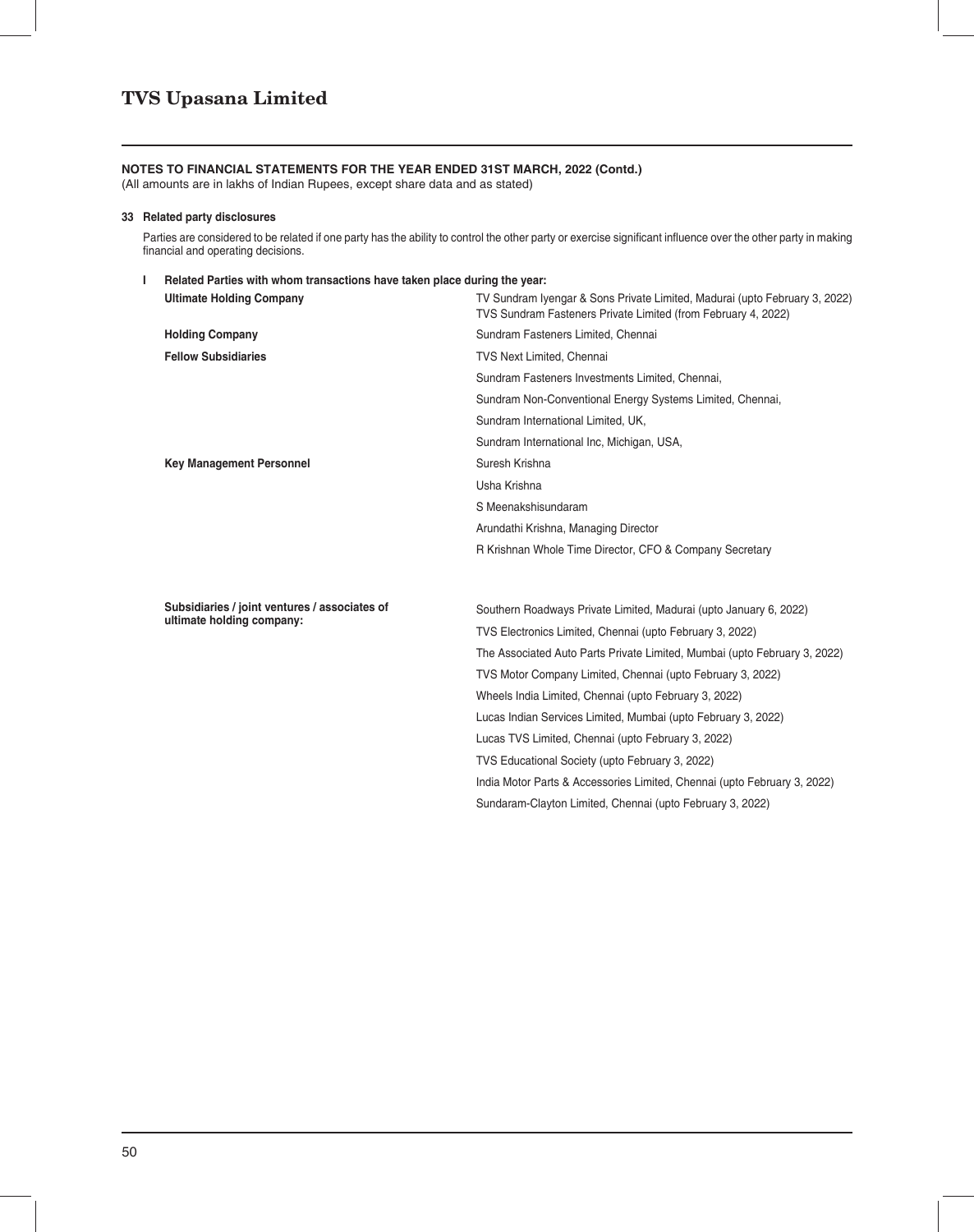(All amounts are in lakhs of Indian Rupees, except share data and as stated)

| <b>Nature of Transaction</b>                    | <b>Ultimate</b><br>holding<br>Company | Holding<br>Company | <b>Fellow</b><br><b>Subsidiaries</b> | Key<br>Management<br>Personnel | Subsidiaries /<br>joint ventures<br>/associates of<br>ultimate holding<br>company | Enterprise in which<br>key management<br>personnel have<br>significant influence |
|-------------------------------------------------|---------------------------------------|--------------------|--------------------------------------|--------------------------------|-----------------------------------------------------------------------------------|----------------------------------------------------------------------------------|
| <b>Purchases</b>                                |                                       |                    |                                      |                                |                                                                                   |                                                                                  |
| Goods and Materials                             |                                       | 60.37              |                                      |                                | Ĭ.                                                                                |                                                                                  |
|                                                 |                                       | (56.19)            |                                      |                                |                                                                                   |                                                                                  |
| <b>Sales</b>                                    |                                       |                    |                                      |                                |                                                                                   |                                                                                  |
| Goods and Materials                             | 108.51                                | 199.70             | ÷.                                   |                                | 919.50                                                                            |                                                                                  |
|                                                 | (101.39)                              | (12.58)            | ×,                                   |                                | (1, 334.57)                                                                       |                                                                                  |
| <b>Services</b>                                 |                                       |                    |                                      |                                |                                                                                   |                                                                                  |
| Rendered                                        |                                       | 140.06             |                                      |                                |                                                                                   |                                                                                  |
|                                                 |                                       | (92.90)            |                                      |                                | L,                                                                                |                                                                                  |
| Received                                        |                                       | 36.64              | 8.00                                 |                                | Ĭ.                                                                                | 341.56                                                                           |
|                                                 |                                       | (40.15)            | (31.10)                              |                                |                                                                                   |                                                                                  |
| Borrowings and finance costs                    |                                       |                    |                                      |                                |                                                                                   |                                                                                  |
| Interest on inter corporate deposit             |                                       | 47.43              | $\overline{\phantom{a}}$             |                                | Ĭ.                                                                                |                                                                                  |
|                                                 |                                       | (47.43)            |                                      |                                | ä,                                                                                |                                                                                  |
| Dividend received                               |                                       |                    |                                      |                                | 0.46                                                                              |                                                                                  |
|                                                 |                                       |                    |                                      |                                | (0.30)                                                                            |                                                                                  |
| <b>Others</b>                                   |                                       |                    |                                      |                                |                                                                                   |                                                                                  |
| Sale of property, plant and equipment           |                                       | 59.95              | Ĭ.                                   |                                |                                                                                   |                                                                                  |
|                                                 |                                       |                    |                                      |                                | ä,                                                                                |                                                                                  |
| Management Contracts                            |                                       |                    | ×,                                   | 50.60                          | ÷,                                                                                |                                                                                  |
|                                                 |                                       |                    | ×,                                   | (43.12)                        | ÷,                                                                                |                                                                                  |
| Guarantee Commission                            |                                       | 54.41              |                                      |                                | Ĭ.                                                                                |                                                                                  |
|                                                 |                                       | (48.61)            |                                      |                                | ÷,                                                                                |                                                                                  |
| Guarantees and collaterals furnished or availed |                                       | 1,500.00           |                                      |                                |                                                                                   |                                                                                  |
|                                                 |                                       | (1,000.00)         |                                      |                                |                                                                                   |                                                                                  |
| Freight Charges                                 |                                       |                    | ÷.                                   |                                | 2.15                                                                              |                                                                                  |
|                                                 |                                       |                    | ×,                                   |                                |                                                                                   |                                                                                  |
| Clearance Charges                               |                                       |                    |                                      |                                | 2.07                                                                              |                                                                                  |
|                                                 |                                       |                    |                                      |                                | (2.23)                                                                            |                                                                                  |
| <b>Outstanding balances</b>                     |                                       |                    |                                      |                                |                                                                                   |                                                                                  |
| <b>Borrowings</b>                               |                                       | 575.00             |                                      |                                |                                                                                   |                                                                                  |
|                                                 |                                       | (575.00)           | J.                                   |                                | Ĭ.                                                                                |                                                                                  |
| Due to the Company                              |                                       | 50.97              |                                      |                                |                                                                                   |                                                                                  |
|                                                 | (20.65)                               | (8.14)             |                                      |                                | (285.31)                                                                          |                                                                                  |
| Due by the Company                              |                                       | 19.95              | 4.32                                 |                                |                                                                                   |                                                                                  |
|                                                 |                                       | (52.43)            | (34.37)                              | Ĭ.                             | (0.65)                                                                            |                                                                                  |

# II The significant related party transactions during the year and outstanding balance as at the reporting date are as follows:

(Previous year figures are in brackets)